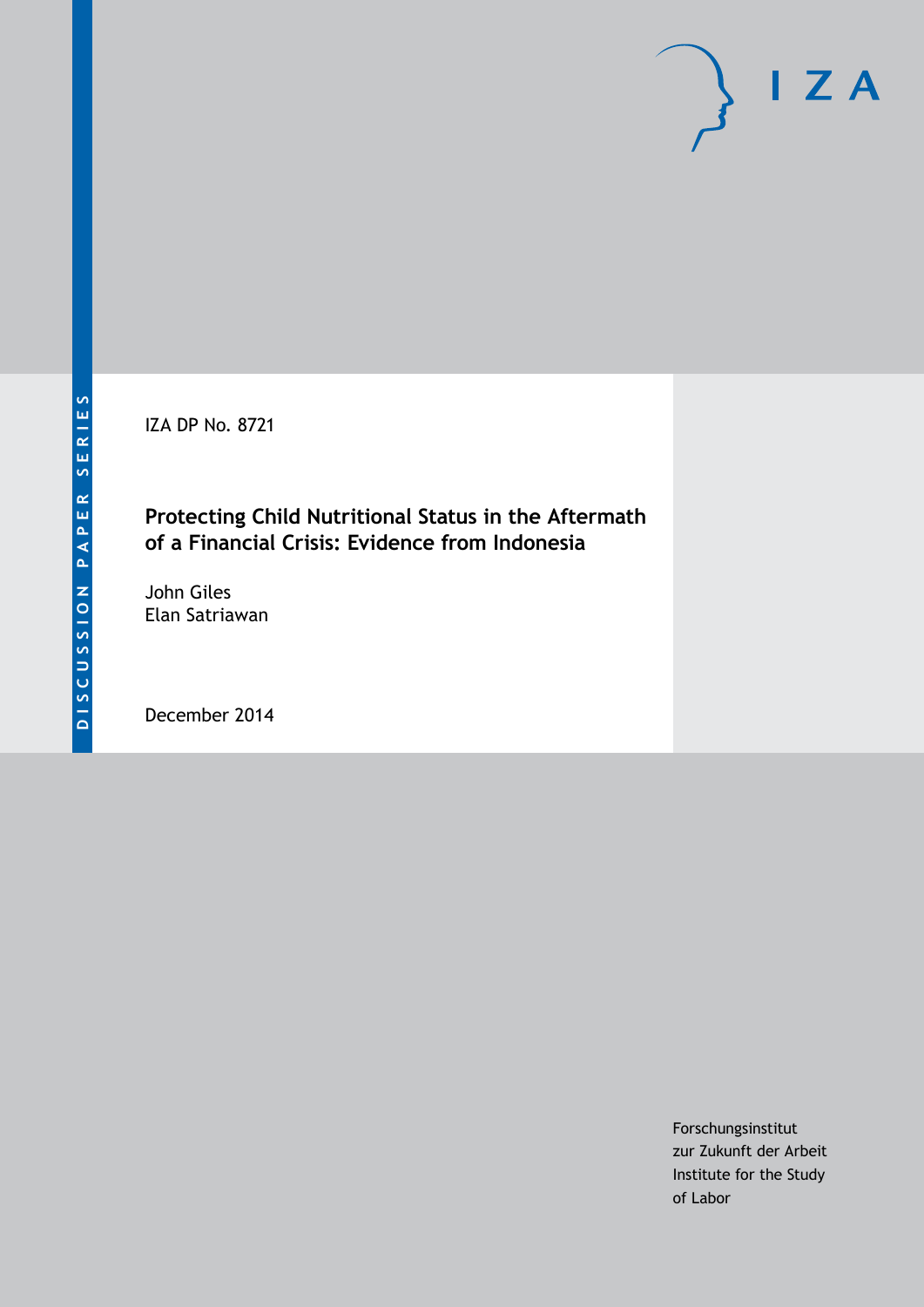# **Protecting Child Nutritional Status in the Aftermath of a Financial Crisis: Evidence from Indonesia**

# **John Giles**

*World Bank and IZA*

### **Elan Satriawan**

*Universitas Gadjah Mada*

## Discussion Paper No. 8721 December 2014

IZA

P.O. Box 7240 53072 Bonn Germany

Phone: +49-228-3894-0 Fax: +49-228-3894-180 E-mail: [iza@iza.org](mailto:iza@iza.org)

Any opinions expressed here are those of the author(s) and not those of IZA. Research published in this series may include views on policy, but the institute itself takes no institutional policy positions. The IZA research network is committed to the IZA Guiding Principles of Research Integrity.

The Institute for the Study of Labor (IZA) in Bonn is a local and virtual international research center and a place of communication between science, politics and business. IZA is an independent nonprofit organization supported by Deutsche Post Foundation. The center is associated with the University of Bonn and offers a stimulating research environment through its international network, workshops and conferences, data service, project support, research visits and doctoral program. IZA engages in (i) original and internationally competitive research in all fields of labor economics, (ii) development of policy concepts, and (iii) dissemination of research results and concepts to the interested public.

<span id="page-1-0"></span>IZA Discussion Papers often represent preliminary work and are circulated to encourage discussion. Citation of such a paper should account for its provisional character. A revised version may be available directly from the author.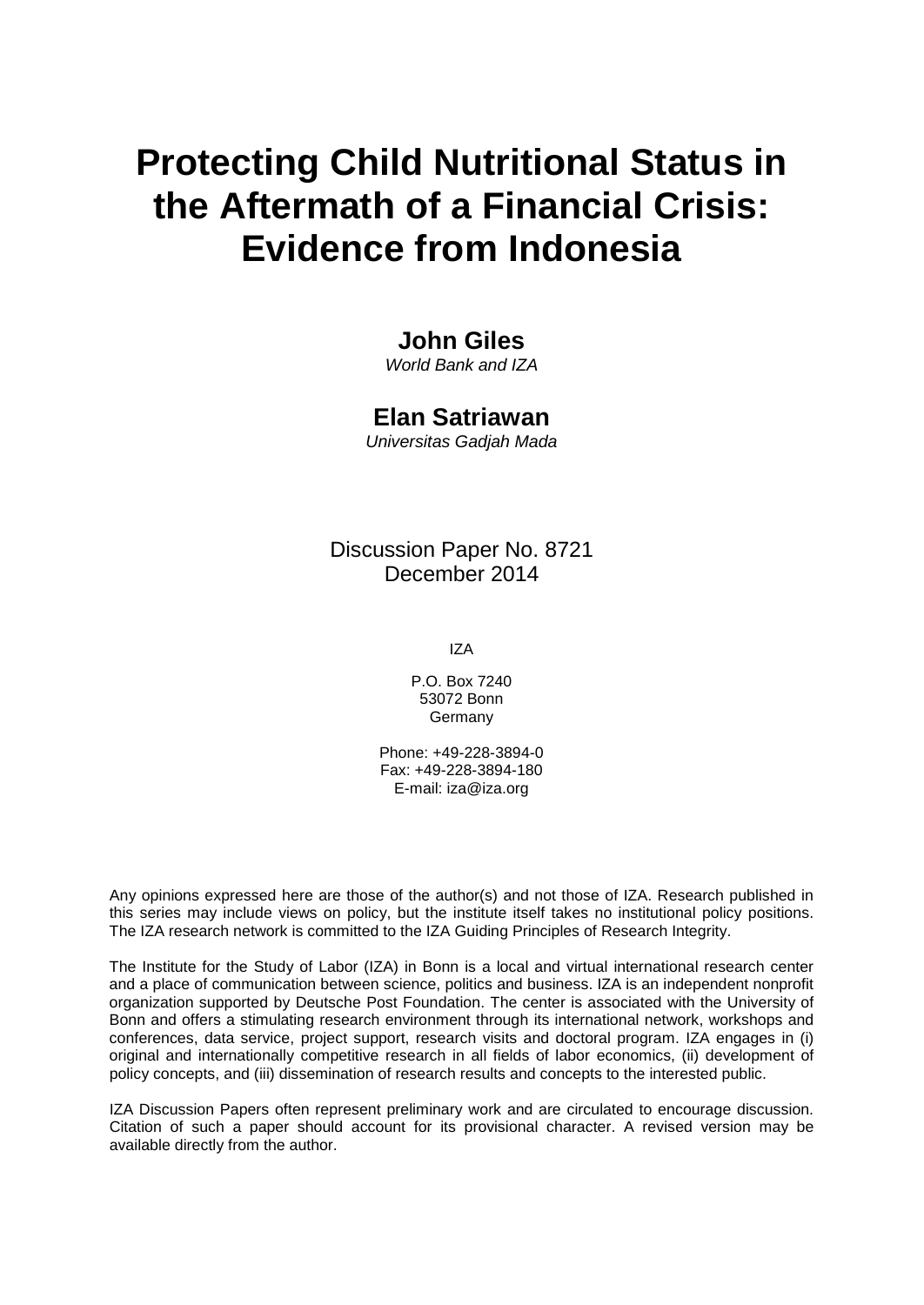IZA Discussion Paper No. 8721 December 2014

# **ABSTRACT**

# **Protecting Child Nutritional Status in the Aftermath of a Financial Crisis: Evidence from Indonesia[\\*](#page-1-0)**

In response to concerns over the vulnerability of the young in the wake of Indonesia's 1997- 1998 economic crises, the Government of Indonesia implemented a supplementary feeding program to support early childhood nutritional status. This paper exploits heterogeneity in duration of program exposure to evaluate the impact of the program on children aged 6 to 60 months. By examining differences in nutritional status of treated younger children and a placebo group of older children, the analysis finds that the program improved the nutritional status of treated children, and most significantly, led to 7 and 15 percent declines in rates of moderate and severe stunting, respectively, for children aged 12 to 24 months who were exposed to the program for at least 12 months over two years.

JEL Classification: I12, I18, O15, O20, O22

Keywords: nutritional interventions, program evaluation, poverty, financial crises, Indonesia

Corresponding author:

John Giles Development Research Group The World Bank Mail Stop, MC 3-311 1818 H Street, NW Washington, DC 20433 USA E-mail: [jgiles@worldbank.org](mailto:jgiles@worldbank.org)

This paper has benefitted from comments on earlier versions from Harold Alderman, Richard Bernsten, Alan de Brauw, Jed Friedman, Emanuela Galasso, John Strauss, Duncan Thomas and three anonymous referees. The authors are grateful for support from the Knowledge for Change Program and the Strategic Impact Evaluation Fund at the World Bank.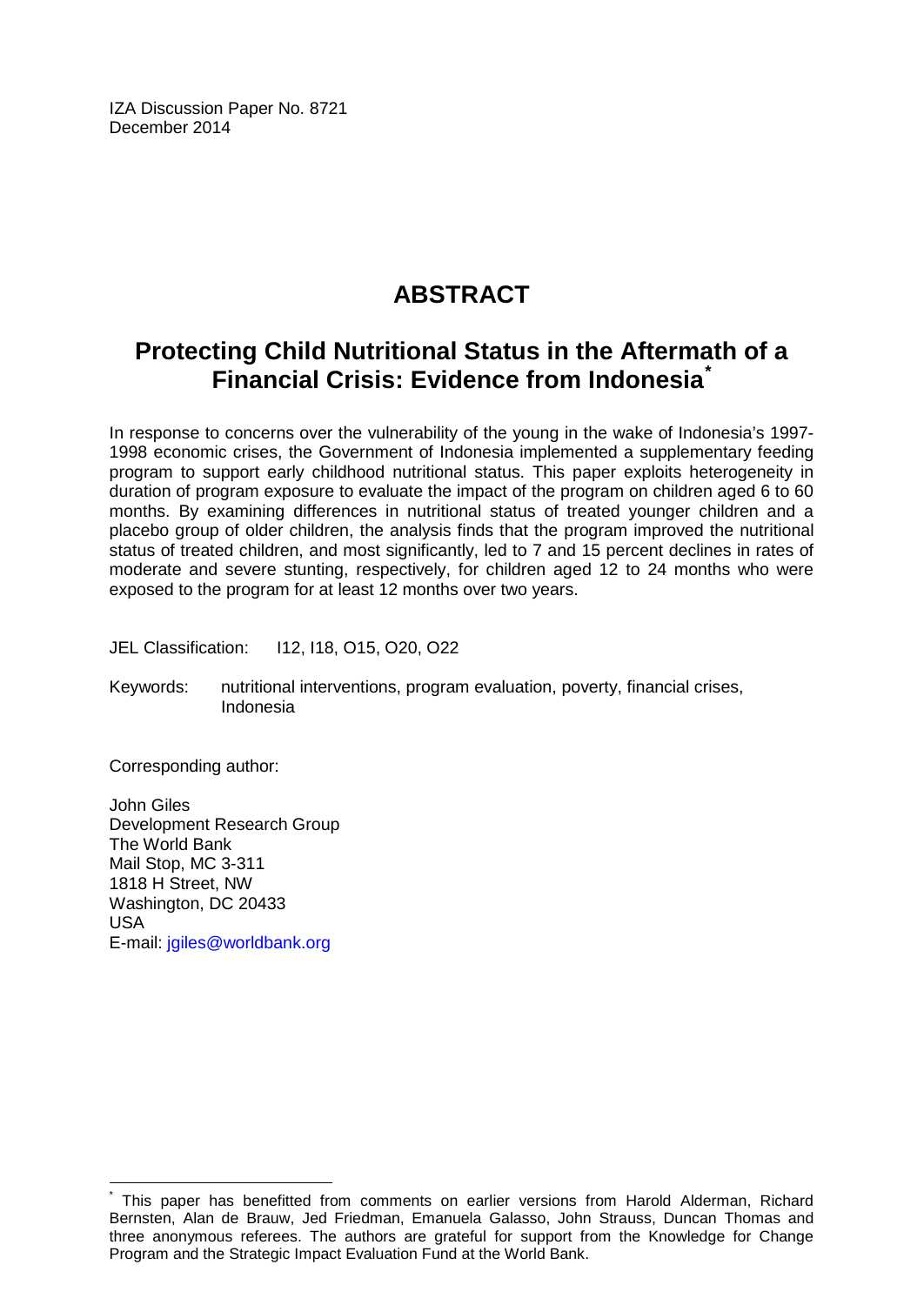#### **1. Introduction**

 $\overline{a}$ 

With the onset of the global financial and economic crisis in late 2008, concerns were immediately raised over the vulnerability of infants and young children, and the likelihood of increases in infant mortality (Friedman and Schady, 2013). Apart from shocks due to crises, less extreme business cycle fluctuations may have considerable impact on early childhood well-being. Indeed, even in less extraordinary times, it is common for negative aggregate shocks to be associated with increased infant mortality across the developing world, particularly for girls (Baird et al 2011, Bhalotra, 2010).<sup>1</sup> A growing number of studies establish a link between malnutrition during early childhood and slower physical growth, delayed motor development, lower IQ, and low educational achievement. Improving health and nutritional status, on the other hand, is frequently associated with improvements in longerterm outcomes, including reduced likelihood of chronic disease, increases in educational attainment, and higher subsequent returns in the labor market. 2

The Global Financial Crisis of 2008 was not the first macroeconomic event to threaten child nutritional status. Not only have families with young children in middle and lower income countries endured significant macroeconomic shocks in recent years, but governments have responded with efforts to alleviate impacts on vulnerable populations. The Government of Indonesia's policy response to the East Asian financial crisis in 1997-1998 is one such example.<sup>3</sup> While there is ample evidence that the nutritional status of young children did not decline in Indonesia in the wake of the 1997/98 financial crisis (e.g., Block et al, 2004; Frankenberg et al, 1999; Strauss et al, 2004; Thomas and Frankenberg, 2007), research as to whether specific policies can be credited with helping to avert negative consequences to

<sup>1</sup>The counter-cyclical relationship does not hold in all circumstances. Miller and Urdinola (2010) find a procyclical relationship associated with coffee price fluctuations in Columbia, which is driven by a decline in the opportunity cost of providing time to child health maintenance when the price of coffee declines.

<sup>2</sup>See, for example, Alderman et al 2001; Alderman, Behrman and Hoddinot, 2005; Alderman, Hoddinot and Kinsey 2006; Glewwe, Jacoby and King 2001; Glewwe and King 2001; Maluccio et al 2005; Martorell 1999; and Strauss and Thomas, 1998.

<sup>3</sup>See Friedman and Sturdy (2011) for a review including policy responses in other countries.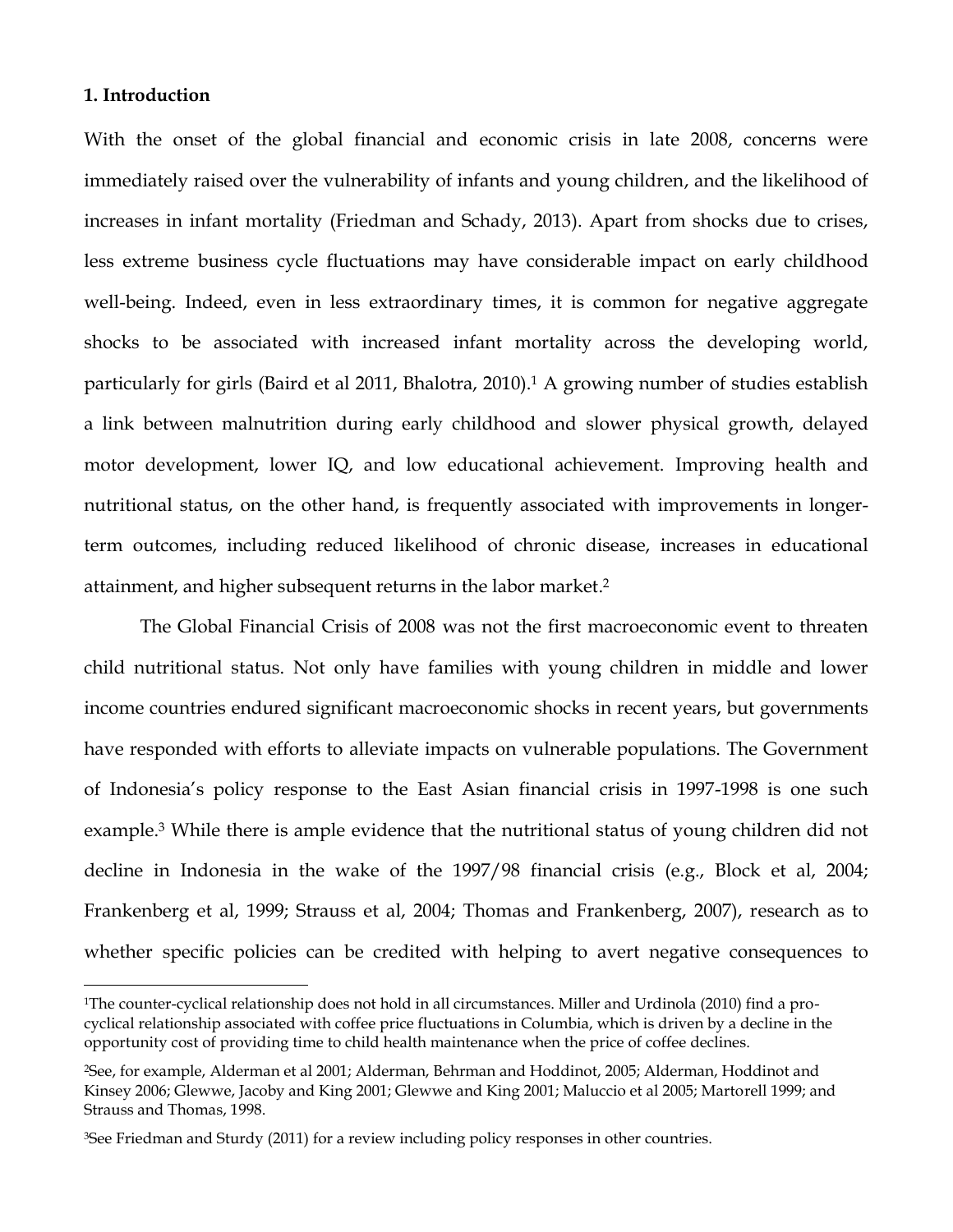nutritional status is relatively sparse.<sup>4</sup> By improving our understanding of how Indonesia's policy response affected child nutritional outcomes, this paper aims to offer lessons for policymakers both in Indonesia and in other economies with vulnerable populations.

This study evaluates the effect of a supplementary feeding program implemented between 1998 and 2000, *Program Makanan Tambahan (PMT)*, on child health and nutritional status in Indonesia. The specific aim of the feeding program was to prevent children under five years of age from suffering deterioration in nutritional status as a result of the crisis. Exploiting differences across communities in the timing of program implementation, the study estimates the difference in the effect of an additional month of exposure between age-eligible young children and older children not targeted by the program. The analysis takes advantage of rich information included in two rounds of panel data from the Indonesia Family Life Survey (IFLS-2 and IFLS-3) covering the pre- and post-crisis periods (1997 and 2000, respectively). Crucial to our identification of the "intent-to-treat" effect of the PMT program, the community questionnaire provides detailed information on the implementation of emergency social safety net programs, which allows us to determine the duration of program exposure within the community.

Prior work evaluating public health programs in Indonesia, including the impact of placing midwives in communities (Frankenberg and Thomas, 2001; Frankenberg et al, 2005), recognizes the importance of controlling for program placement. Our identification strategy exploits duration of program exposure for two reasons: First, nearly all communities were treated, but child exposure differed with age and the timing of implementation within villages (*desa*) and urban communities (*kelurahan*). Second, the impact of early childhood development

<sup>4</sup>A range of other work has looked at the impacts of the crisis on educational investments and health care utilization. Thomas et al (2004) and Thomas and Frankenberg (2007) report short and longer-term effects, respectively, of the crisis on education spending and enrollments. Cameron (2009) finds that Indonesia's Social Safety Net Program reduced school drop-out rates, particularly among students in lower secondary school who were historically most at risk of dropping out. Pradhan et al (2007) and Johar (2009) differ considerably over whether a health card program, which was expanded in the wake of the crisis, had any impact on health care utilization.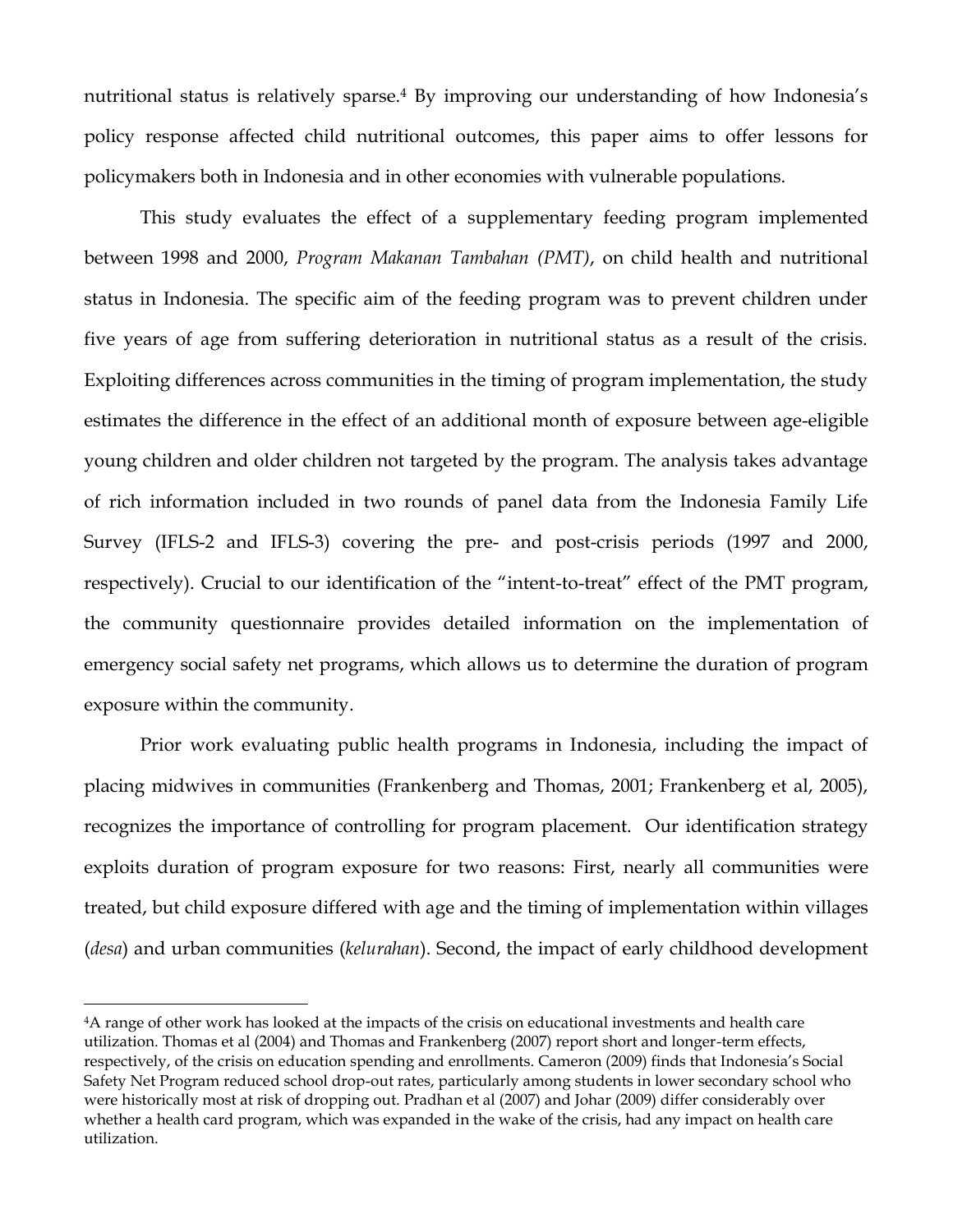(ECD) programs tend to vary with the rate of take-up and the cumulative effects of participation over time, both of which are sensitive to duration of program exposure (King and Behrman, 2009). <sup>5</sup> For these reasons, this paper identifies impacts of the PMT program by exploiting differences in program exposure within communities while controlling for fixed community characteristics across the two survey waves.

At the time of the 2000 survey, most young children under five were exposed to different combinations of treatments depending on their age. Feeding regimens and nutritional content differed for 6-12 month, 12-24 month and 24 to 60 month old children, but regardless of age in 2000, we find that the program had significant impacts on treated children. After controlling for exposure of the mother to nutritional support programs when a child was *in utero*, we find that 6 months of exposure to the program for children who are 12 months old at the time of the survey reduced the likelihood of severe stunting by 1.2 percentage points, which corresponds to an 8.6 percent reduction in the probability of severe stunting. The effects of the program are cumulative, and are stronger for toddlers and young children with longer exposure. Toddlers (aged 12-24 months) and young children (24-60 months) with 12 months exposure to the PMT program experienced increases of 0.11 and 0.13 standard deviations in standardized height for age, respectively, and 14.8 and 26.8 percent reductions in the probability of severe stunting.

The paper is organized as follows. Section 2 provides discussion of the program and its implementation, and section 3 follows with a brief introduction to the data source, the Indonesia Family Life Survey (IFLS). The analytical framework and empirical strategy are developed in section 4. Results are presented in section 5 and a final section concludes.

<sup>5</sup> Behrman et al (2004), and Gertler (2004) examine ways in which impact of ECD programs vary with program exposure and also exploit duration of exposure in their identification strategies. Frankenberg and Thomas (2001) exploit timing of placement and duration of exposure in examining the impact of village midwife placement on women's health status.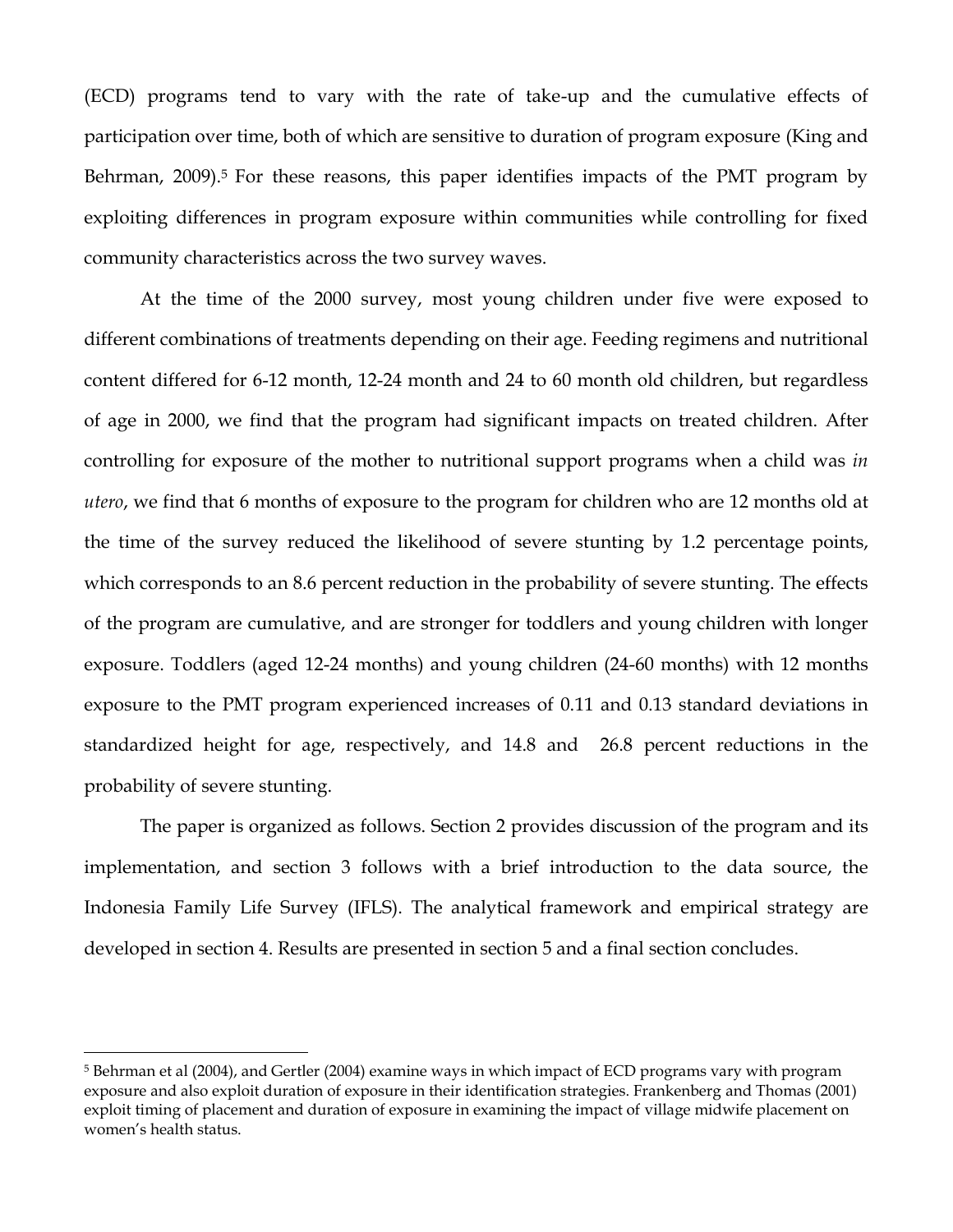### **2. A Nutritional Intervention Aimed at Protecting Young Children**

The goal of the PMT supplementary feeding program was to maintain and to improve the nutritional status of children under five, particularly those at risk as a result of the 1997-98 economic crisis. <sup>6</sup> The intervention divided children into three subgroups, with the program share of total diet, nutritional composition and the frequency of supplement provision varying by age group. Infants (6-12 months) received soft meals containing 360-430 kcal of energy per 100 grams of food and 10-15 grams of protein, which were to be consumed over three to four feedings during the day for 180 consecutive days. Young toddlers (12-24 months) were provided with up to 90 food supplements that included (360-430 kcal per day) and protein (9- 11 grams per day) over 12 months. Finally, children aged 24-60 months received up to 90 locally prepared snacks with a nutritional composition that included energy (360-430 kcal) and protein (9-11 grams). The difference in the program between these two older groups was substantial: for younger children, the supplementary snack would be consumed daily or every other day for a longer period, while older children received less frequent snacks that were a smaller share of total daily nutrition requirements.<sup>7</sup>

Funding for the PMT was distributed to local public health clinics, the *Pusat Kesehatan Masyarakat (Puskesmas*), and a list of children eligible to receive supplementary food was then prepared by the village (or urban community) midwife in consultation with other local leaders. Others involved in preparing the program's recipient list may have included the village head or other officials, family planning workers and community activists. As with other community health programs in Indonesia, program supervision was the responsibility of

<sup>6</sup>A monthly supplementary feeding program existed prior to the crisis as part of a public health program. In contrast to the post-crisis supplementary feeding program, the pre-crisis program did not reach as many children and families, and was being phased out before the crisis hit. Under this program, food supplements were delivered along with basic health services to preschool age children and pregnant women.

<sup>7</sup> In addition to children under 5, the program also targeted pregnant women, with the objective of reaching women from poorer households. These services included pregnancy monitoring and provision of pregnancy vitamins. In the labeling of age ranges in this paper, a child falls within a specified age range if his (or her) age is greater than or equal to the lower bound and less than the upper bound. For example, aged 6 to 12 months refers to greater or equal to 6 months and less than 12 months.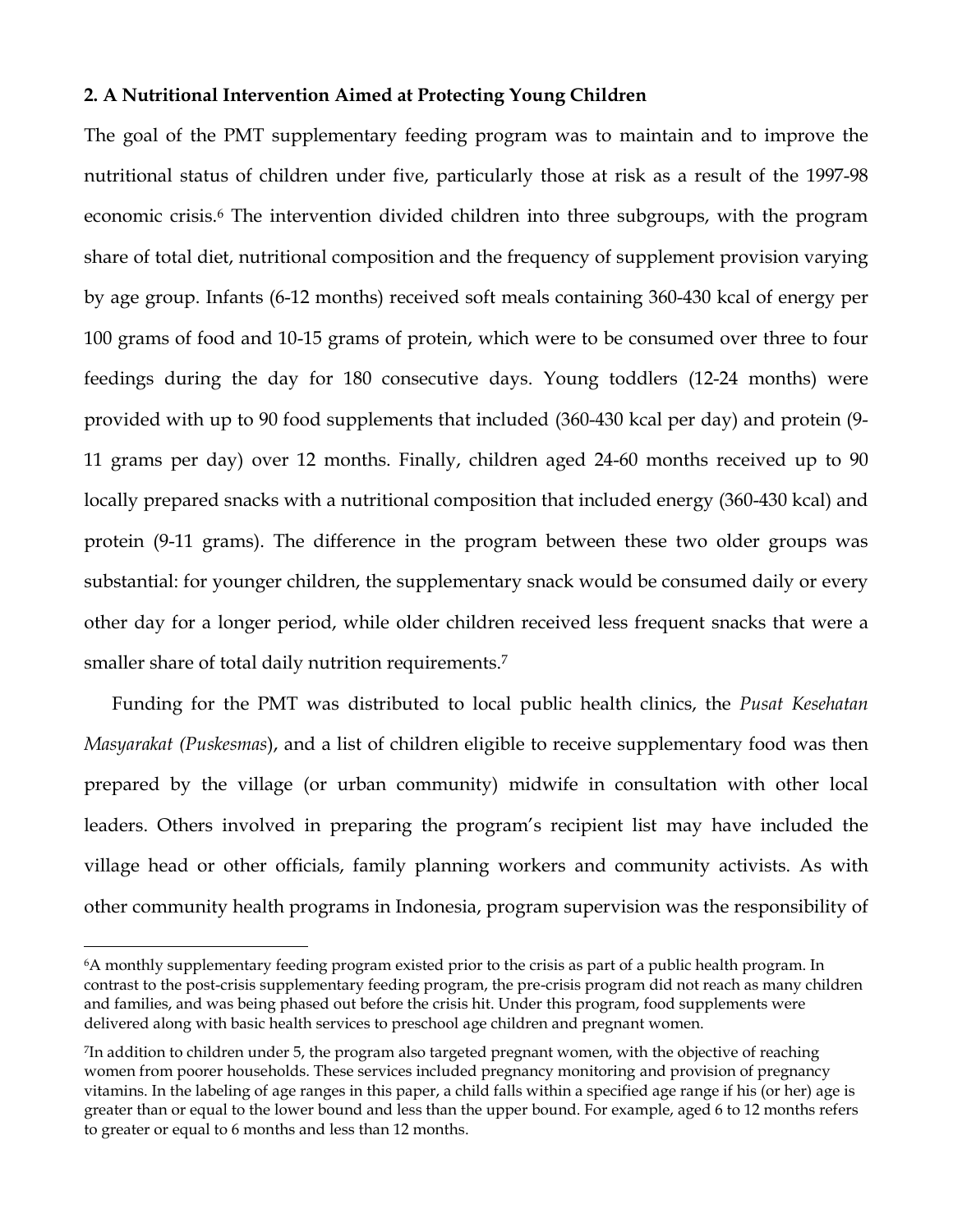the village midwife if one was present, and otherwise it was assumed by the *Puskesmas*. 8 Descriptive information from the IFLS shows that in 62 percent of IFLS communities, the village (or community) midwife administered the program, and in 35 percent the program was supervised by a member of the Puskesmas staff. Other than working through the Posyandu and village midwives, the village women's association (*Program Kesejahteraan Keluarga,* PKK) may have also played a role in delivering nutritional supplements to members of the community.

Although developed with the aim of supporting poorer children between 6 and 60 months of age and pregnant women, program implementation followed patterns of policy intervention that were common under the Suharto regime. Central and regional governments first decided which communities would receive the program, and then determined the timing of implementation (hereafter, community includes both rural *desa* and urban *kelurahan*). Implementation of the PMT was nearly universal, but poorer communities were targeted first. While the program was intended to help poorer children, it was made available to every age eligible person in the community through the Posyandu. The majority of communities that received the program from 1998 to 2000 provided treatments to all three sub-groups of children. In fewer than four percent of communities, non-targeted individuals received some benefits, including children 5-14 years old, women in reproductive age, the elderly and in some cases, even adult males.

While some communities received the program in 1998, the emphasis on poorer communities and differences in local capacity likely led to differences in the timing of program roll out. Program coverage, as indicated in Table 1, was lower at the beginning of the period (early 1998), due to the fact that the crisis had not been anticipated in the 1997-1998 budget.<sup>9</sup>

<sup>8</sup>Village midwives are trained to provide basic health services in communities (both urban *kelurahan* and rural *desa*). Their work is coordinated and supervised by the head of the local health clinic (*Puskesmas*)*,* which typically serves a *kecamatan* (an administrative area intermediate in size between the district and the village).

<sup>9</sup> The national budget plan (fiscal year) in Indonesia prior to 2001 ran from April 1 to March 31. Since 2001, the Government of Indonesia's fiscal year corresponds to the calendar year.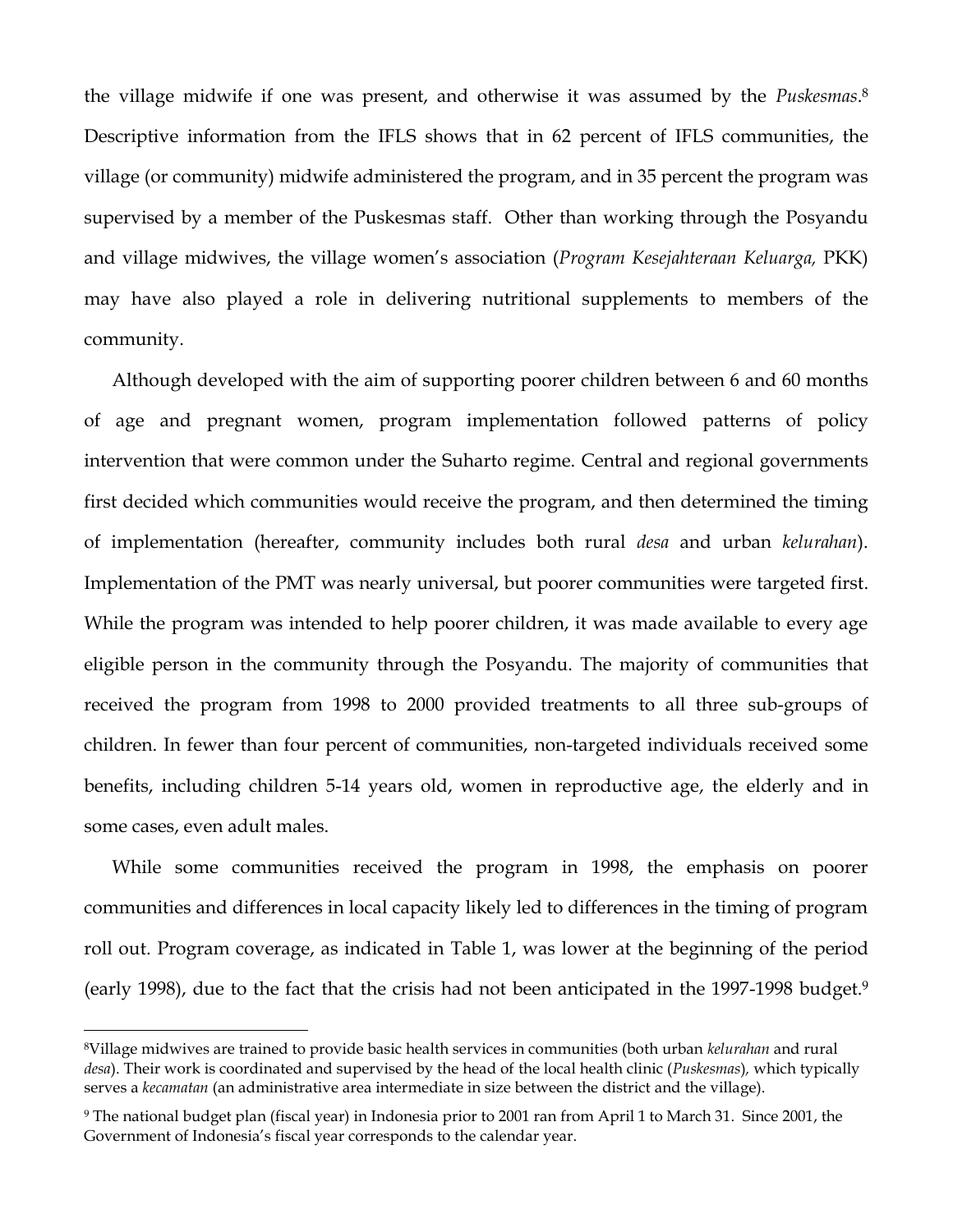During the following fiscal year (1998-1999) program coverage expanded to over 70 percent of communities. By 1999-2000 nearly 93 percent of communities were covered before declining to 83 percent during the first half of fiscal year 2000-2001.<sup>10</sup> During the 1998-2000 period most of the sampled communities (97.3 percent) were exposed to the program for some period of time.

### **3. Evaluation of the PMT Using the Indonesian Family Life Survey**

*Features of the Analysis Sample and Health Measures*. The data used in this study come from the 1997 and 2000 rounds of the Indonesia Family Life Survey (IFLS), which covers periods before and after the 1997-1998 Asian Financial Crisis and implementation of the child supplementary feeding program. The IFLS is a panel survey that enumerates information on various aspects of individual, household and family livelihoods. In addition, information on characteristics of communities is also collected, including features of the socio-economic environment, physical infrastructure, health and education facilities, and programs administered through these facilities. <sup>11</sup> In this study we link community-level data on implementation of the supplementary feeding program from 1998 onward with individual-level data on health and nutritional status of children. Information on the PMT program is found in the Safety Nets module of the IFLS 2000 community questionnaire, which was filled out for 303 communities, as opposed to 311 for the basic community module (Strauss et al, 2009). Of these, we exclude three communities in which we do not observe valid height-for-age z-scores for treatment age children.

The analysis sample includes all children who were between 6 and 96 months who lived in IFLS communities at the time of the 1997 and 2000 survey rounds and for whom valid

<sup>&</sup>lt;sup>10</sup> Pritchett et al (2002) note that the initial fiscal year 1998-1999 did not provide for broad emergency programs to cope with negative impacts of the crisis. In July 1998 the current budget was revised to include an explicit Social Safety Net Program.

<sup>11</sup>One author of this paper was a member of the IFLS3 survey team. A discussion of sampling and survey methods for IFLS2 and IFLS3 can be found in Frankenberg and Thomas (2000) and Strauss et al (2004), respectively.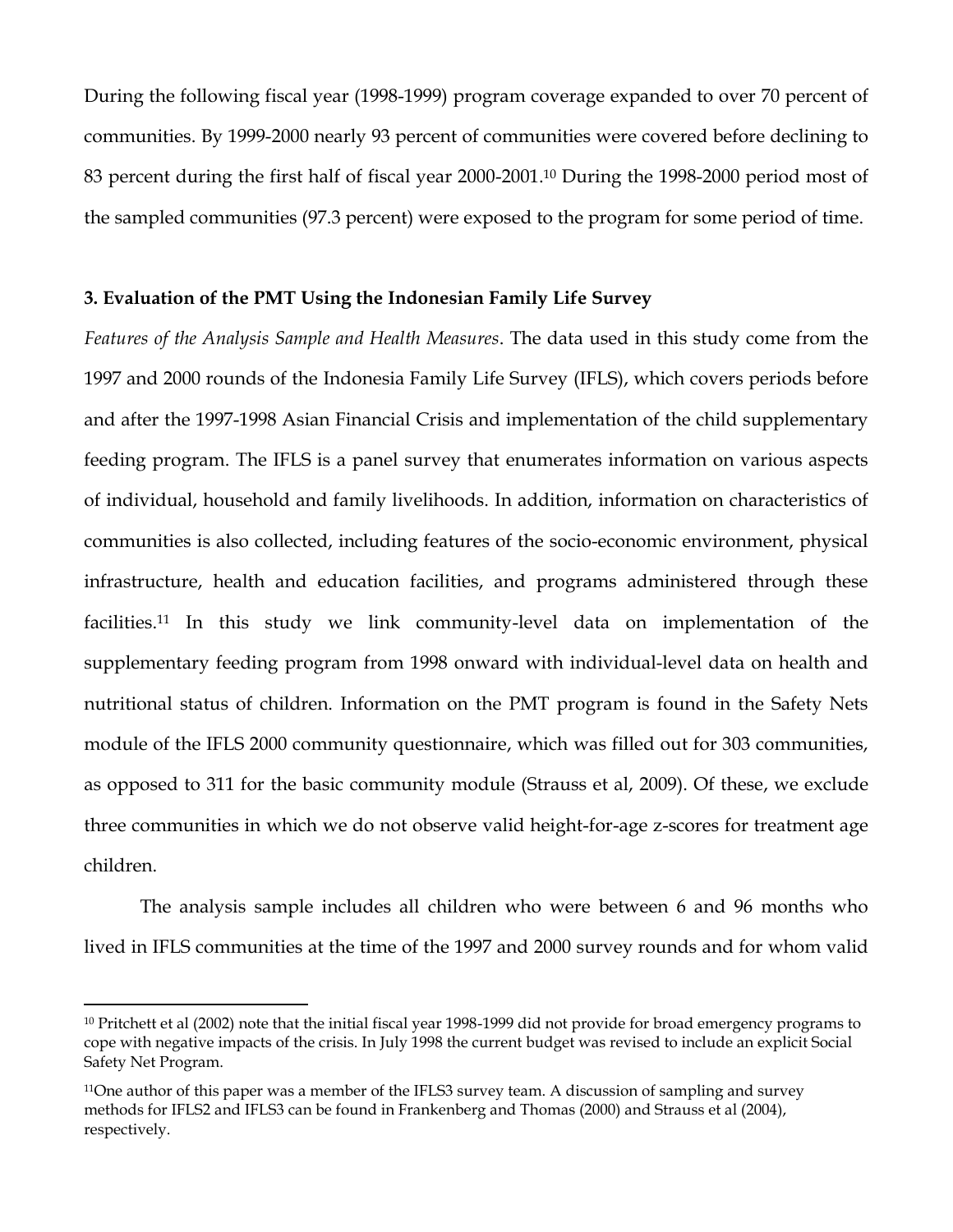measures of height for age z-scores could be calculated (3674 and 3932 children, respectively). Among children in the sample, those aged 60 to 96 months form a control group (1705 and 1626 in 1997 and 2000, respectively) and the remaining 1965 and 2306 are in the younger three age groups that were treated with exposure to one or more of the PMT supplemental feeding programs between 1998 and 2000. Professional training of enumerators and repeated efforts to make contact with all children kept "non-response" due to refusal or inaccuracies in measurement relatively low at an average of 15.4 percent for children of treatment age and 10.6 percent for those in the control group. As these are low but hardly negligible, we assess below whether exclusion of children with invalid height-for-age z-scores might contribute to biased estimates of program impact.

The average age of treatment-age children in 1997 and 2000 was 34.5 and 32.4 months, respectively. Given the low percentage of communities in which non-targeted groups (older children and adults other than pregnant women) received benefits, the share of non-targeted children in the control group who were exposed to the program is likely to be negligible. Nonetheless, we also check the robustness of our results using an additional older control group of children aged 96 to 120 months (1183 and 1133 in 1997 and 2000, respectively).

We focus on height as the health outcome of interest, as opposed to weight or other available measures of child health, because it picks up longer-run investments in nutritional status. Height is most likely to be associated with duration of exposure to the PMT, particularly given that the PMT ended in some communities before the 2000 round of the survey was completed. Further, height captures early-childhood nutritional investments (as well as other health investments) that have been found to have a long-term relationship with cognitive development and important outcomes later in life. Given that our identification exploits differences in duration of program exposure and that the program was no longer present in some of the IFLS communities when the 2000 survey round data were collected, we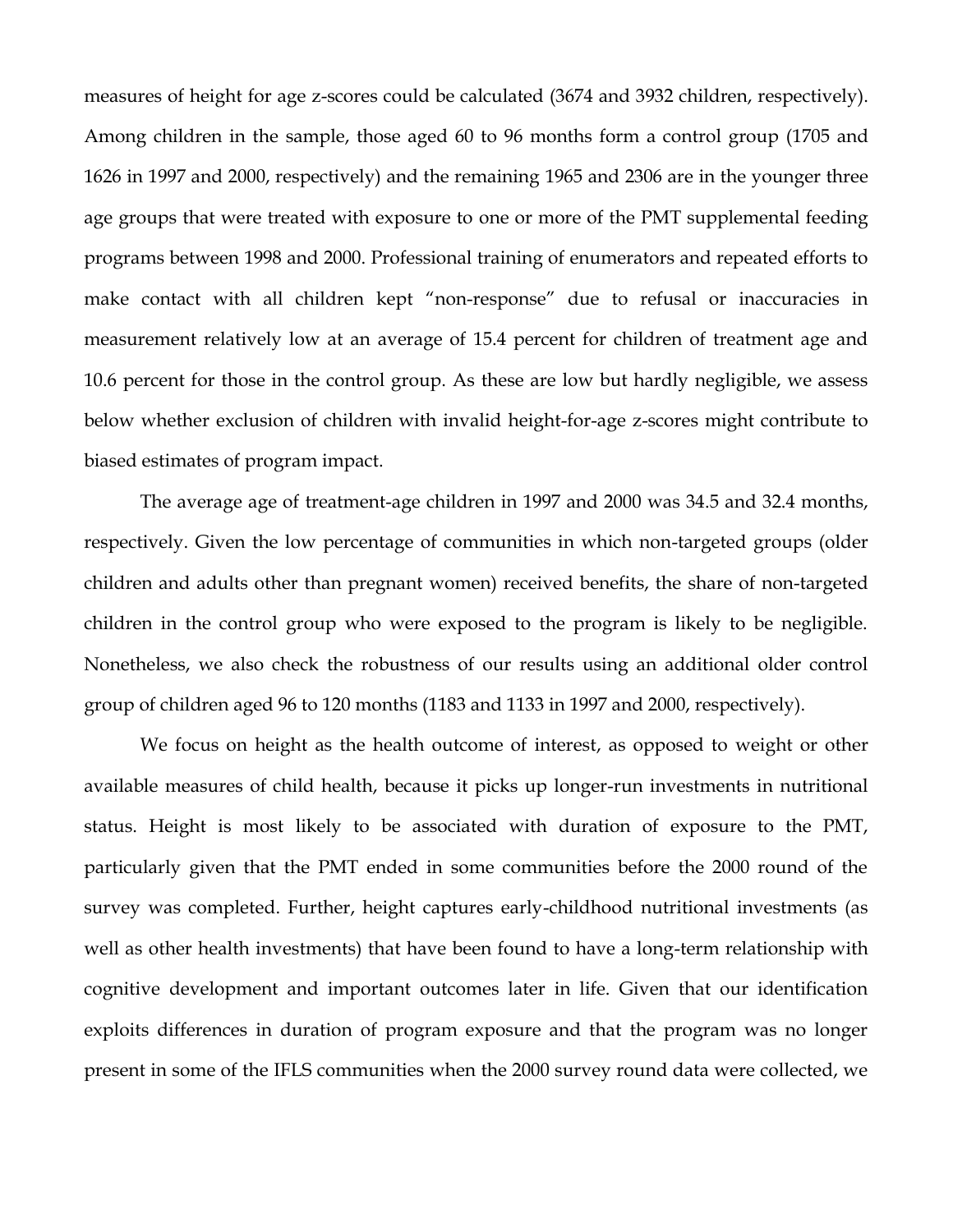believe that standardized height-for-age is the most relevant child health indicator for us to examine.<sup>12</sup>

To focus on more severe effects, we also examine the probability that children suffer from (moderate) stunting, or HAZ<-2, which is often referred to in the medical literature as *shortness*, and severe stunting, or HAZ<-3. Standardized height-for-age is calculated using 2006 WHO Child Growth Standards.<sup>13</sup> As noted above, the WHO macro used to calculate height-for-age z-scores drops estimates less than -6 and greater than 6. Among children of treatment age, we were not able to calculate valid height-for-age z-scores for 159 and 464 children of treatment age (6 to 60 months) in 1997 and 2000, respectively, and for 20 and 250 children of control age (60 to 96 months). <sup>14</sup> As the excluded shares of children are not negligible, we also explore whether the duration of PMT program exposure experienced by treatment-age children made them more or less likely to be excluded from the analysis sample than control-age children. Whether controlling for community fixed effects or not, we find no evidence that this might be the case.<sup>15</sup>

In Table 2, we show the mean child standardized height-for-age and proportion of children suffering from stunting and severe stunting in 1997 and 2000. Among children between 6 and 60 months of age, we observe an insignificant change in child standardized height-for-age from 1997 to 2000. More striking, however, are the significant reductions in stunting and severe stunting. Specifically, the proportion of children 6-12 and 12-24 months

<sup>12</sup>As suggested by a referee, we also examined weight for height z-scores, which pick up important higher frequency variation in nutritional status, but we observed little impact associated with the PMT. As the program had been phased out in many communities by the time of the survey, it is not surprising that we found no measurable impact on weight.

<sup>13</sup>An earlier version of this paper used the 2000 CDC growth standards. The 2006 WHO standards are based on a more accurate measurement of height for children under two than the CDC standards (de Onis et al, 2006), and thus lead to a lower expected standard deviation in height for age.

<sup>14</sup>We reproduce the "non-response" statistics in Appendix Table A.1. Using the 2000 CDC standards, we note that "non-response" was somewhat higher in both years. Appendix materials are available on-line or in penultimate working paper drafts (World Bank Policy Research Working Paper 5471 and as an IZA Discussion Paper).

<sup>15</sup>For additional details see Appendix Table A.2 and the following discussion.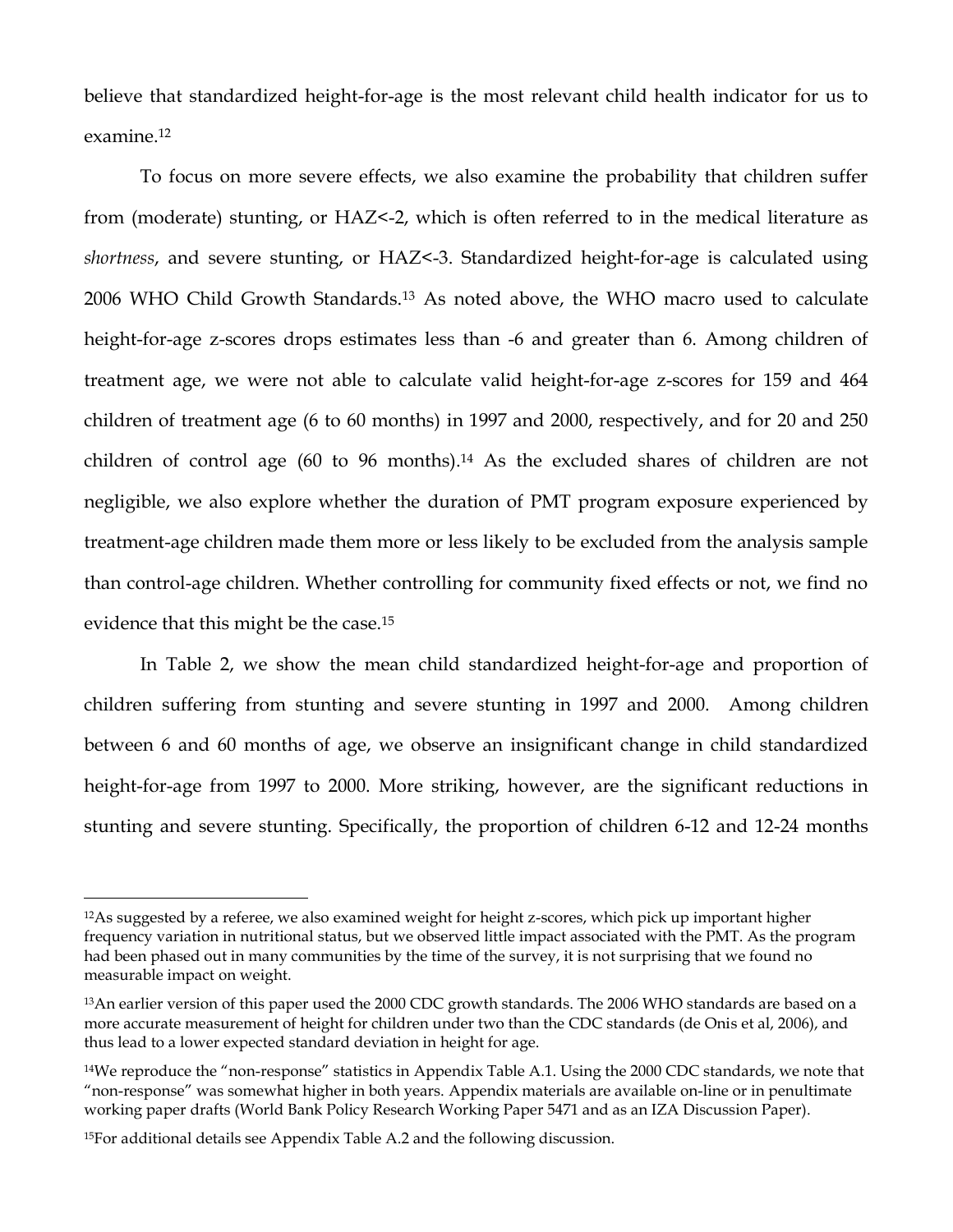who suffered from severe stunting decreased from 0.14 to 0.07 and 0.25 to 0.19, respectively, from 1997 to 2000.

It should be noted that the analysis sample only includes children living in original IFLS communities. Children who had moved with parents to new communities, or were born to parents who had moved, are excluded because the shortened community survey form administered for movers did not include questions about the PMT nutritional supplement program. On average, excluded children in both years tend to have higher height-for-age zscores than included children, and tend to show modest improvement between 1997 and 2000. As the exclusion of the children of movers may be of some concern, we examine whether migration is associated with duration of PMT exposure below.

To isolate the effect of the program on child nutritional status, we also control for biological, socio-economic and demographic characteristics that determine both parental preferences and household permanent income, and thus may be correlated with child nutritional status but unrelated to program exposure. Other than child age and gender, we control for mother and father's height and education, household demographic characteristics, household access to a toilet and sanitation facilities, and additional community characteristics, which are shown in Table 3.

*Evidence on Program Placement*. In order to motivate our analytic approach, we first investigate differences in program duration across communities with an eye toward assessing the importance of controlling for province, district or community fixed effects.<sup>16</sup> We use ordinary least squares to examine the correlates of program duration with 1997 community-level covariates, including measures of average child nutritional status, socio-economic status, health and physical infrastructure as well as variables that proxy for remoteness of the community. In alternative models we include province and then district (*kabupaten*) fixed-

<sup>16</sup>Appendix Figure A1 summarizes the community average distributions of height for age, proportion stunted, community average ln(Per Capita Expenditure) and program duration.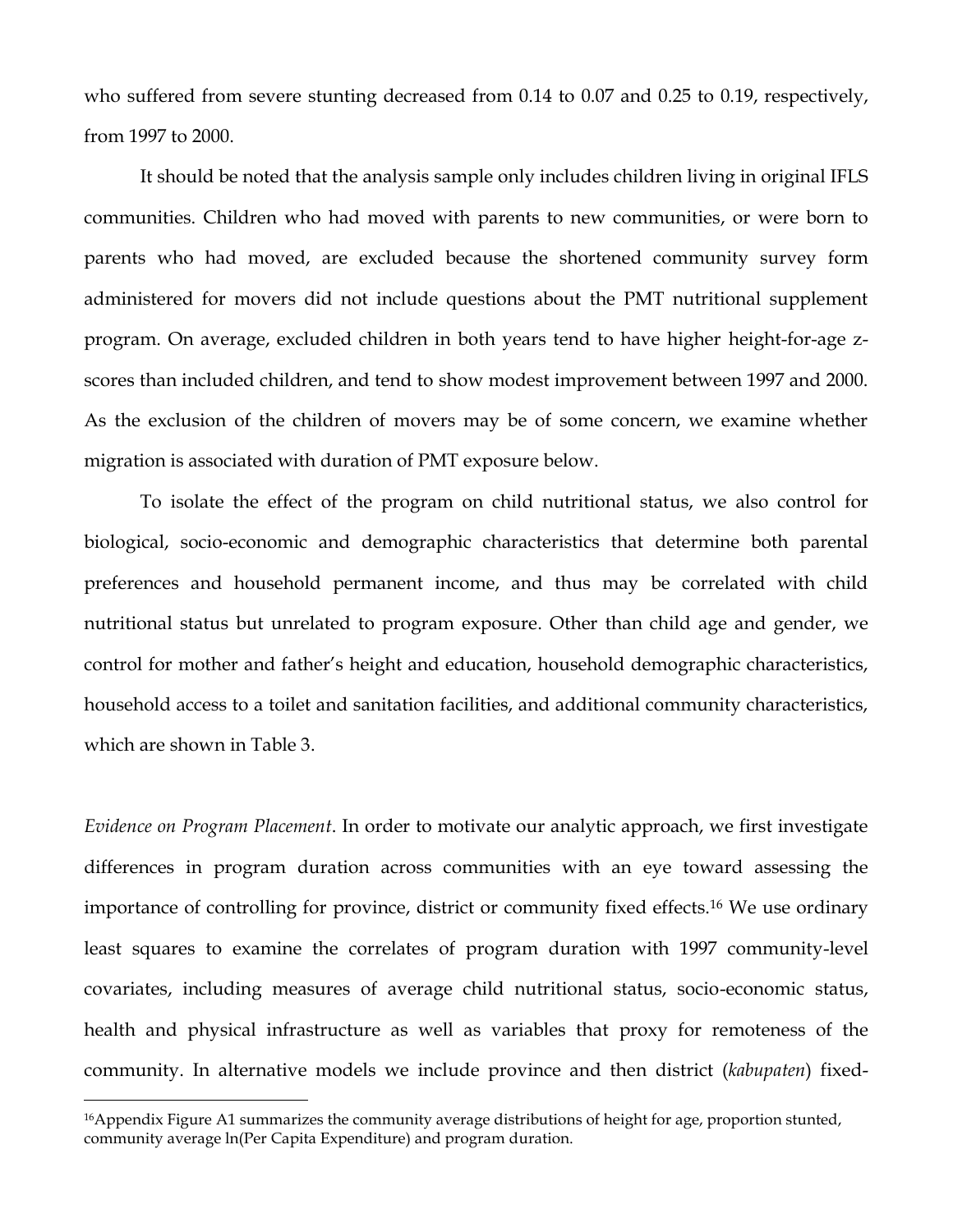effects to control unobserved heterogeneity that may be associated with the timing of program implementation. Estimation results are shown in Table 4. In the first set of models, with province fixed effects, we include community average height-for-age of children under 60 months in column (1), and share of children stunted in column (2). Neither of the communityaverage child health measures are significant. The F-tests on province fixed effects, 4.37 and 4.41 respectively, establish that there is significant variation in duration across provinces. Communities with asphalt roads were exposed to the program longer than those without, which probably reflects easier roll out in more accessible areas where there are fewer problems with staffing and retention of midwives (Chomitz et al, 1998).

Within district (*kabupaten*) models are estimated in columns (3) and (4). Notably, the Fstatistics on district fixed effects are higher than on province fixed effects, suggesting considerable and significant within-province variation in duration of exposure. In contrast to models (1) and (2), once we control for district fixed effects, communities with higher average per-capita expenditure are found to have longer exposure to the PMT program. The F-tests on the economic status variables are also significant in models (3) and (4), confirming the importance of community economic status in determining duration of PMT exposure.

If program allocation during 1998-2000 was based entirely on 1997 characteristics as modeled here, the finding that urban communities received treatment for longer would be inconsistent with the fact that average nutritional status in urban communities in 1997 was higher than in rural areas. The allocation procedure may be based on the community characteristics in 1998 and 1999, or changes from 1997, which we cannot observe in the IFLS. It is apparent from this exercise, however, that both observed and unobserved characteristics of communities receiving the program may have influenced program duration. For this reason, we favor models employing community fixed effects.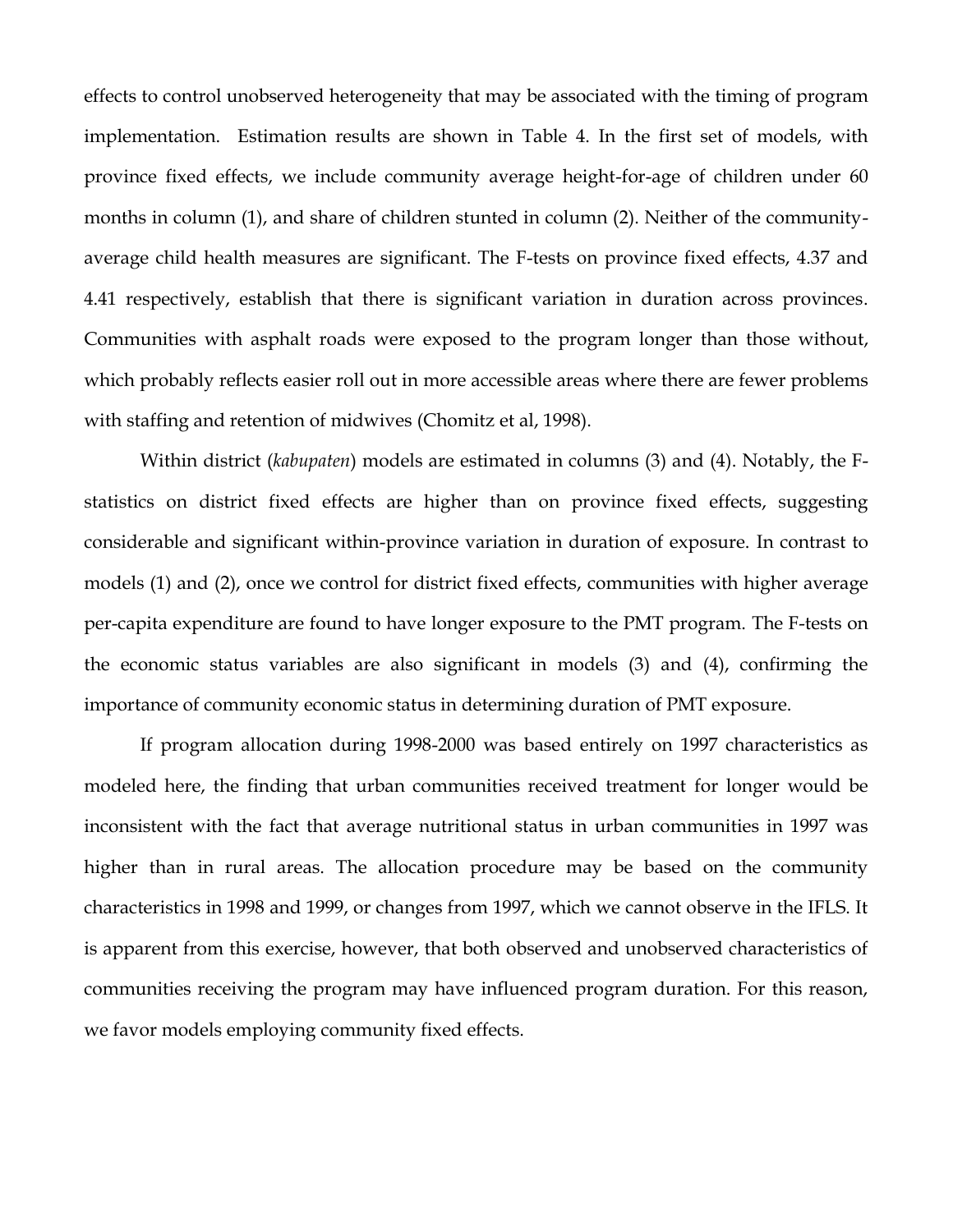#### **4. Empirical Approach**

Our empirical approach can be motivated by a standard household model (e.g., Rosenzweig and Wolpin, 1986), in which preferences of household  $i$  are inter-temporally separable, and we assume that the household maximizes a quasi-concave utility function over goods and services. The production of health (or nutritional status) is a function of per child health inputs, household characteristics, and both observed and unobserved community characteristics. Households maximize utility conditional on a health production function and a budget constraint in which spending cannot exceed household income (or, at least, households face a credit constraint in their spending on goods, services and health inputs).

The impact of providing a public nutrition program can be decomposed into two effects: (1) a subsidy effect that could lead to an increase in demand for nutrition inputs (a price effect); and (2) reallocation of resources within the household, which will have an ambiguous impact on a child targeted by the subsidy. The effect on the eligible child will depend on whether and how much the household reallocates nutritional resources from the treated children to other household members. Estimating the effect of the subsidy is complicated by the likelihood that its introduction and duration of availability is correlated with unobserved characteristics of the household, child or community. The sign of any program placement bias is ambiguous. It will be negative when the government, or implementer of the program, follows a compensatory principle by targeting first (or longest) to less-endowed areas. On the other hand, if the program is placed more intensively in better endowed areas, the sign of the bias may be positive and the estimated program effect will overstate the true effect. Our approach to identification, which exploits community-level duration of exposure, requires an estimation strategy that is plausibly robust to biases associated to program placement.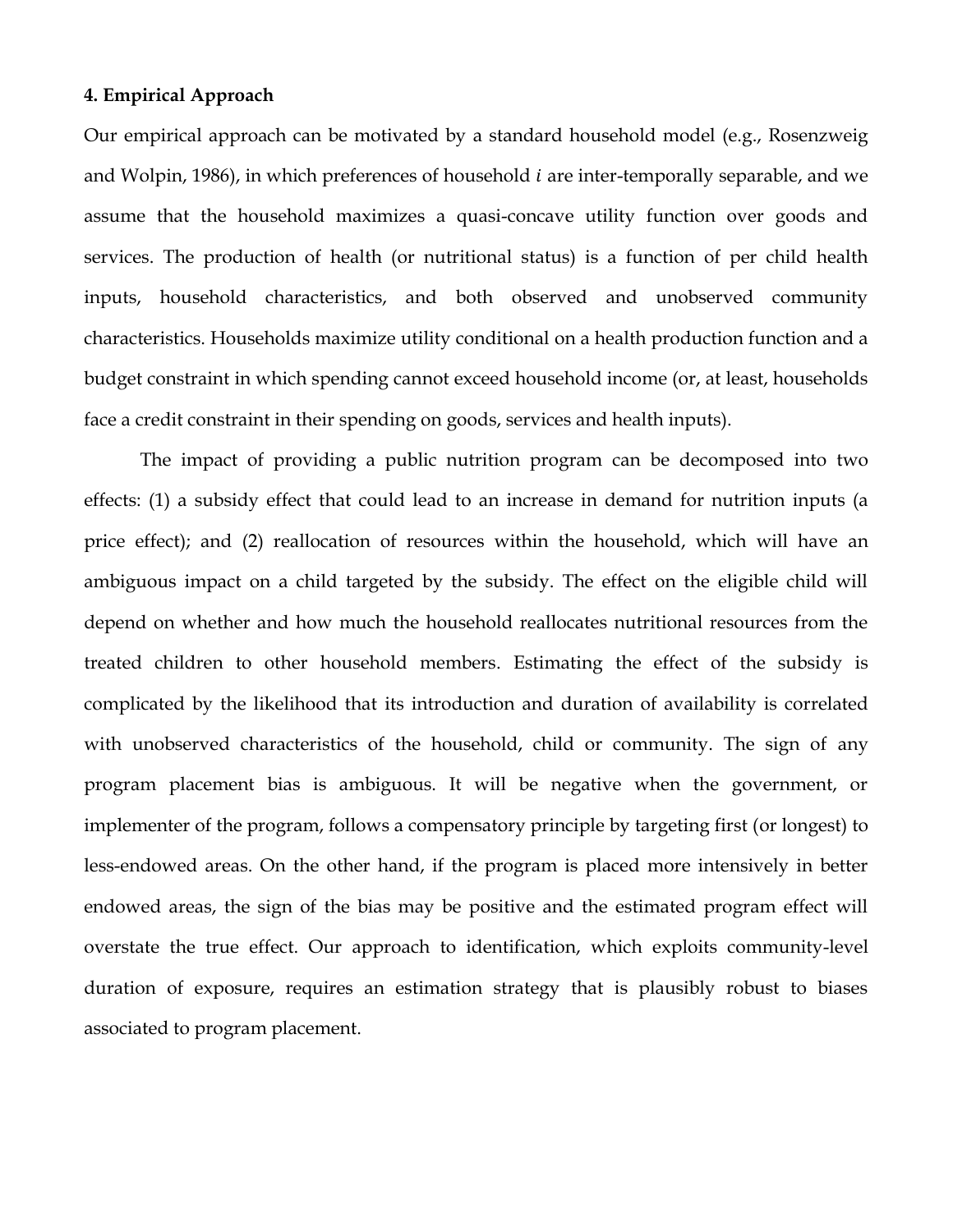*Potential Sources of Bias*. We are concerned about two potential sources of bias: (1) the measure of community exposure to the PMT nutrition support program may proxy for other programs or such unobservables as village leader initiative; (2) the program may have influenced household decisions, such as those related to in- or out-migration or fertility.

With respect to the first set of concerns, it is important to recognize that the PMT program was not the only safety net or health support program implemented in Indonesia's communities and villages. Since the program was handled either by a village midwife or through the Posyandu (medical clinics under the Puskesmas) one may worry that the effects of the PMT program may be confounded with other public health initiatives operating through these same providers. We do not believe this to be likely, however, because there was a significant decline in other health services provided by the Posyandu over the period from 1997 to 2000. Strauss et al (2004) report that provision of Oralit, an oral rehydration treatment for diarrhea, had decreased 9.4 percent by 2000 and child growth monitoring services were 14.1 percent lower than in 1997. Nonetheless, the community and facility survey information from 1997 and 2000 allows us to examine whether the duration of exposure to the PMT was systematically related to changes in other programs implemented through midwives, the Puskesmas or Posyandu and available in pre- and/or post-crisis years. Such programs included an earlier food supplementation program, provision of oralit, iron supplementation, immunization programs, pre-natal checkups for pregnant women, maternal health programs, and child development services.

In Table 5 below, we show results from a village-level regression examining the correlation of change in availability of each of these types of programs and duration of exposure to the PMT nutrition support program as of the survey date in 2000. Specifically, we regress change in access to each of these programs on duration of the PMT and a set of 1997 village-level covariates likely to influence access to these programs (an urban indicator, indicator for presence of an asphalt main road, availability of piped water in the community,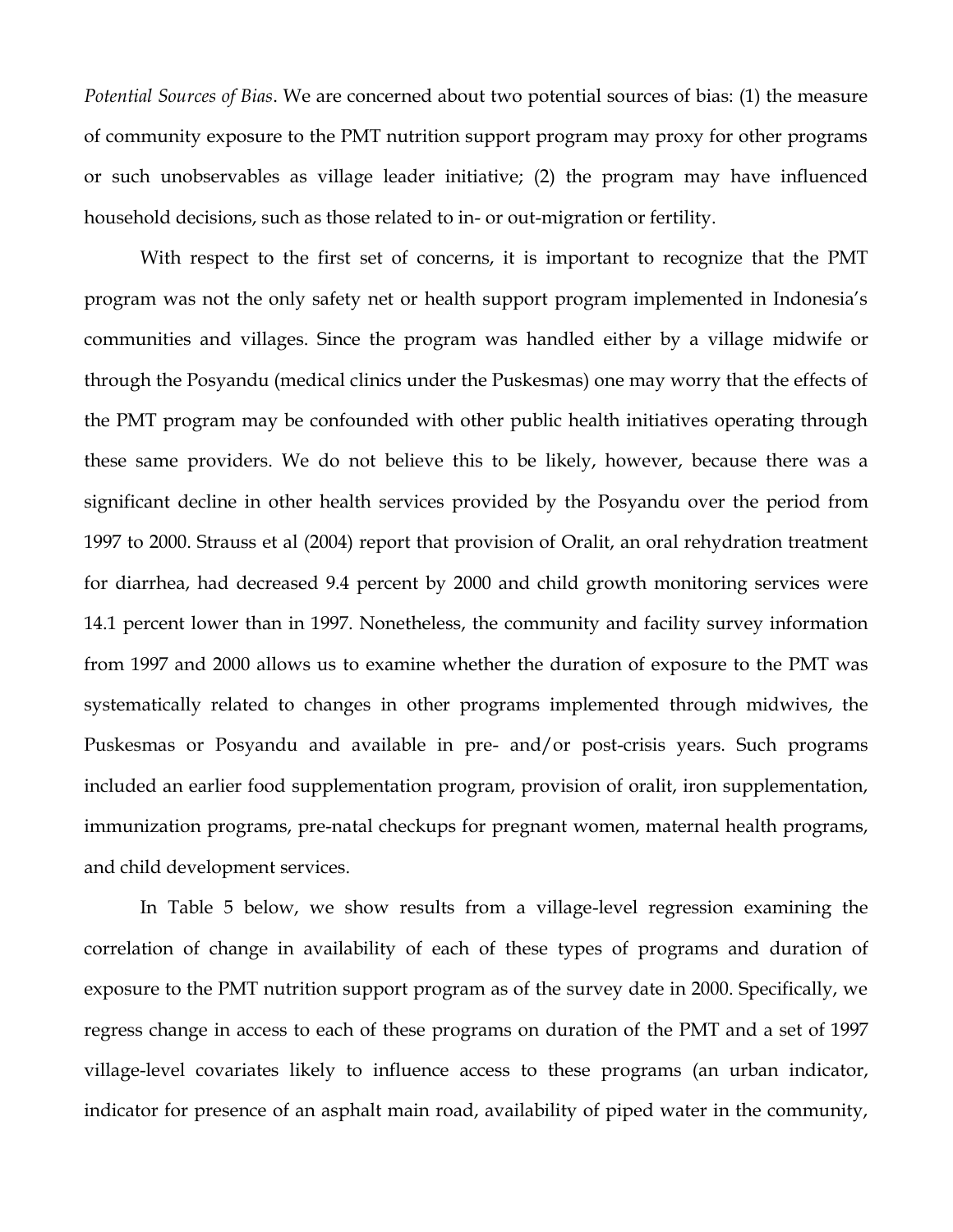presence of a sewage system, distance to the district capital, number of midwives, number of Posyandu). Examining coefficients on duration of exposure, we find no explicit evidence that changes to other programs potentially affecting child health are associated with exposure to the PMT program.

A second source of bias may arise from selective fertility or migration, and this is one reason that Rosenzweig and Wolpin (1986) emphasized the importance of employing child fixed effects when using child exposure to evaluate the impact of a supplementary feeding program. Unlike the Philippine panel used by Rosenzweig and Wolpin, the time between the 1997 and 2000 survey waves is much shorter than the full period of the Philippine panel, and relatively few children would be old enough to appear in 1997 and young enough to receive the 6-12 or 12-24 month treatments through the PMT. Further, those children receiving these treatments by the 2000 survey would be born after the 1997 survey round.<sup>17</sup>

To address concerns over selective fertility responses, we examine the relationship between fertility of women of child-bearing age and months of exposure to the PMT program as of 2000. We estimate two models:

$$
y_{it} = \alpha y 2000_t + \theta PMT_{j2000} + X'_{it}\beta + u_j + \epsilon_{it}
$$
 (1)

and

 $\overline{a}$ 

$$
\Delta y_{it} = \theta P M T_{j2000} + X'_{i97} \beta + \varepsilon_{it} \tag{2}
$$

where  $y_{it}$  and  $\Delta y_{it}$  are the number of children and change in number of children, respectively. In equation (1),  $y2000<sub>t</sub>$  is a dummy for the 2000 survey round,  $PMT_{j2000}$  is the number of months of exposure to the PMT program in village  $j$ , and  $X_{it}$  is a vector of individual characteristics in year  $t$ , including age, age-squared and years of education. In models using

<sup>17</sup>Frankenberg et al. (2005) also point out that interpreting the first difference or FE estimates of standardized height-for-age are complicated by the fact that this measure tends to decline with age until weaning, bounce back slightly, and then remain constant. From this observation, we believe that even where feasible, the fact that child exposure to the PMT may start at slightly different ages could lead to biases in the FE estimator.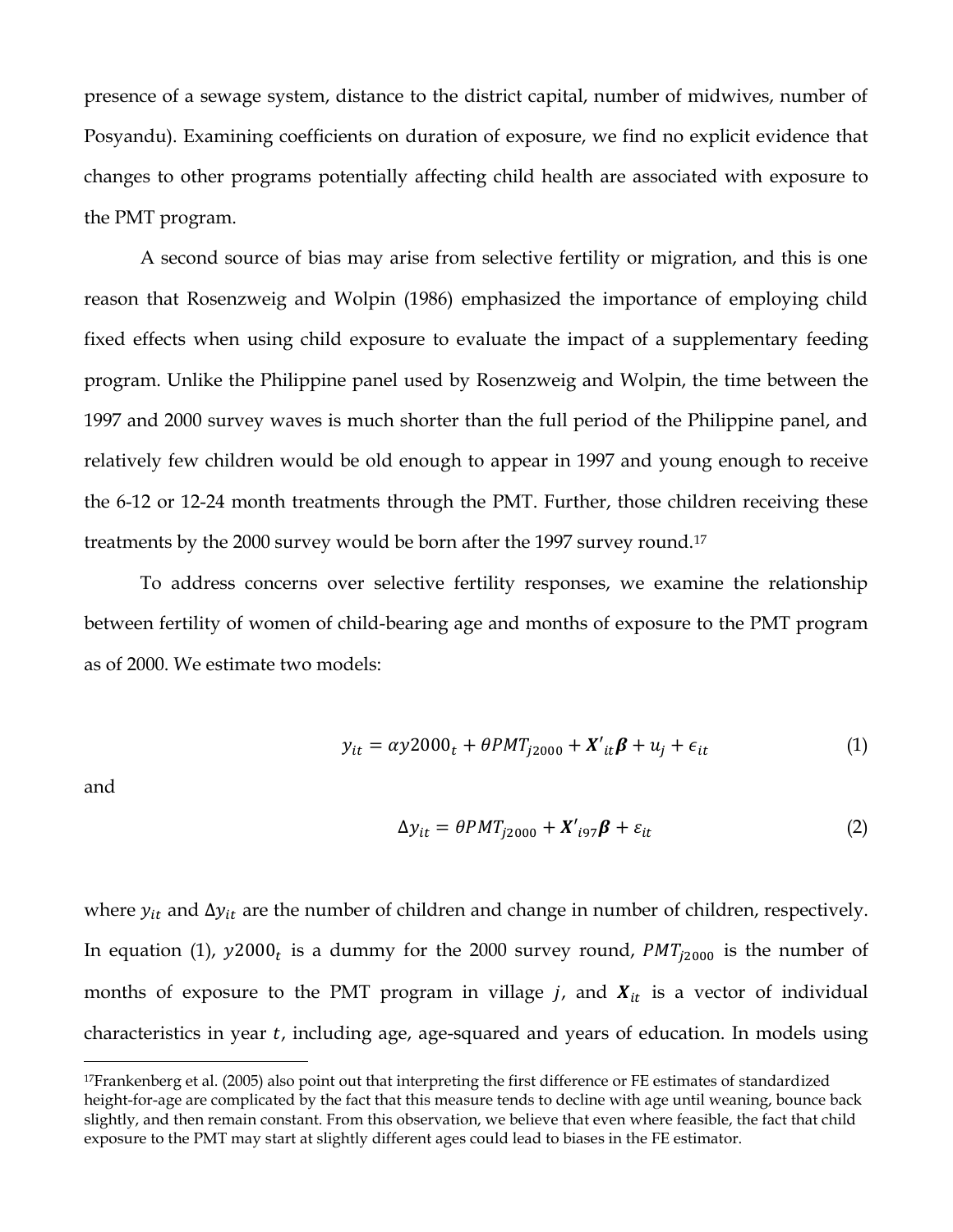the 1997 and 2000 waves of the IFLS, we include a community fixed effect,  $u_j$ , in one specification. Where we look at change in fertility of woman  $i$ , in equation (2), we regress change in children on the 1997 values of individual characteristics. We show results examining a possible fertility response in Table 6.A. Whether looking at number of births, with or without community fixed effects, in columns (1) and (2), at number of births using lagged covariates (3), or changes in births, shown in column (4), there is little evidence of a strong fertility response to the PMT program. While the coefficient on program duration is significant at the 10<sup>th</sup> percentile in models with community fixed effects (column 2), the magnitude implied by the positive coefficient is not sufficiently large to suggest that any fertility-related bias to impacts of the program on nutritional status will be significant. Further, from models of fertility using lagged covariates (column 3) and differences (column 4) there is no evidence that duration of PMT program availability might be associated with increased fertility.

In examining whether the PMT is systematically related to migration decisions, we test whether migration differs for parents who have a child of age to be treated by the program from those parents with at least one child in the control group age range, and whether migration of treatment-age children is associated with duration of exposure to the PMT. Specifically, we control for survey round (y2000), an indicator for a child of treatment age, duration of PMT exposure, and the interaction of these variables, as well as other covariates. A significant coefficient on the y2000-treatment age-PMT duration interaction would suggest that out-migration patterns differ between treatment and control groups, which would be problematic for our identification strategy below.

Whether estimating this model without, or with, community fixed effects, as in columns (1) and (2) of Table 6B, we find no evidence that out-migration of treated children differs substantially from older control children. After looking at whether there are differences across treatment and control age children in year 2000 migration associated with lagged controls (model 3 of Table 6B) and whether there are differences across groups in the change in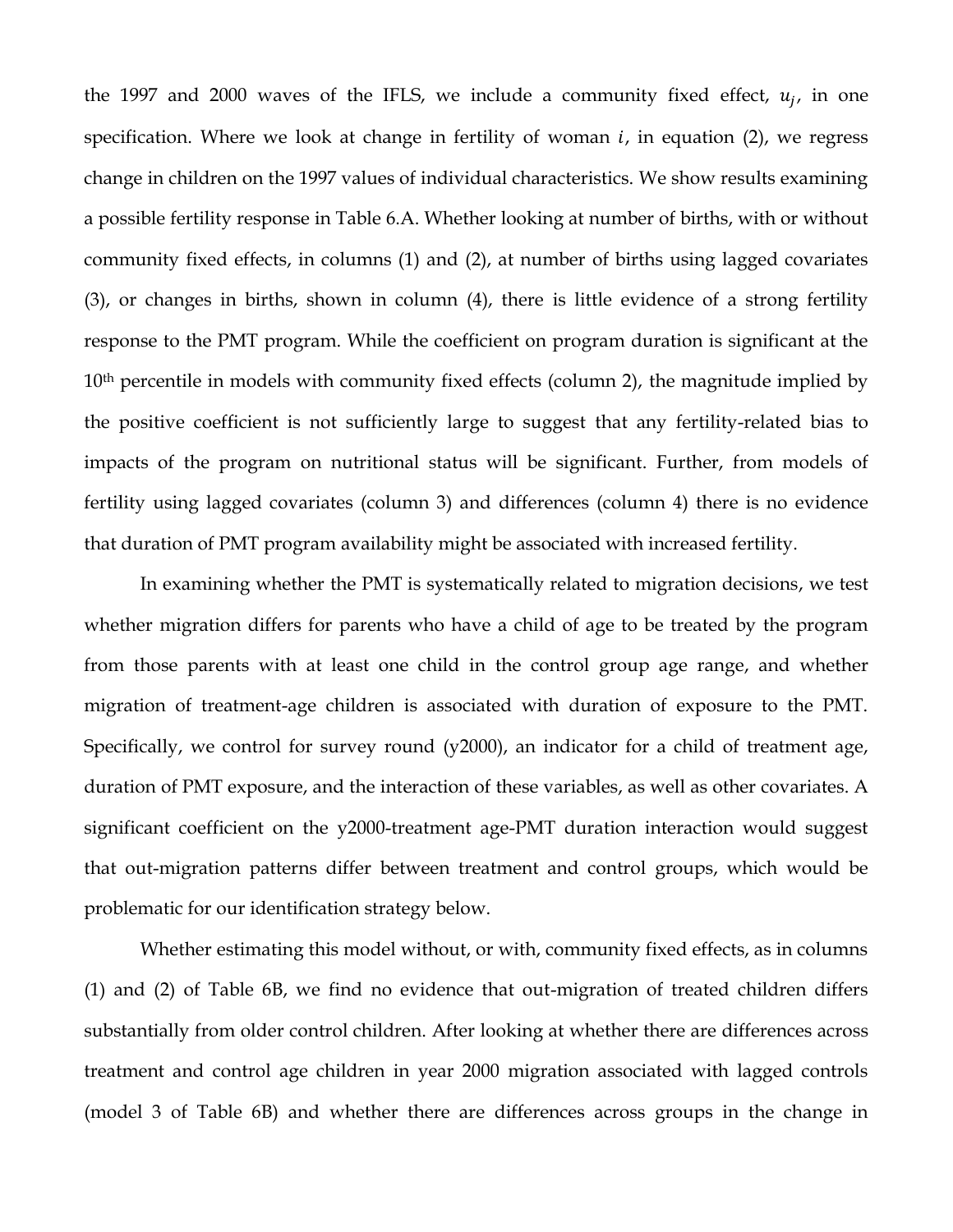migration (model 4 of Table 6B), we draw further comfort that out-migration does not differ systematically across treatment- and control-age children.

Given the possibility that the crisis led to significant return migration, one might also worry that in-migration may differ significantly across treatment and control groups. Remembering that the IFLS is a panel study, households migrating into the community between the two periods do not appear in the study if they were not part of original IFLS households. Still, there is a possibility that women with young children may return to IFLS households and migrant return patterns may differ significantly between treatment and control groups. The number of return migrants is quite small, 46 of treatment age and 34 of control age, and their height-for-age z-scores and stunting probabilities do not differ significantly from the larger sample. We believe it implausible that in-migration may be biasing the results we present below.

*Estimating the Impact of the PMT Program*. To estimate impact of the PMT, we exploit differences across villages in exposure to the program and identify the impact on eligible infants and young children relative to children who were somewhat older and ineligible to receive nutrition support under the program.<sup>18</sup> As 97 percent of villages eventually received the PMT nutritional supplement program, we use months of exposure to the PMT within the village. The analysis sample is comprised of four groups of young children in 1997 and 2000, those aged: 6-12 months, 12-24 months, 24-60 months and 60-96 months. For each cohort of children, we estimate the model:

$$
HAZ_{ivt} = \alpha_0 + \beta^j PMT_{vt} + \mathbf{Z'}_{it}\mathbf{\gamma}_1 + \mathbf{Z'}_{ht}\mathbf{\gamma}_2 + \mathbf{Z'}_{vt}\mathbf{\gamma}_3 + \delta y^2 000 + \boldsymbol{\mu}_v + \varepsilon_{ivt}
$$
 (3)

<sup>18</sup>Our 'placebo' analysis is similar, in some respects, to an approach used by Frankenberg et al (2005) to examine the impact of the village midwife program on child health status.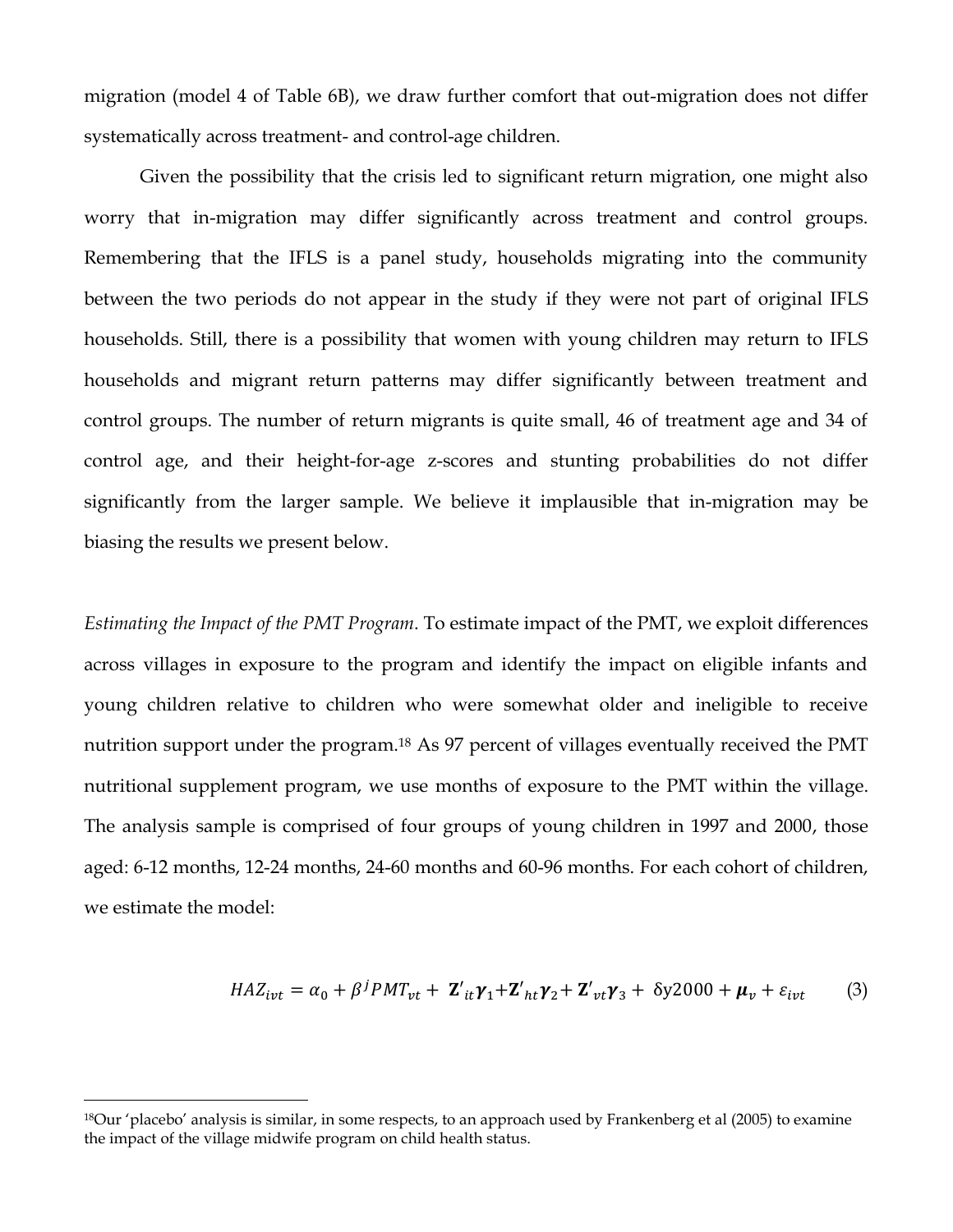where a child's height for age z-score  $(HAZ_{ivt})$  is a function of the number of months that the PMT program was in the village,  $PMT_{vt}$ , time-varying individual, household, and community characteristics,  $\mathbf{Z}_{it}$ ,  $\mathbf{Z}_{ht}$  and  $\mathbf{Z}_{vt}$  shown in Table 3. Additional covariates include a dummy for the 2000 survey round, y2000, community fixed effects,  $\mu_{\nu}$ , and an error term. We estimate the intent-to-treat effect of a month of exposure to the PMT program,  $\beta^{j}$ . As nearly all villages were covered by the PMT,  $\hat{\beta}^j$ , will pick up the effect of an additional month of exposure relative to 1997, before implementation of the program.

While village fixed effects may control for fixed unobservables that affect program placement, timing (and duration of exposure) could be related to time-varying unobservables that are related to other health programs, despite evidence presented in Table 5, or to trends associated with village management and village leader preferences for promoting early childhood nutrition. Because other health, nutrition and child development services did not have age restrictions, the availability of an ineligible older group offers a natural placebo experiment: we identify the effects of exposure to the PMT by comparing effects on treated younger children and older, age-ineligible children. Under this approach, a village leader with an unobservable concern and focus on child health and development will have an effect on administration of programs for all children, but age restrictions on the PMT will mean that only some children benefit from this initiative.

In our estimation, we thus stack models for three groups of treated children -- aged 6- 12, 12-24 and 24 to 60 months (*j* = 1,2,3), respectively, and an older control group, aged 60 to 96 months at the time of the survey. These models are estimated using multivariate regression, and the effects of the PMT on height for age z-scores of children of specific age cohorts are calculated by differencing across equations. We first calculate the difference-in-difference parameters,  $\beta^{j} - \beta^{control}$ , for  $j = 1,2,3$ . As both the nutrition provided under the program and program administration differed by child age, and we are estimating impacts on child height for age in 2000, the estimates for the two older groups of children reflect the contributions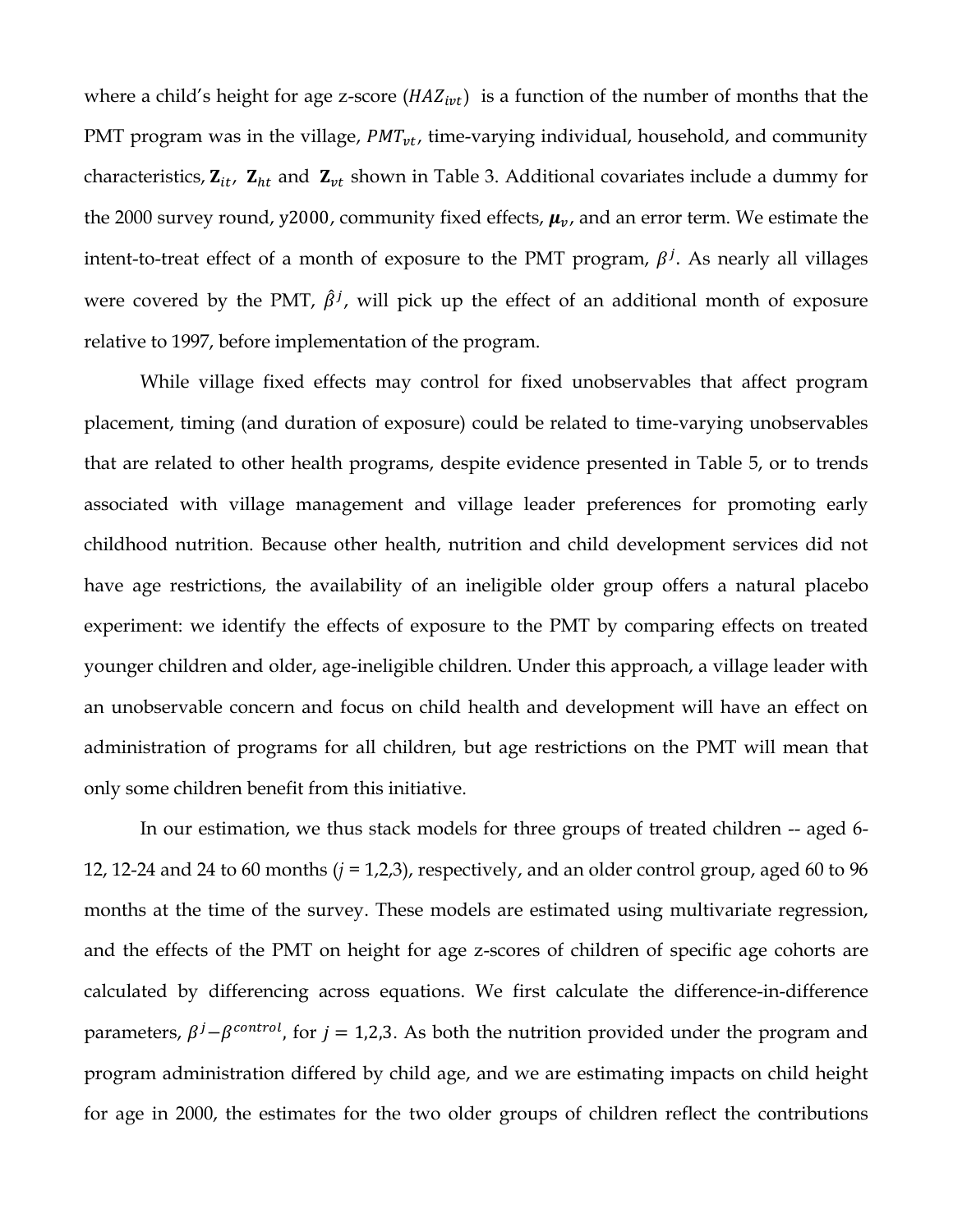from two different nutrition support regimens. Children in the middle group (12 to 24 months of age) may have received both the treatment intended for those aged 6-12 months and for those 12 to 24 months, and younger children in the 24 to 60 month range also likely received a mix of two or even three treatments. In our setup, the treatment for infants can be identified by differencing  $\beta^1 - \beta^{control}$ , combined treatments for those aged 12-24 and 24-60 months are calculated as  $\beta^2 - \beta^{control}$  and  $\beta^3 - \beta^{control}$ , respectively. Next, we attempt to distinguish effects of the second and third treatments through additional differencing:  $(\beta^2 - \beta^{control})$  –  $(\beta^1 - \beta^{control})$  and  $(\beta^3 - \beta^{control}) - (\beta^2 - \beta^{control})$ . <sup>19</sup>

### **5. Results and Analysis**

 $\overline{a}$ 

In Table 7 we show results of from estimating (3) over the four groups of children. We present the coefficient estimate of the effect of months of exposure to the PMT program on height-for-age z scores in the first row of Panel A. All other coefficient estimates are suppressed in this and following tables.<sup>20</sup> The negative and significant coefficient on months of exposure for the control group reflects the fact that program may have been distributed first to communities hit harder by the crisis. The diff-in-diff estimates presented in the second row suggest that an additional month of village-level exposure to the program increased heightfor-age by 0.009 and 0.011 standard deviations for the 12 to 24 and 24 to 60 month age groups, respectively. Recognizing that some children in these groups received a mix of treatments, we next difference across treatment groups. Differencing the coefficient on months of exposure for the 12-24-month treatment group from the coefficient on the 6 to 12-month group suggests that

<sup>19</sup>An additional exercise, reviewed in the Appendix, rules out the possibility that results may be driven by an unobserved differences across villages in the trends in health service provision. See Appendix Table A.9 and discussion.

<sup>20</sup>Regressors not shown in Table 7 include: a year dummy, a program dummy, gender, age (a quadratic measured in months), per capita expenditure (ln), parental height, parental education, household demographic variables (male head, number of children, number of female and male adult), community characteristics (distance to bus station, whether main road is asphalt, availability of sewage and piped water).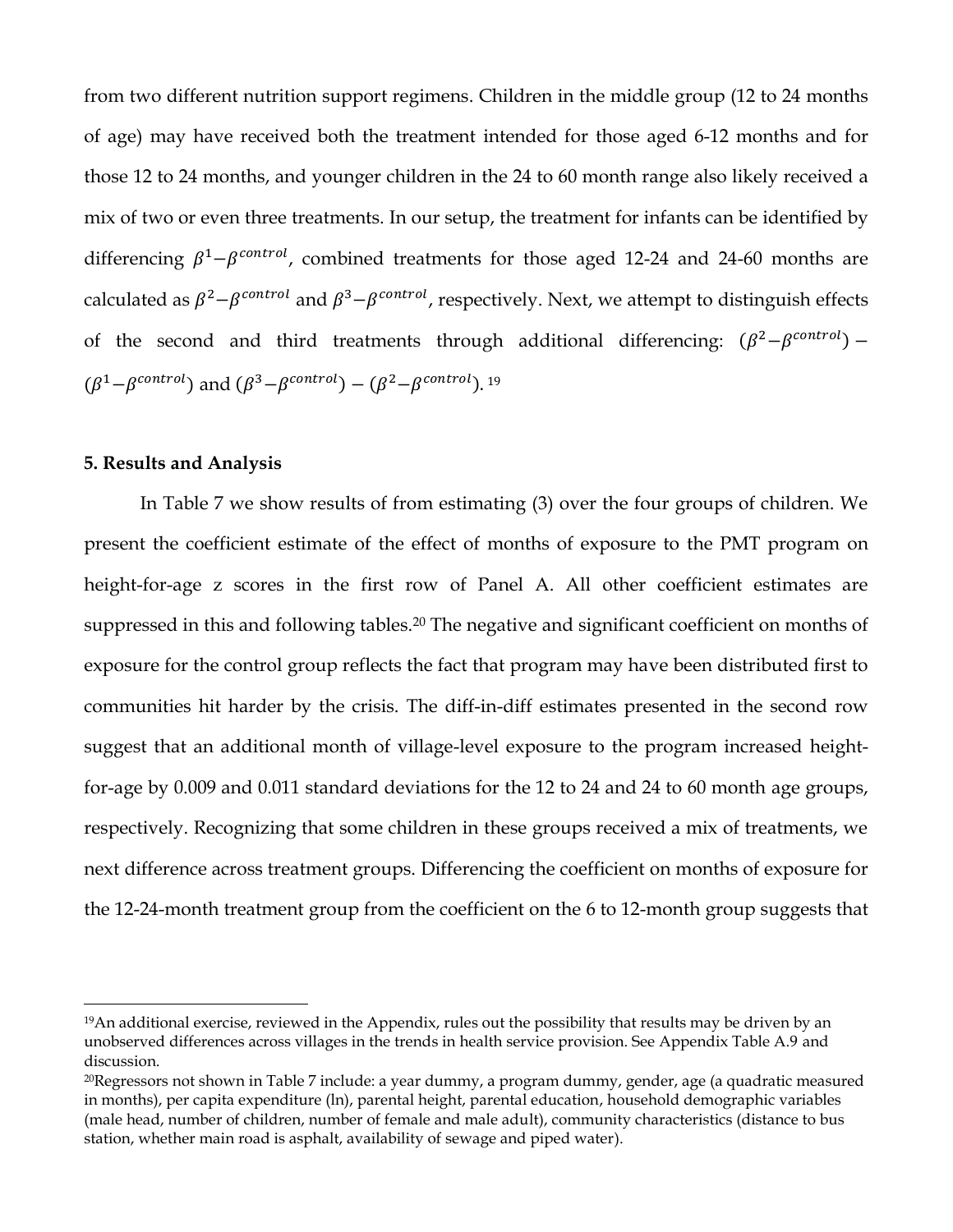the second regimen contributed to an increase in the height-for-age z-score of 0.012 standard deviations for each month of exposure.

In interpreting these results, it is useful to remember that there are two ways in which longer village exposure may lead to improved nutritional status. First, eligible children will receive nutritional supplements over a longer period of time, and second, parents may have better knowledge of the program and, once eligible, enroll children more quickly in those villages with longer exposure. Recognizing that most children received treatment for several months, it is useful to consider the implications of estimated treatments for specific durations. With 12 months of treatment, the 12-24 and 24-60 month age groups are 0.108 and 0.132 standard deviations taller, respectively.<sup>21</sup>

From the perspective of preventing serious deleterious effects of malnourishment, we highlight the effects of the program on severe stunting ( $HAZ < -3$ ) in panel C of Table 7. Each month of village exposure reduces the probability of severe stunting by 0.20, 0.31 and 0.43 percentage points (Panel C, row 2) for the 6-12, 12-24 and 24 to 60 month age groups, respectively. For six months of treatment, this corresponds to a 1.2 percentage point reduction for infants, and 12 months of treatment for the older two groups correspond to 3.7 and 5.1 percentage point reductions. Given severe stunting rates of 14, 25 and 19 percent, respectively, for these age groups in 1997 (Table 2), these effects amount to 8.6, 14.8 and 26.8 percent reductions in the rates of severe stunting.

Although we have shown above that results were unlikely to be biased due to systematic differences in the out-migration of treated and control cohorts, we may yet be concerned about bias due to selective out-migration based on unobservable characteristics that are correlated with the PMT. To examine the extent of this possible bias, we re-estimate the intent-to-treat model including children who migrated with parents, and children born to migrant parents. From these estimates (shown in Appendix Table A.6), we note a decline in

<sup>21</sup>Appendix Table A.5 summarizes estimates of program impact on height-for-age z-scores, stunting and severe stunting at different points in the community-level distribution of program exposure.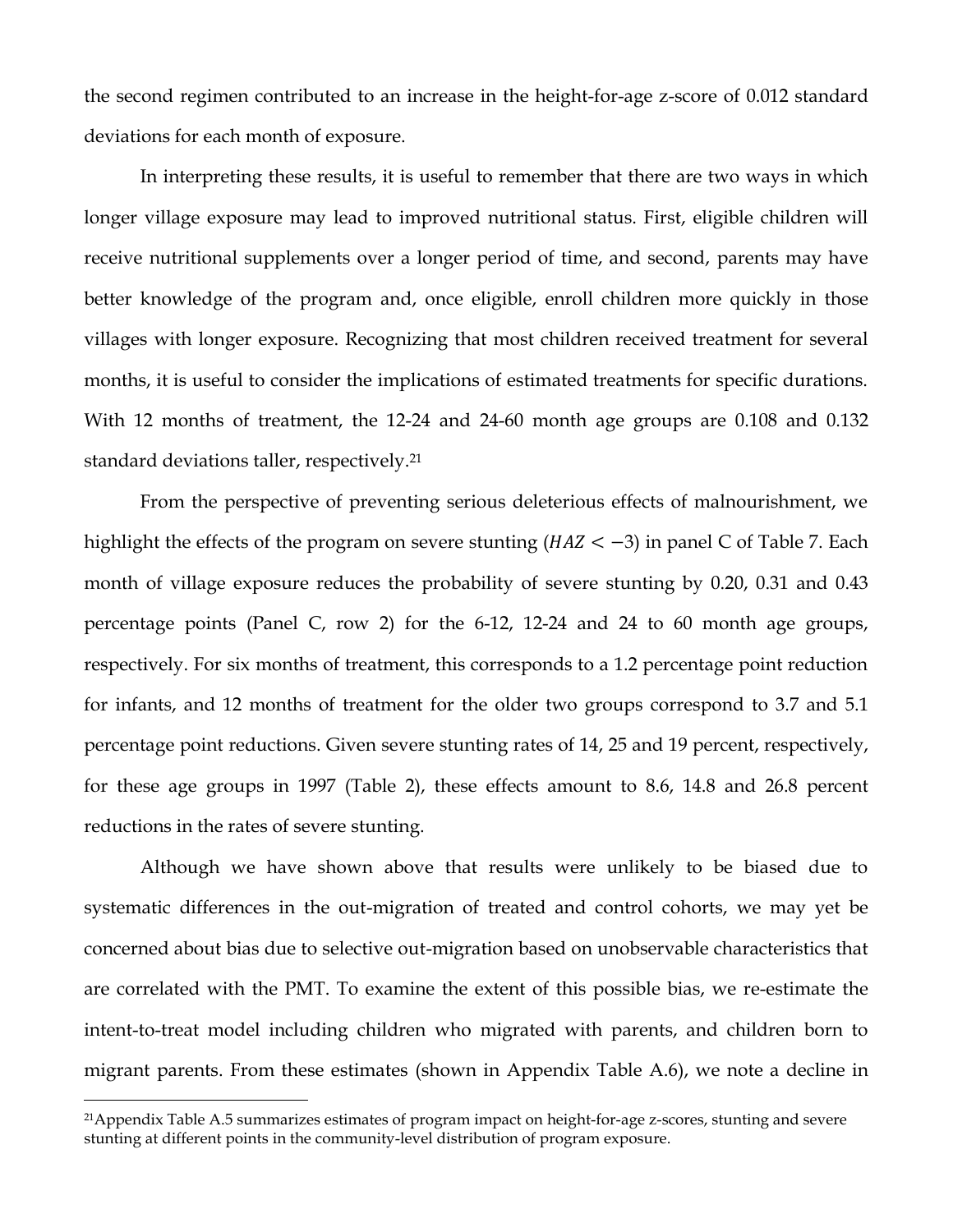the magnitude of coefficients on duration of exposure for severe stunting, but differences with those shown in Table 7 are not significant. Estimates of the impact of the 12-24 month treatment on height-for-age z-scores and in reducing moderate stunting remain significant but magnitudes are roughly half those of estimates based exclusively on children remaining in the village. From this exercise we conclude that our main result is not driven by selection on unobservables.

While we establish statistical significance of the PMT program on moderate stunting of children 12-24 months of age and on severe stunting for children between 6 and 60 months of age, it is worth considering whether these findings are economically significant. Using the IFLS 1997 survey round as the base year, our results suggest that the PMT program moved 87 children under 60 months of age, and 18 under 24 months of age, from extreme stunting to stunting. This does not seem like a particularly significant impact. Projecting the impact onto the national population, magnitudes appear more significant. While national health statistics contemporaneous with the program did not distinguish moderate and severe stunting, we may derive a sense of the potential importance of the program by considering how an intervention with PMT impacts would affect children under five in 2007, when moderate and severe stunting rates were 36.8 and 18 percent, respectively. Using the estimated impact on children aged 12-24 months, and with 12 months of exposure associated with 3.5 and 3.7 percent reductions in moderate and severe stunting, respectively, a program of equivalent impact would reduce moderate and severe stunting by 1.3 and 0.67 percentage points, which would be equivalent to moving approximately 93,000 and 26,000 children under 5 out of moderate stunting and from severe stunting to stunting, respectively. This thought experiment suggests that the program had a significant impact, particularly at a time when, as suggested by the IFLS in 1997, moderate and severe stunting rates were considerably higher. Unfortunately, records of fiscal outlays during the period combine all health safety net programs into one expenditure item and do not allow us to assess whether the PMT program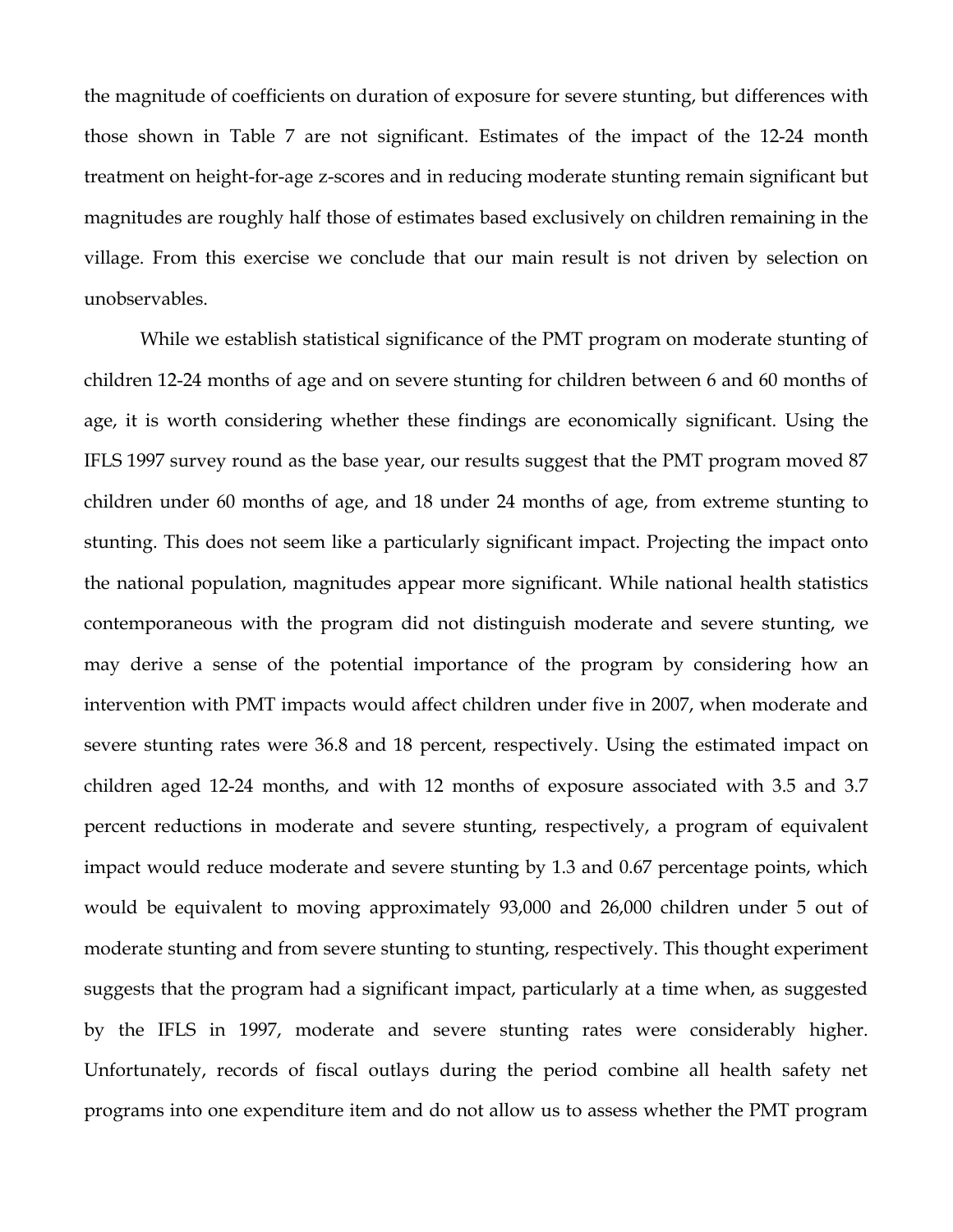was an efficient means of reducing malnutrition. Given the lack of explicit targeting within communities, however, we suspect that the PMT nutrition program was a relatively expensive program for the results achieved.

When thinking about these results, it is relevant to consider how the impact of the PMT compares with those of other supplemental feeding programs. A recent review (Bhutta et al, 2013) finds an average effect of supplementary feeding programs on height for age z-scores of 0.22 with a 95 percent confidence interval ranging from 0.01 to 0.43 standard deviations, and no significant effects on stunting. In food insecure populations these results rise modestly to suggest and average increase in height for age z-scores of 0.25, and modest reductions in stunting. By contrast, our results for increases in the height for age z-score are lower than the average effects found in the literature, but still quite consistent once we consider the fact that intent-to-treat estimates may establish lower bounds as not all age-eligible children were enrolled in the program.

Gender Differences in Impact? So far we have pooled genders in our analysis, and another explanation for lower estimates may be that parents of boys participate more in the program, or alternatively, reallocate more resources away from daughters subsequent to receipt of supplementary food. We show results from estimating models separately for boys and girls in Table A7 of the Appendix. We find some evidence of significant differences between boys and girls in the effects of the 12-24 month treatment on height-for-age z-scores, and on moderate and severe stunting. Impacts on boys aged 12-24 months suggest more pronounced improvements in nutritional status and when impacts on girls of this age are examined separately, there is little evidence of significant improvement. Although these point estimates suggest a larger impact on the nutritional status of boys relative to girls, t-tests indicate that these differences are weakly significant. 22

<sup>22</sup>Maccini and Yang (2009) find significant gender differences in long-term impacts of weather shocks.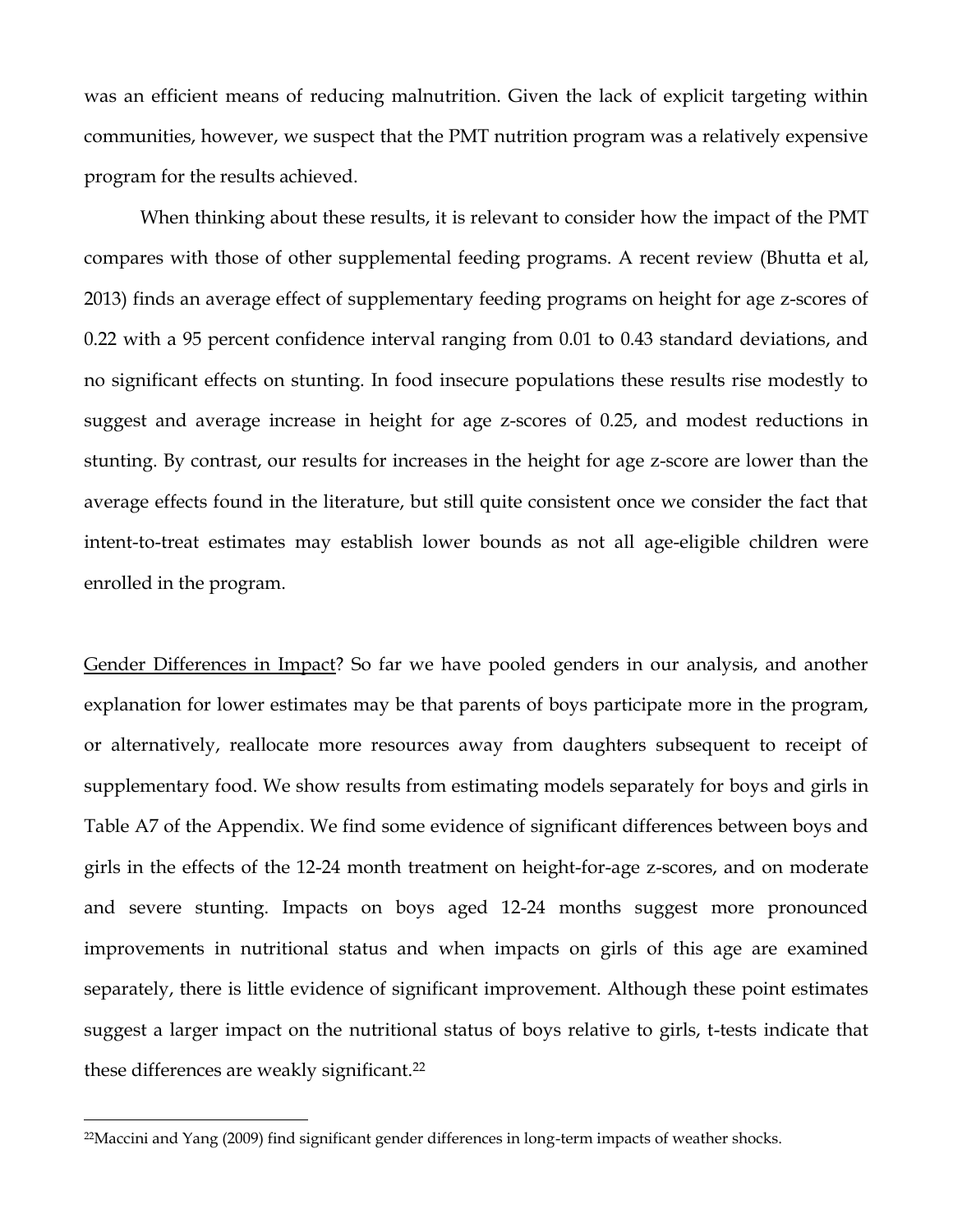Other checks for heterogeneous impacts are worth mention. We do not find significant differences in impacts on children from households in the bottom 40 and top 40 percent of the 1997 per capita expenditure distribution, and further, we found no significant difference in the impact of the PMT program between urban and rural areas. Finally, while we view height as the most interesting long-term measure of nutritional status in this study, we found no systematic effect of the program on weight for height or wasting.

*Are Estimated Impacts Sensitive to Growth Charts Used?* An earlier version of the paper used the 2000 US CDC growth charts, and one reasonable critique had been that the 2000 CDC growth charts may not be as representative of young children internationally as the 2006 WHO growth standards. While results of our analysis using the two sets of growth standards are broadly consistent, there are some differences. Most notably, results using the 2000 CDC Growth Charts show no impact of the PMT program on infants aged 6-12 months, and suggest that the most pronounced effect of the program was on children aged 12 to 24 months. Further, significant impacts of the PMT are evident for both moderate and severe stunting using the WHO standards, but observed for moderate stunting (HAZ<-2) using the 2000 CDC curves. This difference is likely driven by the fact that there is tighter variability in the WHO length for age standard at younger ages and the fact that "children in the WHO standard are, on average, taller than those in the CDC chart."<sup>23</sup> All results of our analyses using the 2000 CDC curves are available in Appendix Tables A10 to A14.

#### **6. Summary and Conclusions**

 $\overline{a}$ 

At the onset of the 1997/1998 East Asian Financial Crisis, disruptions to earnings threatened the health and nutritional status of young children, who already faced malnutrition rates comparable to those observed in Sub-Saharan Africa (Strauss et al, 2004). Failure to

 $23$ de Onis et al (2007) note that the CDC used datasets from several years with no standardization of measurements across them, and thus the CDC standards were prone to have an artificially inflated variability.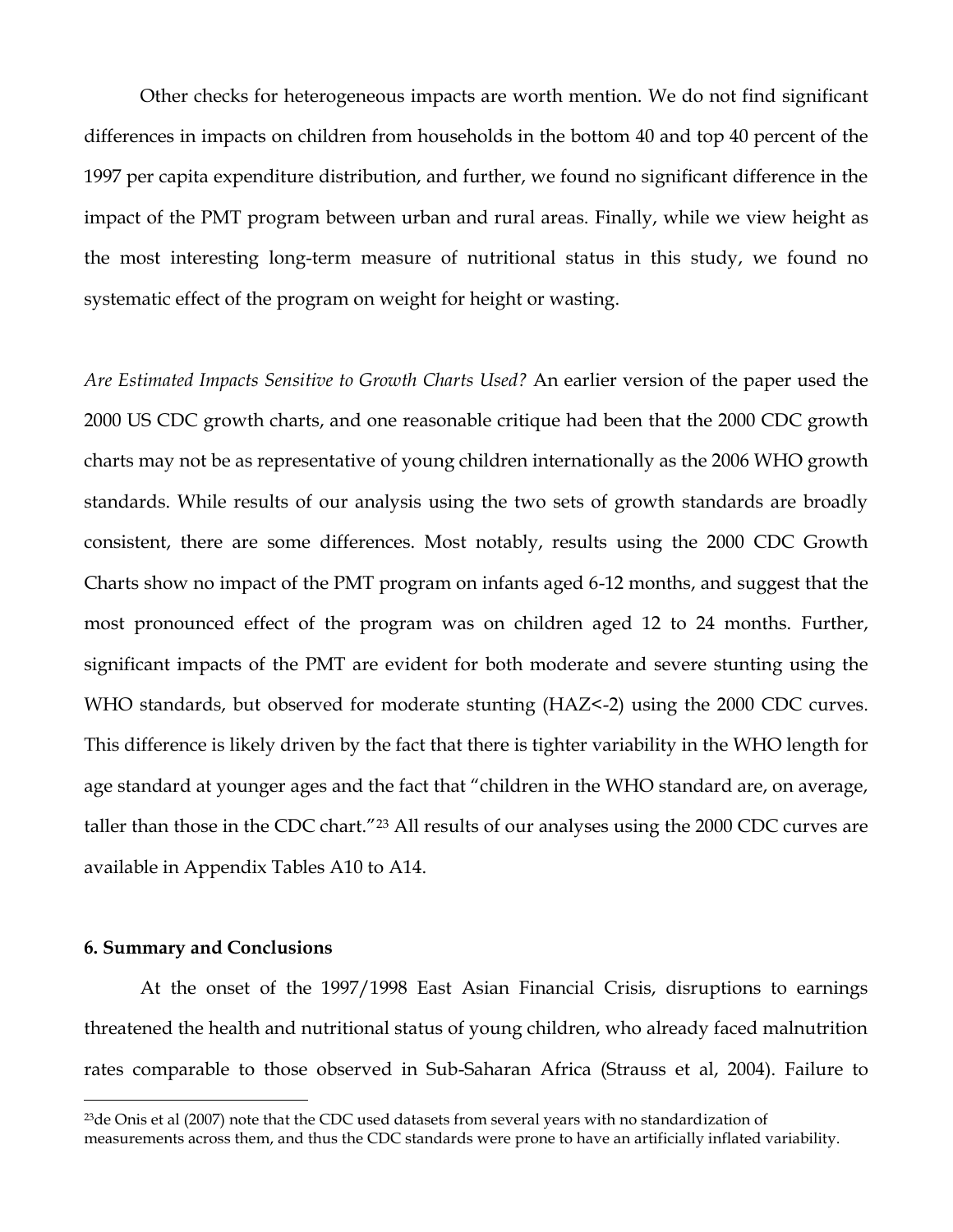prevent increases in malnutrition for infants and young children in the wake of the crisis may have had significant consequences for the cognitive development and later life productivity of a significant share of infants and young children born in the post crisis period. Against this backdrop the PMT nutrition support program can be judged a success.

The relatively modest program effect for HAZ may be related to lack of take up among families with children who were most in need. Qualitative case studies discussing implementation of the PMT have highlighted problems with both program implementation and less than full take up among eligible children (Handayani et al, 2008). A better designed and well-targeted nutritional intervention program may have stronger effects, and further, in consideration of potential differences in either take-up or reallocation behavior among parents with sons and daughters, these programs might explicitly consider ways of raising the nutritional standards of young girls.

### **References**

- Alderman, H., J. Behrman, V. Lavy and R. Menon. 2001. "Child Health and School Enrollment: A Longitudinal Analysis," *Journal of Human Resources*, 36/1: 185-205.
- Alderman, H., J. Behrman and J. Hoddinott. 2005. "Nutrition, Malnutrition, and Economic Growth," *Health and Economic Growth: Findings and Policy Implications*, Cambridge and London: MIT Press (2005): 169-94.
- Alderman, H., J. Hoddinot, and B. Kinsey. 2006. "Long Term Consequences of Early Childhood Malnutrition," *Oxford Economic Papers*, 58, 450-474.
- Baird, Sarah, Jed Friedman and Norbert Schady. 2011. "Aggregate Income Shocks and Infant Mortality in the Developing World," *The Review of Economics and Statistics*, 93(3): 847-856.
- Bhalotra, Sonia R. 2010. "Fatal Fluctuations? Cyclicality in Infant Mortality in India," *Journal of Development Economics* 93 (1): 7-19.
- Behrman, J., Y. Cheng, and P.E. Todd. 2004. "Evaluating Preschool Programs When Length of Exposure to the Program Varies: A Nonparametric Approach," *Review of Economics and Statistics*, 86(1): 108-132.
- Bhutta, Zulfiqar A., Jai K Das, Arjumand Rizvi, Michelle F Gaffey, Neff Walker, Susan Horton, Patrick Webb, Anna Lartey, Robert E Black et al. 2013. "Evidence-Based Interventions for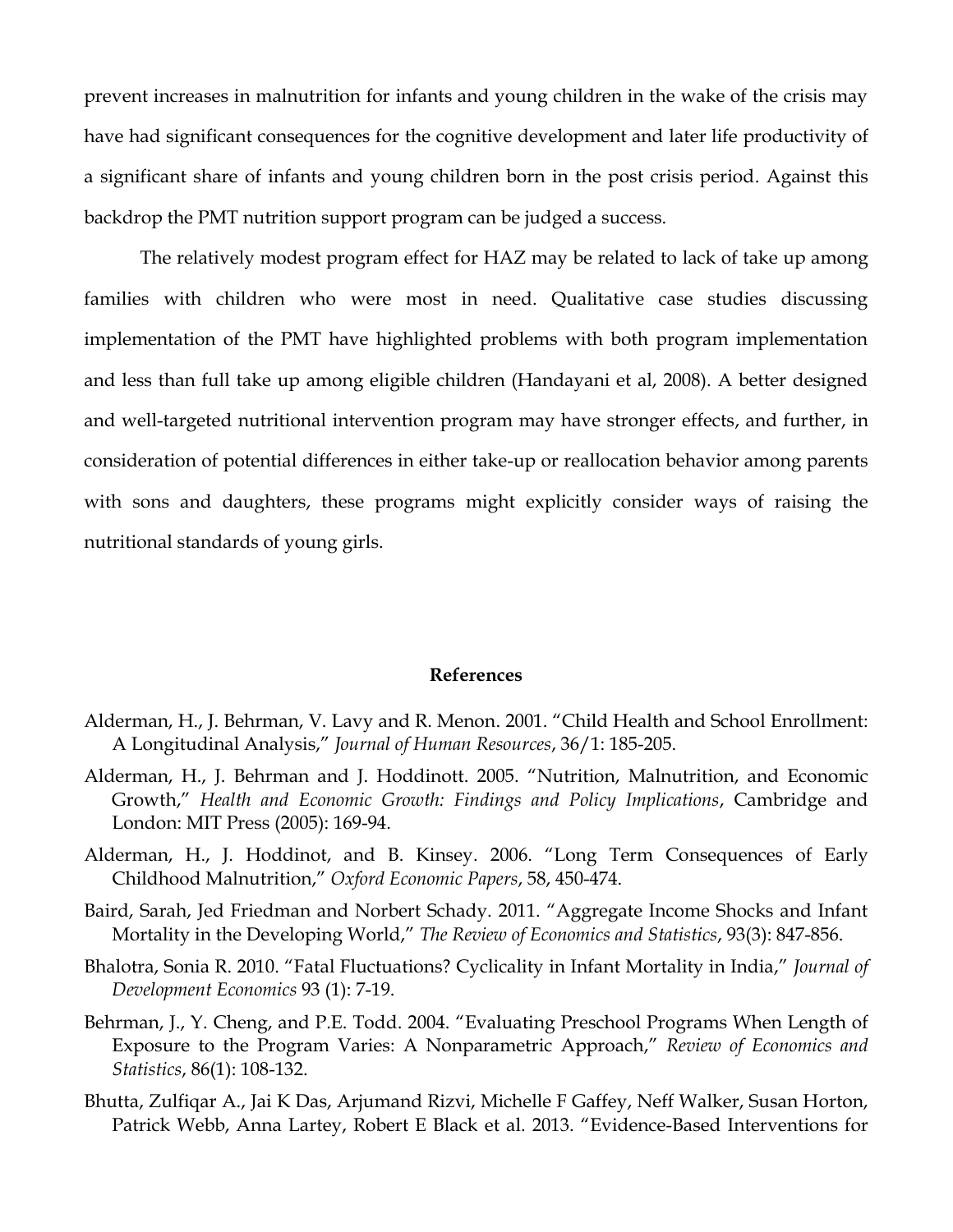Improvement of Maternal and Child Nutrition: What Can be Done and at What Cost? *The Lancet* 382(9890) (3–9 August 2013): 452–477.

- Block, S.A., L. Kiess, P. Webb, S. Kosen, R. Moench-Pfanner, M.W. Bloem and C.P. Timmer. 2004. "Macro shocks and micro outcomes: child nutrition during Indonesia's crisis,**"**  *Economics & Human Biology,* 2(1): 21-44.
- Cameron, Lisa. 2009. "Can a Public Scholarship Program Successfully Reduce School Drop-Outs in a Time of Crisis? Evidence from Indonesia," *Economics of Education Review* 28: 308- 317.
- Chomitz, Kenneth, Gunawan Setiadi, Azrul Azwar, Nusye Ismail and Widiyarti. 1998. "What do Doctors Want? Developing Incentives for Doctors to Serve in Indonesia's Rural and Remote Areas," The World Bank, Policy Research Working Paper 1888.
- de Onis, Mercedes, Cutberto Garza, Adelheid W. Onyango and Elain Borghi. 2007. "Comparison of the WHO Child Growth Standards and the CDC 2000 Growth Charts," *The Journal of Nutrition*, January, 137:144-148.
- Frankenberg, E. and D. Thomas. 2000. *The Indonesia Family Life Survey (IFLS): Study Design and Results from Waves 1 and 2*. March, RAND, Santa Monica, CA. DRU-2238/1-NIA/NICHD.
- Frankenberg, E. and D. Thomas. 2001. "Women's Health and Pregnancy Outcomes: Do Services Make a Difference?," *Demography*, 38: 253-66.
- Frankenberg, E., D. Thomas and K. Beegle. 1999. "The Real Cost of Indonesia's Economic Crisis: Preliminary Findings from the Indonesia Family Life Surveys," *Labor and Population Program Working Papers Series 99-04*, RAND, Santa-Monica.
- Frankenberg, E., W. Suriastini, and D. Thomas. 2005. "Can Expanding Access to Basic Healthcare Improve Children's Health Status? Lessons from Indonesia's Midwife in the Village Program," *Population Studies*, 59(1): 5-19.
- Friedman, Jed and Norbert Schady. 2013. "How Many More Infants Are Likely to Die in Africa as a Result of the Global Financial Crisis?" *Health Economics* 22(5): 611-622.
- Friedman, Jed and Jennifer Sturdy. 2011. "The Influence of Economic Crisis on Early Childhood Development: A Review of Pathways and Measured Impact" in *No Small Matter: The Impact of Poverty, Shocks, and Human Capital Investments in Early Childhood Development* (Harold Alderman, editor). Washington: The World Bank Press: 51-83.
- Gertler, P. 2004. "Do Conditional Cash Transfers Improve Child Health? Evidence from PROGRESSA's Control Randomized Experiment," *American Economic Review*, 94(2): 336- 341.
- Gertler, P., and J.W. Molyneaux. 1994. "How Economic Development and Family Planning Programs Combined to Reduce Indonesian Fertility," *Demography*, 31(1): 33-63.
- Glewwe, P., and E. King. 2001. "The Impact of Early Childhood Nutritional Status on Cognitive Development: Does the Timing of Malnutrition Matter?" *The World Bank Economic Review*, 15(1): 81-113.
- Glewwe, P., Jacoby, H. and E. King. 2001. "Early Childhood Nutrition and Academic Achievement: A Longitudinal Analysis," *Journal of Public Economics*, 81:345-68.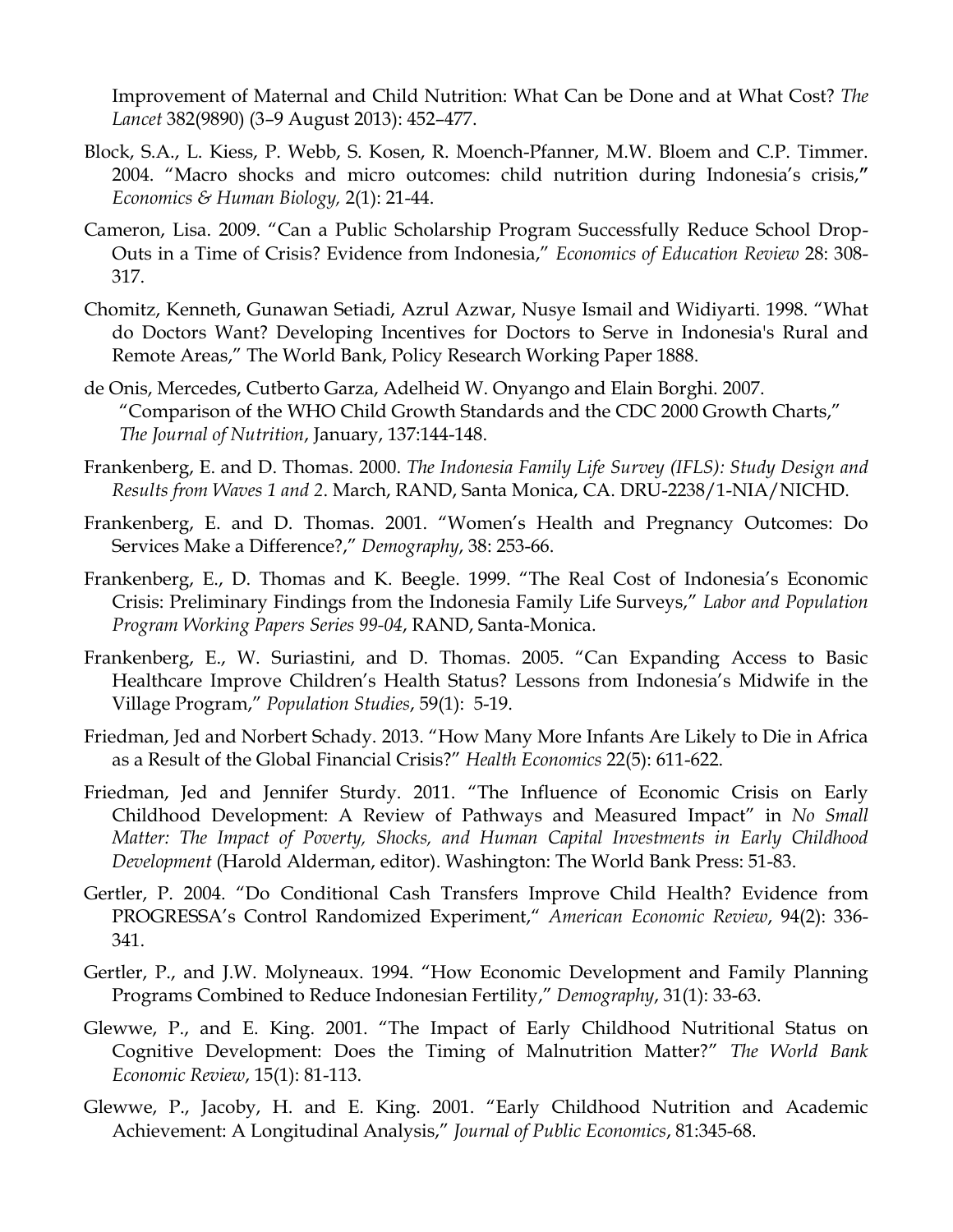- Handayani, L., SA Mulasari, N. Nurdianis, 2008. "Evaluasi Program Pemberian Makanan Tambahan Anak Balita," *Jurnal Manajemen Pelayanan Kesehatan*, 11:1/March.
- Johar, Meliyanni. 2009. "The Impact of the Indonesian Health Card Program: A Matching Estimator Approach," *Journal of Health Economics*, 28(1): 35-53.
- King, E. and J. R. Behrman. 2009. "Timing and Duration of Exposure in Evaluations of Social Programs," *World Bank Research Observer*, 24(1): 55-82.
- Linnemayr, S. and H. Alderman. 2011. "Almost Random: Evaluating a Large-Scale Randomized Nutrition Program in the Presence of Crossover," *Journal of Development Economics*, 96(1): 106-114.
- Maccini, Sharon and Dean Yang. 2009. "Under the Weather: Health, Schooling, and Economic Consequences of Early-Life Rainfall," *American Economic Review*, 99:3, 1006-1026.
- Maluccio, J.A., J. Hoddinott, J.R. Behrman, R. Martorell, A. R. Quisumbing, and A.D. Stein. 2009. "The Impact of an Experimental Nutritional Intervention in Childhood on Education among Guatemalan Adults," *The Economic Journal,* 119(573): 734-763.
- Martorell, R. 1999. "The Nature of Child Malnutrition and Its Long-Term Implications," *Food and Nutrition Bulletin* 20: 288–292.
- Miller, Grant and Urdinola, B.P. 2010. "Cyclicality, Mortality, and the Value of Time: The Case of Coffee Price Fluctuations and Child Survival in Colombia," *Journal of Political Economy* 118(1): 113-155.
- Pradhan, Menno, Fadia Saadah and Robert Sparrow. 2007. "Did the Health Card Program Ensure Access to Medical Care for the Poor during Indonesia's Economic Crisis?" *World Bank Economic Review* 21(1): 125-150.
- Pritchett, Lant, Sudarno Sumarto and Asep Suryahadi. 2002. "Targeted Program in Economic Crisis: Empirical Findings from the Experience of Indonesia," SMERU Working Paper.
- Rosenzweig, M. and K. Wolpin. 1986. "Evaluating the effects of optimally distributed public programs," *American Economic Review*, 76:470-482.
- Strauss, J. and D. Thomas. 1998. "Health, Nutrition, and Economic Development," *Journal of Economic Literature*, 36: 766-817.
- Strauss, J. F. Witoelar, B. Sikoki, A.M. Wattie. 2009. "The Fourth Wave of the Indonesia Family Life Survey: Overview and Field Report Vol. 1," RAND Labor and Population Working Paper.
- Strauss, J., K. Beegle, A. Dwiyanto, Y. Herawati, D. Pattinasarany, E. Satriawan, B. Sikoki, Sukamdi, F. Witoelar. 2004. *Indonesian Living Standard Before and After the Financial Crisis: Evidence from Indonesia Family Life Survey*, ISEAS, Singapore.
- Thomas, Duncan, Kathleen Beegle, Elizabeth Frankenberg, Bondan Sikoki, John Strauss and Graciela Teruel. 2004. "Education in a Crisis," *Journal of Development Economics* 74: 53-85.
- Thomas, Duncan and Elizabeth Frankenberg. 2007. "Household Responses to the Financial Crisis in Indonesia: Longitudinal Evidence on Poverty, Resources and Well-Being," in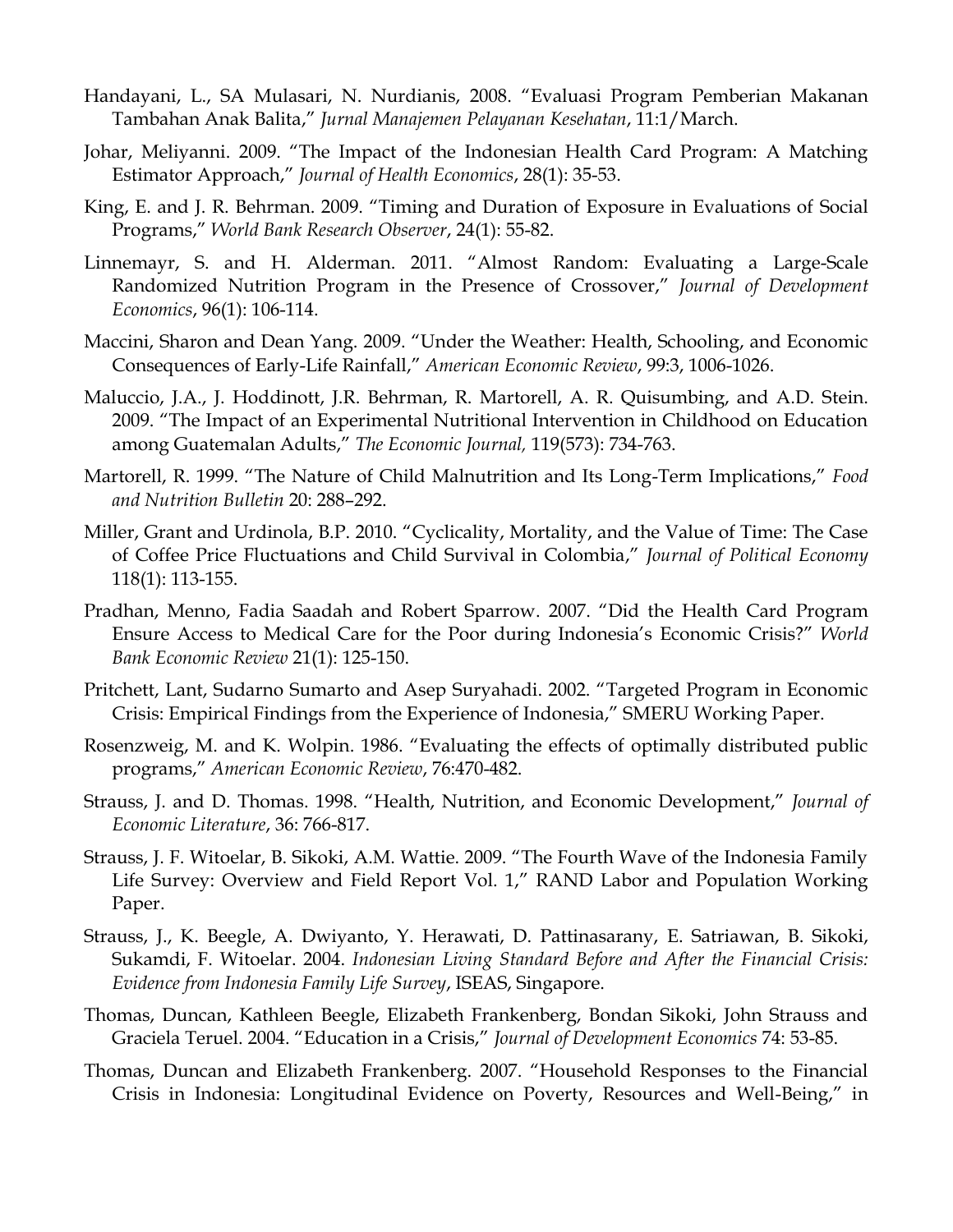*Globalization and Poverty*, Ann Harrison (editor) for *National Bureau of Economics*. Chicago: University of Chicago Press.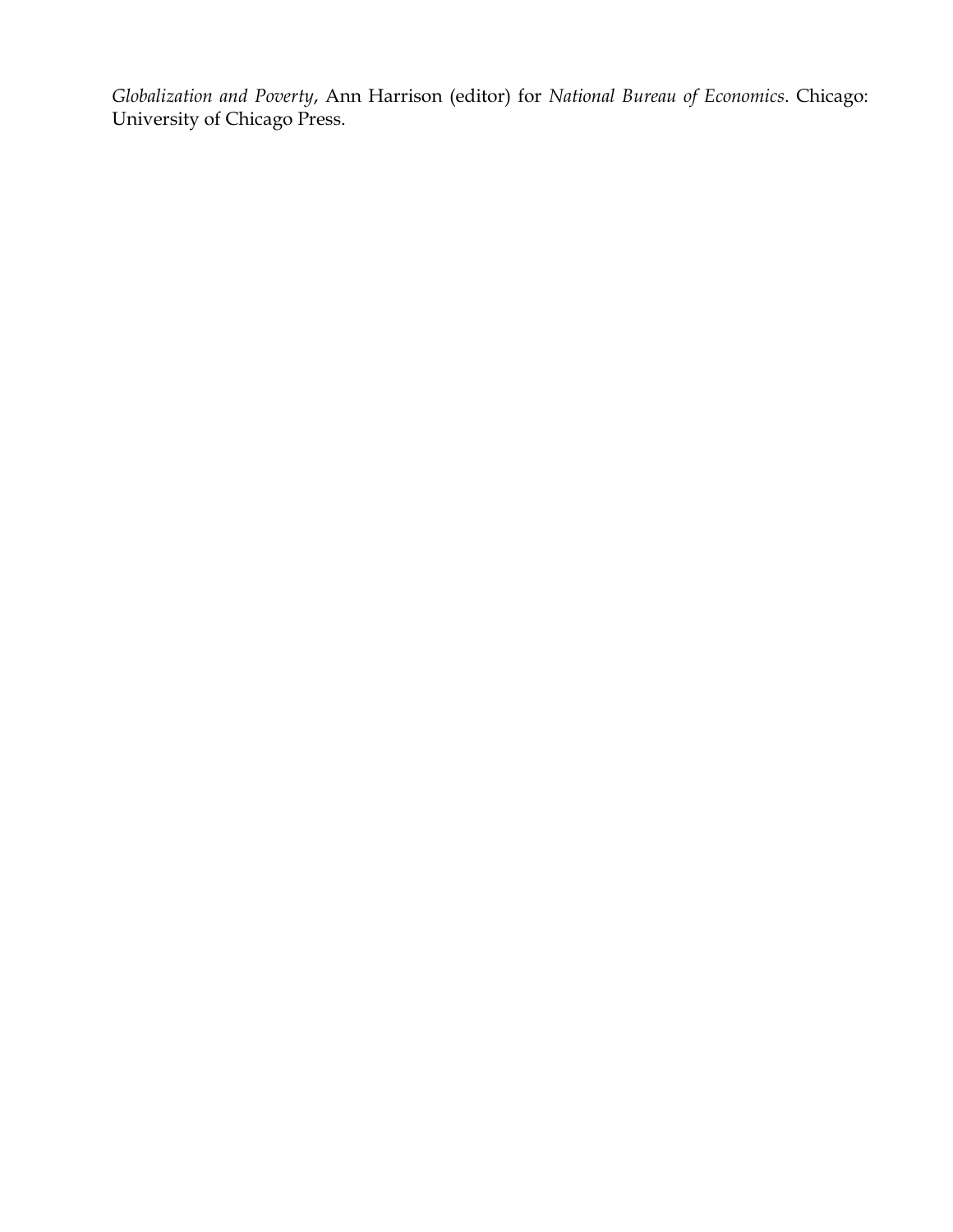| Distribution of PMT Coverage Across Communities, 1998-2000            |       |       |       |
|-----------------------------------------------------------------------|-------|-------|-------|
|                                                                       | Total | Urban | Rural |
| Communities with PMT from 1998-2000 (%)                               | 97.3  | 99.4  | 94.1  |
| 1998/1999 fiscal year (%)                                             | 71.0  | 74.0  | 66.4  |
| 1999/2000 fiscal year (%)                                             | 92.7  | 97.2  | 85.7  |
| 2000 fiscal year <sup>*</sup> $(\%)$                                  | 82.7  | 83.6  | 81.5  |
| Number of Communities (Urban kelurahan and 300<br>Rural <i>desa</i> ) |       | 181   | 119   |

**Table 1 Distribution of PMT Coverage Across Communities, 1998-2000**

Note: We include the 300 communities out of 303 of original urban *kelurahan* and rural *desa* in which Social Safety nets modules included in the 2000 IFLS community questionnaire were completed. Three communities were excluded because there were no children in the treatment group with valid height for age z-scores (HAZs) after applying the 2006 WHO anthropometric macro. (Under the WHO standard, children are dropped if their HAZ is calculated to be less than -6 or greater than 6. (\*) indicates the fiscal year ended in December. If using the CDC growth standards, these same three communities would be dropped from the sample.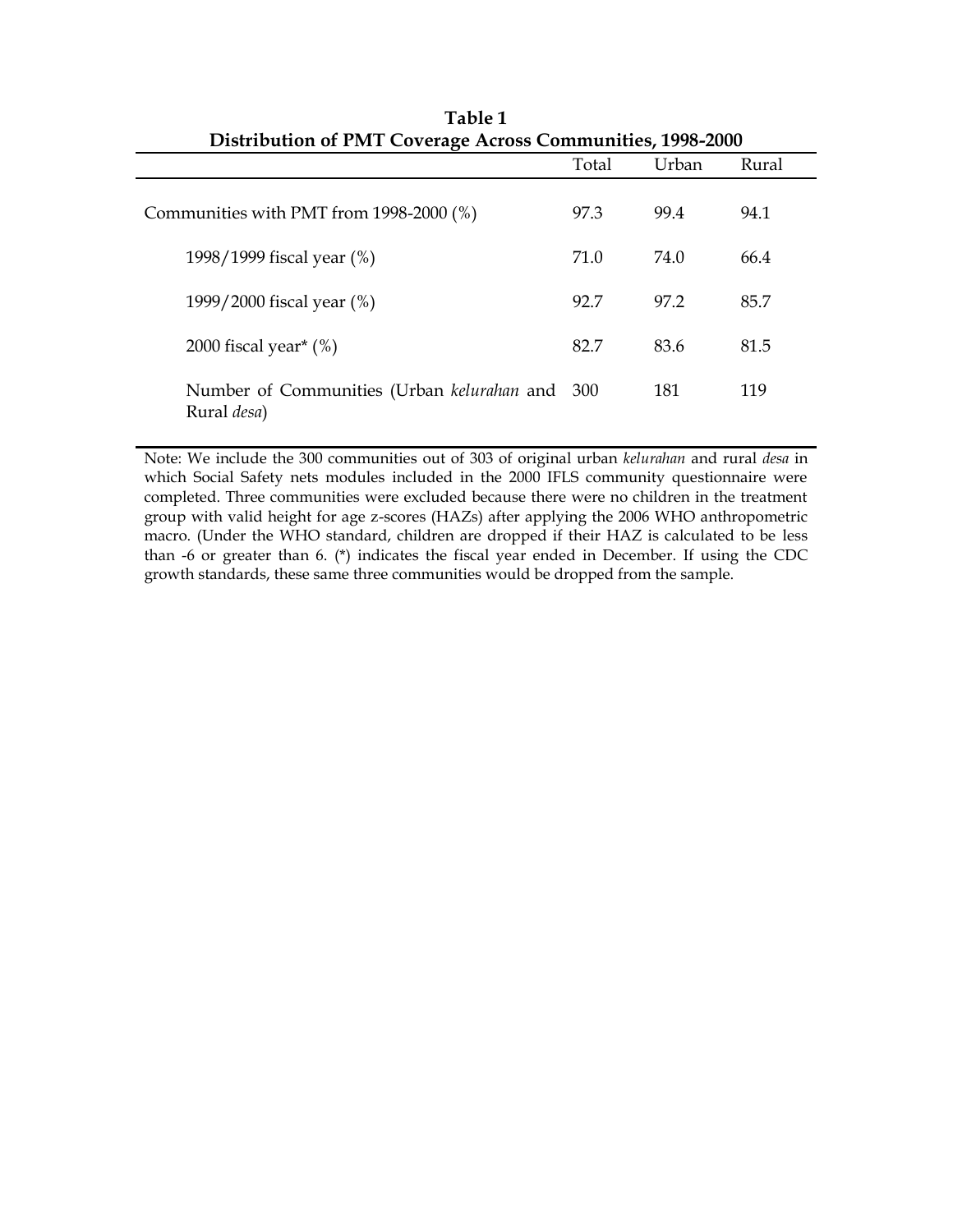| Chinulen between 6 and 60 months in 1997 & 2000 |         |         |           |
|-------------------------------------------------|---------|---------|-----------|
|                                                 | 1997    | 2000    | Diff      |
|                                                 |         |         |           |
| 6-12 Months                                     |         |         |           |
| Heigh-for-Age (HAZ)                             | $-0.93$ | $-0.98$ | $-0.05$   |
|                                                 | (0.13)  | (0.09)  | (0.15)    |
| Moderate Stunting (HAZ<-2)                      | 0.28    | 0.22    | $-0.06$   |
|                                                 | (0.03)  | (0.02)  | (0.04)    |
| Severe Stunting (HAZ<-3)                        | 0.14    | 0.07    | $-0.07**$ |
|                                                 | (0.03)  | (0.02)  | (0.03)    |
| Observations                                    | 183     | 294     |           |
| 12-24 Months                                    |         |         |           |
| Heigh-for-Age (HAZ)                             | $-1.90$ | $-1.75$ | 0.15      |
|                                                 | (0.08)  | (0.07)  | (0.11)    |
| Moderate Stunting (HAZ<-2)                      | 0.52    | 0.47    | $-0.05$   |
|                                                 | (0.02)  | (0.02)  | (0.03)    |
| Severe Stunting (HAZ<-3)                        | 0.25    | 0.19    | $-0.06**$ |
|                                                 | (0.02)  | (0.02)  | (0.03)    |
| Observations                                    | 420     | 504     |           |
| 24-60 months                                    |         |         |           |
| Heigh-for-Age (HAZ)                             | $-1.91$ | $-1.89$ | 0.02      |
|                                                 | (0.04)  | (0.03)  | (0.05)    |
| Moderate Stunting (HAZ<-2)                      | 0.50    | 0.48    | $-0.02$   |
|                                                 | (0.01)  | (0.01)  | (0.02)    |
| Severe Stunting (HAZ<-3)                        | 0.19    | 0.18    | $-0.01$   |
|                                                 | (0.01)  | (0.01)  | (0.01)    |
| Observations                                    | 1362    | 1508    |           |
| 60-96 Months                                    |         |         |           |
| Heigh-for-Age (HAZ)                             | $-1.78$ | $-1.73$ | 0.05      |
|                                                 | (0.03)  | (0.03)  | (0.04)    |
| Moderate Stunting (HAZ<-2)                      | 0.42    | 0.40    | $-0.02$   |
|                                                 | (0.01)  | (0.01)  | (0.02)    |
| Severe Stunting (HAZ<-3)                        | 0.13    | 0.11    | $-0.02*$  |
|                                                 | (0.01)  | (0.01)  | (0.01)    |
| Observations                                    | 1709    | 1626    |           |
|                                                 |         |         |           |

**Table 2 Standardized Height-for-Age and Incidence of Stunting: Children between 6 and 60 months in 1997 & 2000**

Notes: Calculated from IFLS data. The total sample (N=7606) includes all children aged between 6-96 months who reside within the 300 original IFLS communities that received some treatment from the PMT nutritional support program, and for whom the WHO anthropometric macro returned height-for-age z-scores between -6 and 6. Standard errors are in parentheses. (\*) is significant at 10%; (\*\*) is significant at 5%; (\*\*\*) is significant at 1%.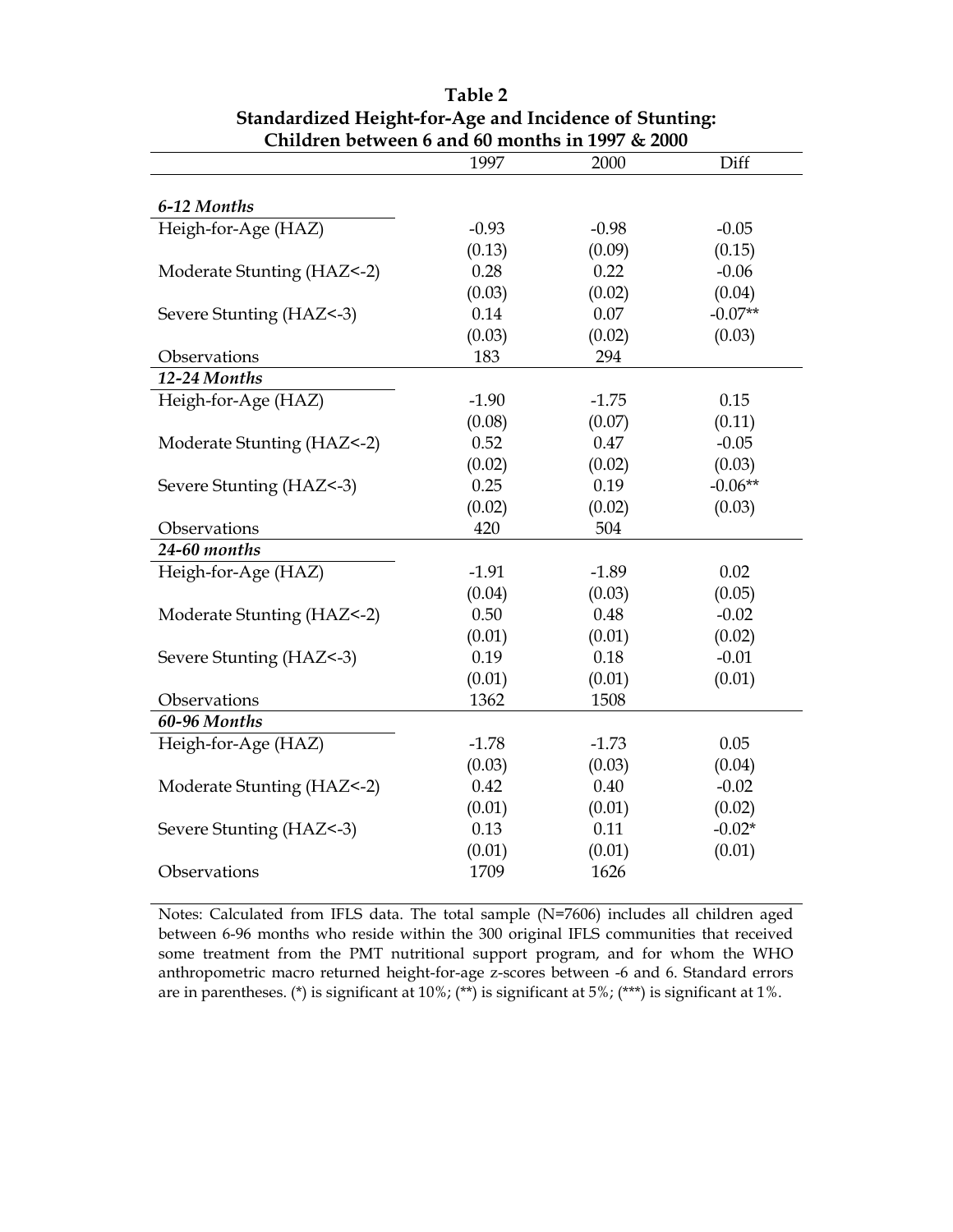|                                       | <b>Mean 1997</b> | Mean 2000   |
|---------------------------------------|------------------|-------------|
|                                       | (Std. Dev.)      | (Std. Dev.) |
| Household                             |                  |             |
| Mother's education                    | 6.06             | 6.80        |
|                                       | (4.04)           | (4.02)      |
| Father's education                    | 6.80             | 7.44        |
|                                       | (4.14)           | (4.08)      |
| Mother's height                       | 150.32           | 150.44      |
|                                       | (5.01)           | (5.07)      |
| Father's height                       | 161.30           | 161.74      |
|                                       | (5.04)           | (5.40)      |
| Mother's presence (yes=1)             | 0.93             | 0.96        |
|                                       | (0.26)           | (0.19)      |
| Father's presence (yes=1)             | 0.85             | 0.89        |
|                                       | (0.36)           | (0.31)      |
| Gender of HH head (male=1)            | 0.89             | 0.88        |
|                                       | (0.31)           | (0.33)      |
| # of children 6-14 yo in HH           | 1.44             | 1.25        |
|                                       | (1.14)           | (1.13)      |
| # of male adult 15-59 yo in HH        | 1.34             | 1.36        |
|                                       | (0.84)           | (0.91)      |
| # of female adult 15-59 yo in HH      | 1.49             | 1.49        |
|                                       | (0.80)           | (0.82)      |
| Per-capita expenditure (ln)           | 11.93            | 11.89       |
|                                       | (0.75)           | (0.69)      |
| Community                             |                  |             |
| Average program exposure (months)     |                  | 3.99        |
|                                       |                  | (6.13)      |
| 6-12 months treatment                 |                  | 6.07        |
|                                       |                  | (6.20)      |
| 12-24 month treatment                 |                  | 6.78        |
|                                       |                  | (5.95)      |
| 24-60 months treatment                |                  | 6.12        |
|                                       |                  | (6.41)      |
| Distance of comm. to bus station (km) | 4.66             | 3.43        |
|                                       | (6.77)           | (6.11)      |
| Asphalt road in the comm (Yes=1)      | 0.73             | 0.78        |
|                                       | (0.44)           | (0.41)      |
| Village has sewerage (Yes=1)          | 0.55             | 0.51        |
|                                       | (0.50)           | (0.50)      |
| Village has piped water (Yes=1)       | 0.55             | 0.55        |
|                                       | (0.50)           | (0.50)      |
| # of Observations                     | 3674             | 3932        |

**Table 3 Descriptive Statistics**

Notes: N=7606 individuals from original IFLS communities and aged 6-96 months in 1997 and 2000.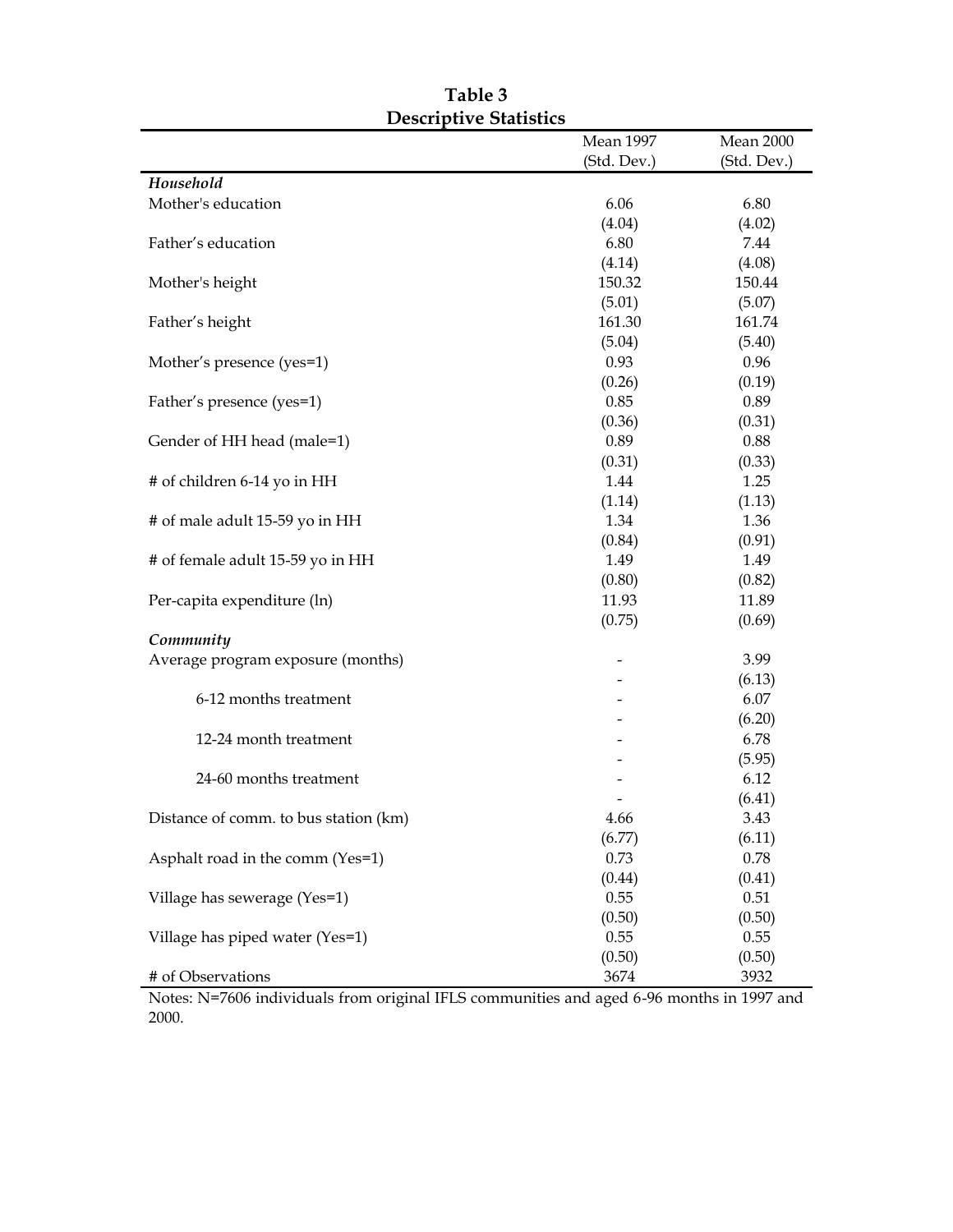| <b>Determinants of Program Duration, 1997-2000</b> |           |           |            |            |
|----------------------------------------------------|-----------|-----------|------------|------------|
| Model                                              | (1)       | (2)       | (3)        | (4)        |
| (Dependent Variable: Months in Community)          |           |           |            |            |
| <b>Health Status</b>                               |           |           |            |            |
| Average Height-for-Age                             | 0.434     |           | 0.335      |            |
|                                                    | (0.489)   |           | (0.524)    |            |
| Proportion of Children Stunted (%)                 |           | $-1.652$  |            | $-2.066$   |
|                                                    |           | (1.408)   |            | (1.656)    |
| Sociol-Economic Status                             |           |           |            |            |
| Average Per-Capita Expenditure                     | $-0.818$  | $-0.842$  | $-1.746**$ | $-1.887**$ |
|                                                    | (0.643)   | (0.643)   | (0.706)    | (0.745)    |
| Share of Households with Male Head (%)             | 1.126     | 1.260     | 1.465      | 1.658      |
|                                                    | (1.551)   | (1.539)   | (1.920)    | (1.938)    |
| Farm Household Share (%)                           | 0.479     | 0.496     | $-1.487$   | $-1.395$   |
|                                                    | (1.235)   | (1.236)   | (1.844)    | (1.827)    |
| <b>Physical Infrastructure</b>                     |           |           |            |            |
| Availability of Asphalt Road (Yes=1)               | $1.318*$  | $1.317*$  | 0.669      | 0.628      |
|                                                    | (0.713)   | (0.715)   | (1.088)    | (1.084)    |
|                                                    | $-0.817$  | $-0.855$  | $-0.351$   | $-0.537$   |
| Proportion of Land with Semi-Tech Irrigation (%)   |           |           |            |            |
|                                                    | (1.723)   | (1.707)   | (2.521)    | (2.472)    |
| Access to sewerage system (yes=1)                  | $-0.523$  | $-0.524$  | $-0.057$   | $-0.091$   |
|                                                    | (0.606)   | (0.611)   | (0.805)    | (0.808)    |
| Access to piped water (yes=1)                      | $-1.513*$ | $-1.513*$ | 0.009      | $-0.067$   |
|                                                    | (0.883)   | (0.876)   | (0.955)    | (0.949)    |
| <b>Remoteness of Community</b>                     |           |           |            |            |
| Distance to District Capital (km)                  | 0.004     | 0.005     | 0.031      | 0.030      |
|                                                    | (0.009)   | (0.009)   | (0.022)    | (0.022)    |
| Distance to Bus Station (km)                       | $-0.110*$ | $-0.110*$ | $-0.023$   | $-0.023$   |
|                                                    | (0.058)   | (0.058)   | (0.073)    | (0.073)    |
| Public Transportation in Community (Yes=1)         | 0.272     | 0.215     | $-0.428$   | $-0.450$   |
|                                                    | (0.748)   | (0.761)   | (0.698)    | (0.705)    |
| Urban Community (Yes=1)                            | 1.158     | 1.138     | 0.356      | 0.406      |
|                                                    | (0.899)   | (0.891)   | (1.067)    | (1.075)    |
| Fixed-Effects                                      | Province  | Province  | District   | District   |
| R-Squared<br>F-Test                                | 0.170     | 0.172     | 0.686      | 0.688      |
| Economic status                                    | 0.84      | 0.94      | 2.70       | 2.72       |
|                                                    |           |           |            |            |
|                                                    | $[473]$   | [0.424]   | [0.046]    | [0.045]    |
| Infrastructure                                     | 1.71      | 1.73      | 0.10       | 0.09       |
|                                                    | [0.148]   | [0.144]   | [0.981]    | [0.985]    |
| Remoteness of community                            | 1.12      | 1.13      | 0.65       | 0.64       |
|                                                    | [0.348]   | [0.343]   | [0.628]    | [0.633]    |
| Fixed-effect (district/province)                   | 3.15      | 2.88      | 38.04      | 535.27     |
|                                                    | [0.000]   | [0.001]   | [0.000]    | [0.000]    |

**Table 4**

Notes: N=300. Dependent variable is number of months the program was in the community from 1998- 2000. Independent variables are community averages of 1997 covariates. Robust standard errors are in parentheses. (\*), (\*\*) and (\*\*\*) indicate significance respectively at 10%, 5% and 1%. For F-statistics, the pvalue is presented in brackets under the value.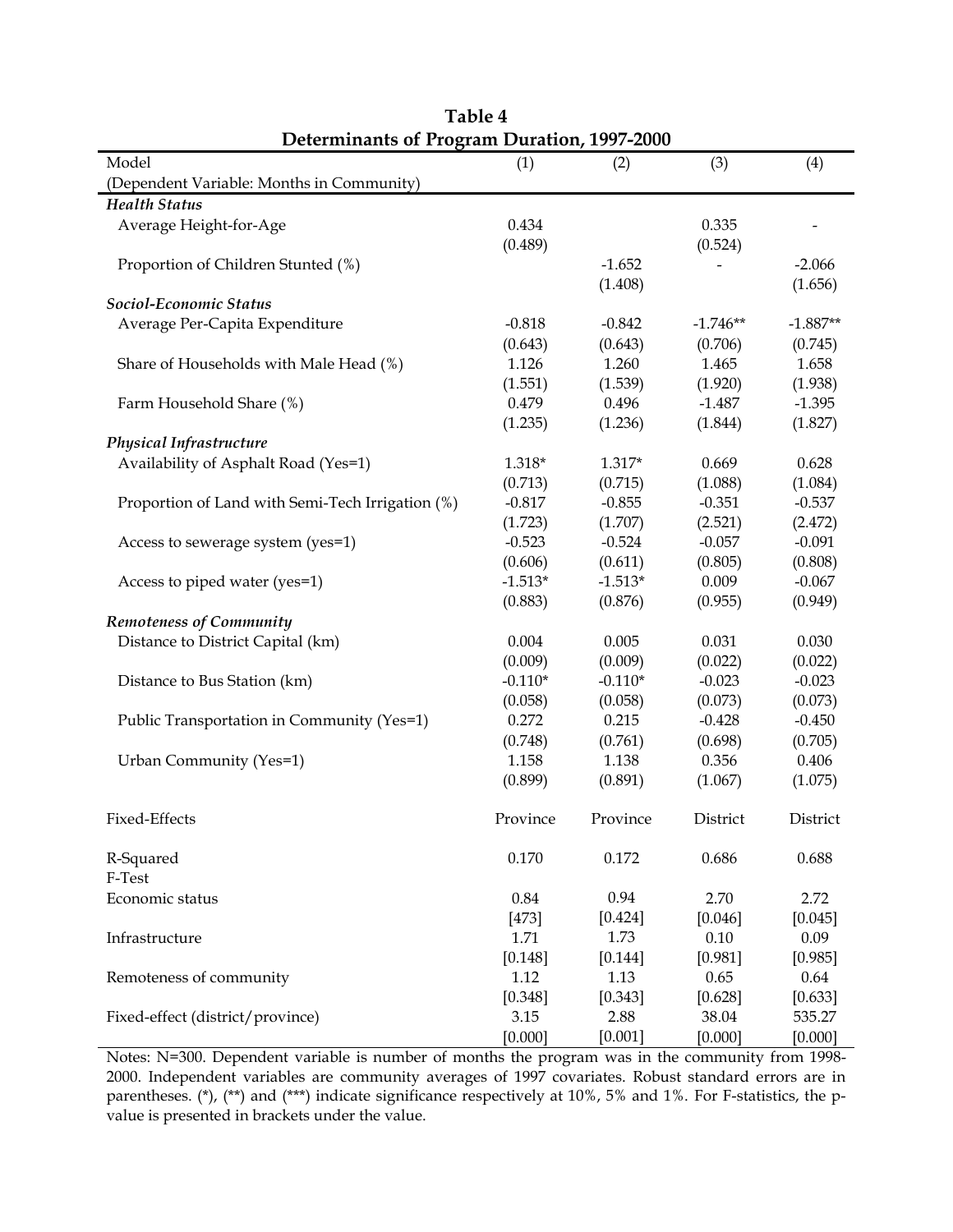|                      |            |           |          |           |            | Child    |              |
|----------------------|------------|-----------|----------|-----------|------------|----------|--------------|
|                      |            |           | Immun-   | Pregnancy |            | Dev      | Mother &     |
| Regressors           | Food Supp. | Oralit    | ization  | Check     | Iron Supp. | Service  | Child Health |
| <b>PMT</b> Duration  | 0.001      | 0.0001    | $-0.002$ | 0.001     | $-0.005$   | $-0.009$ | $-0.003$     |
| (months)             | (0.002)    | (0.006)   | (0.003)  | (0.008)   | (0.006)    | (0.007)  | (0.006)      |
|                      |            |           |          |           |            |          |              |
| Urban (Yes=1)        | $0.055**$  | $-0.034$  | 0.040    | $-0.058$  | $-0.157**$ | 0.009    | $-0.009$     |
|                      | (0.028)    | (0.062)   | (0.038)  | (0.099)   | (0.069)    | (0.108)  | (0.104)      |
|                      |            |           |          |           |            |          |              |
| Main Road Asphalt    | $-0.046$   | 0.056     | 0.062    | $-0.016$  | 0.104      | 0.079    | 0.127        |
| $(Yes=1)$            | (0.039)    | (0.045)   | (0.055)  | (0.083)   | (0.068)    | (0.102)  | (0.097)      |
|                      |            |           |          |           |            |          |              |
| Prop. of Semi-Tech   | 0.004      | $-0.180$  | 0.029    | $-0.023$  | $-0.174$   | $-0.055$ | 0.090        |
| Irrigation Land (%)  | (0.082)    | (0.120)   | (0.074)  | (0.180)   | (0.150)    | (0.194)  | (0.213)      |
|                      |            |           |          |           |            |          |              |
| Piped Water in       | $-0.017$   | $-0.052$  | 0.002    | 0.077     | 0.114      | 0.060    | $-0.031$     |
| Community (Yes=1)    | (0.025)    | (0.058)   | (0.043)  | (0.089)   | (0.073)    | (0.102)  | (0.084)      |
|                      |            |           |          |           |            |          |              |
| Sewage System in     | $-0.012$   | $0.090**$ | $-0.027$ | $-0.035$  | 0.021      | 0.006    | $-0.027$     |
| Community (Yes=1)    | (0.023)    | (0.038)   | (0.041)  | (0.077)   | (0.052)    | (0.083)  | (0.075)      |
|                      |            |           |          |           |            |          |              |
| Distance to District | $-0.000$   | 0.001     | 0.001    | 0.000     | 0.001      | 0.000    | 0.000        |
|                      |            |           |          |           |            |          |              |
|                      | (0.000)    | (0.001)   | (0.001)  | (0.002)   | (0.001)    | (0.001)  | (0.001)      |
| Number of Midwives   | 0.003      | 0.001     | 0.005    | $-0.023$  | $-0.021$   | $0.039*$ | $-0.029$     |
|                      | (0.005)    | (0.006)   | (0.006)  | (0.022)   | (0.019)    | (0.021)  | (0.022)      |
|                      |            |           |          |           |            |          |              |
| Number of Posyandu   | 0.000      | 0.002     | $-0.002$ | $-0.007$  | $-0.001$   | $-0.000$ | $-0.000$     |
|                      | (0.001)    | (0.003)   | (0.003)  | (0.006)   | (0.003)    | (0.006)  | (0.004)      |
|                      |            |           |          |           |            |          |              |
| Constant             | 0.015      | $-0.068$  | $-0.052$ | 0.094     | $-0.047$   | $-0.092$ | $-0.029$     |
|                      | (0.040)    | (0.053)   | (0.071)  | (0.103)   | (0.077)    | (0.118)  | (0.109)      |
|                      |            |           |          |           |            |          |              |
| Observations         | 300        | 300       | 300      | 300       | 300        | 300      | 300          |
|                      |            |           |          |           |            |          |              |
| R-squared            | 0.029      | 0.035     | 0.014    | 0.017     | 0.042      | 0.018    | 0.012        |

**Table 5 Is Duration of PMT Exposure Systematically Related to Change in Other Programs?**

Notes: Robust standard errors in parentheses. \*\*\* p<0.01, \*\* p<0.05, \* p<0.1. The dependent variable is change in Posyandu service at community level from 1997 to 2000. Covariates include duration of the PMT program (measured in 2000) and community characteristics (measured in 1997).

l.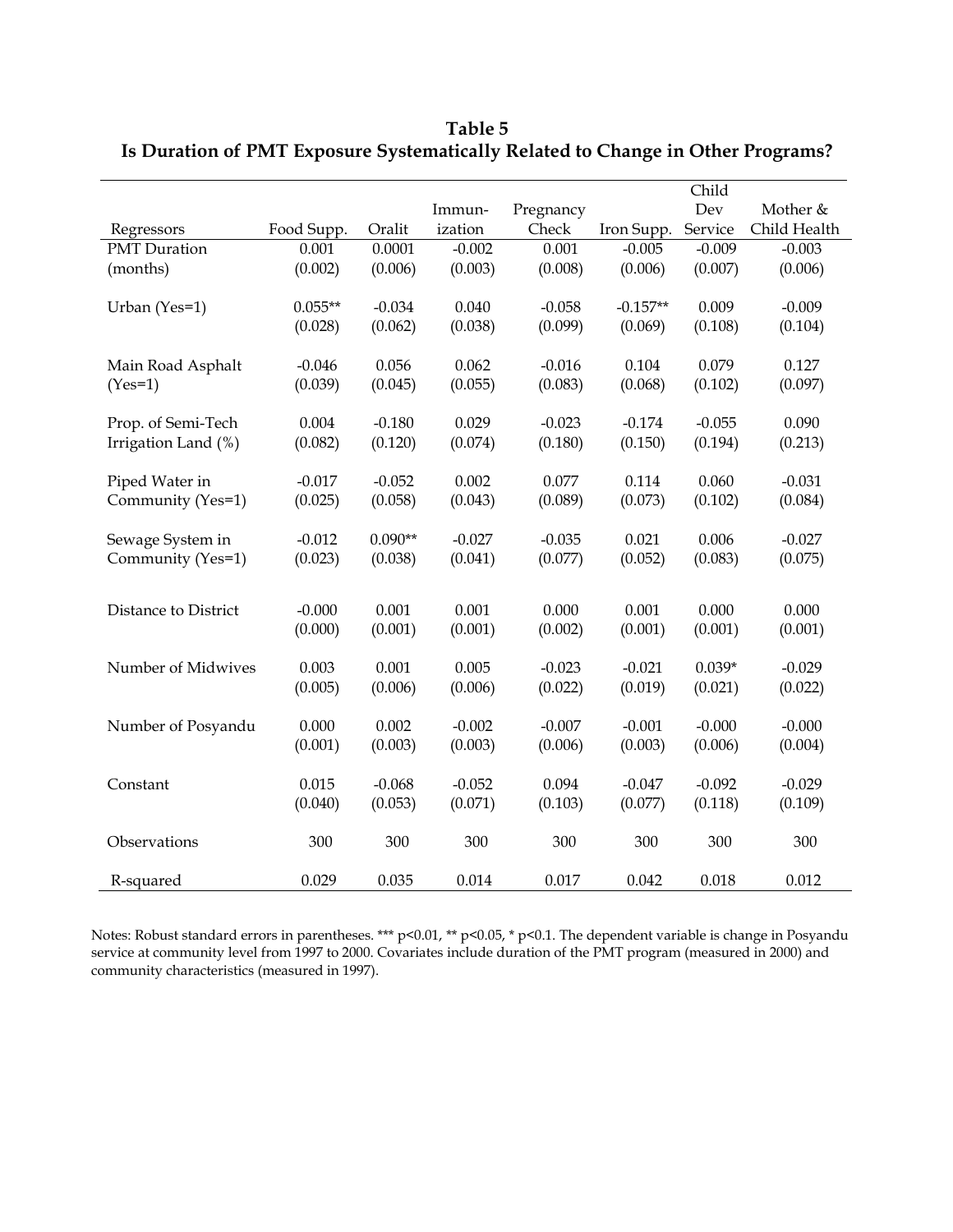| Panel A. Fertility Response                    |                     |                                       |                  |                                         |  |
|------------------------------------------------|---------------------|---------------------------------------|------------------|-----------------------------------------|--|
|                                                |                     | Number of Births Since Previous Round |                  | Change in Number of<br>Births 1997-2000 |  |
|                                                | $\left( 1\right)$   | $\left( 2\right)$                     | (3)              | (4)                                     |  |
| Program Duration (months) *<br>Year 2000 Dummy | $-0.001$<br>(0.001) | $-0.003$<br>(0.002)                   | 0.002<br>(0.002) | 0.001<br>(0.003)                        |  |
| Community Fixed Effect                         | N <sub>0</sub>      | Yes                                   | N <sub>0</sub>   | No                                      |  |
| <b>Observations</b><br>R-Squared               | 5,444<br>0.106      | 5,444<br>0.170                        | 803<br>0.102     | 803<br>0.034                            |  |

#### **Table 6 Did the PMT Program Induce Fertility or Migration? Panel A. Fertility Response**

Notes: The sample is comprised of married women of child-bearing age who lived in enumeration areas with program information. Models (1) and (2) use a pooled sample of women from the 1997 and 2000 surveys, while the sample in models (3) and (4) uses women who were married and of child-bearing age in both survey rounds. Other regressors, shown in on-line Appendix Table A.3, include Education (years), Age (years), Age-Squared, a constant and, in models (1) and (2), a Year-2000 dummy. Standard errors, shown in parentheses, are robust to arbitrary within community (village) correlation. Except for community program duration, all covariates for models (3) and (4) are lags (from the 1997 survey round). (\*\*\*), (\*\*), (\*) indicate significance levels of 1%, 5% and 10%, respectively.

| <b>Panel B Migration</b>    |         |                       |                |                                  |
|-----------------------------|---------|-----------------------|----------------|----------------------------------|
|                             |         | Migrated Out (yes=1)  |                | Change in Migration<br>1997-2000 |
|                             |         | $\mathbf{2}^{\prime}$ | 3)             | (4)                              |
| Program Duration (months) * | 0.001   | 0.001                 | 0.000          | $-0.002$                         |
| Year 2000*Treatment Age     | (0.001) | (0.001)               | (0.001)        | (0.002)                          |
| Community Fixed Effect      | No      | Yes                   | N <sub>0</sub> | N <sub>0</sub>                   |
| <i><b>Observations</b></i>  | 7,342   | 7,342                 | 1,573          | 1,573                            |
| R-Squared                   | 0.059   | 0.129                 | 0.006          | 0.053                            |

Notes: The sample in model (1) and (2) includes both children in EAs with PMT information and those who moved out of the EA with their mothers since the previous survey round. In models (3) and (4), the sample is restricted to children appearing in both models (1) and (2). The sample is comprised of all children who are of age to be treated by the PMT (6-60 months) or in the control group (60-96 months) in IFLS 1997 and 2000 and includes those who lived in IFLS EAs in prior survey rounds (1993 and 1997) and moved out of IFLS EAs by the next round (1997 and 2000). Other regressors, shown in on-line Appendix Table A.4, include program duration, Education (years), Age (years), Age-Squared, Treatment Age (age greater than 6 and less than 60 months) marital status, a constant and, in models (1) and (2), a Year-2000 dummy. Standard errors, shown in parentheses, are robust to arbitrary within community correlation. Except for community program duration, all covariates for models (3) and (4) are lags (from the 1997 survey round). The number of observations (7,342) is lower than our analysis sample because migration information is derived from mother information, and information on mother's location was missing for 264 children between the ages of 6 and 96 months.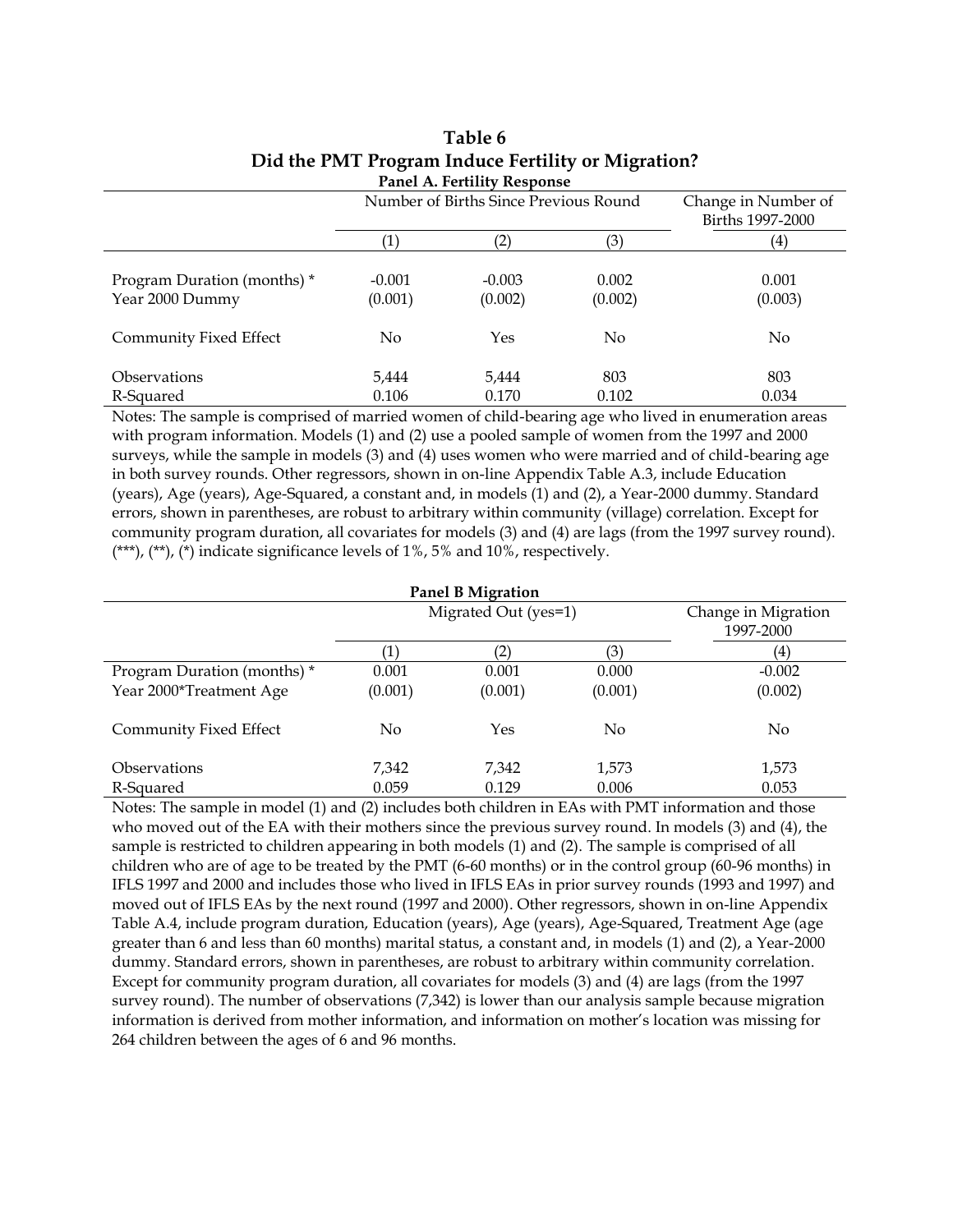| Impact of Tivit on Height-Tor-Age & Stunding |                 |                                                                                                                                                    |                                                                                                                                  |                               |
|----------------------------------------------|-----------------|----------------------------------------------------------------------------------------------------------------------------------------------------|----------------------------------------------------------------------------------------------------------------------------------|-------------------------------|
| Age at Time of Survey in 2000                | $6-11$          | $12 - 23$                                                                                                                                          | 24-60                                                                                                                            | 60-96                         |
|                                              | Months          | months                                                                                                                                             | months                                                                                                                           | Months                        |
| A. Height-for-Age                            | $\hat{\beta}^1$ | $\hat{\beta}^2$                                                                                                                                    | $\hat{\beta}^3$                                                                                                                  | $\hat{\beta}^c$               |
| Duration of PMT in Comm. (months)            | $-0.011***$     | 0.001                                                                                                                                              | 0.003                                                                                                                            | $-0.008***$                   |
| (standard error)                             | (0.002)         | (0.002)                                                                                                                                            | (0.003)                                                                                                                          | (0.002)                       |
|                                              |                 |                                                                                                                                                    |                                                                                                                                  |                               |
|                                              |                 |                                                                                                                                                    |                                                                                                                                  |                               |
| Diff-in-Diff Estimate                        |                 |                                                                                                                                                    |                                                                                                                                  |                               |
| [p-value]                                    |                 | $[0.239]$ $[0.001]$                                                                                                                                | [0.002]                                                                                                                          |                               |
|                                              |                 |                                                                                                                                                    |                                                                                                                                  |                               |
|                                              |                 |                                                                                                                                                    | $\frac{(\hat{\beta}^2 - \hat{\beta}^1) \quad (\hat{\beta}^3 - \hat{\beta}^2)}{0.012}$                                            |                               |
| Diff-in-Diff Estimate                        |                 |                                                                                                                                                    |                                                                                                                                  |                               |
| [p-value]                                    |                 | $[0.000]$ $[0.521]$                                                                                                                                |                                                                                                                                  |                               |
|                                              |                 |                                                                                                                                                    |                                                                                                                                  |                               |
| <b>B. Moderate Stunting (HAZ&lt;-2)</b>      |                 |                                                                                                                                                    | $\hat{\beta}^1$ $\hat{\beta}^2$ $\hat{\beta}^3$<br>0.095** -0.144** -0.092                                                       | $\frac{\hat{\beta}^c}{0.148}$ |
| Duration of PMT in Comm. (months) x100       |                 |                                                                                                                                                    |                                                                                                                                  |                               |
| (standard error)                             |                 |                                                                                                                                                    | $(0.047)$ $(0.061)$ $(0.109)$                                                                                                    | (0.106)                       |
|                                              |                 |                                                                                                                                                    |                                                                                                                                  |                               |
|                                              |                 | $\frac{(\hat{\beta}^1 - \hat{\beta}^c)}{-0.052}$ $\frac{(\hat{\beta}^2 - \hat{\beta}^c)}{-0.292}$ $\frac{(\hat{\beta}^3 - \hat{\beta}^c)}{-0.240}$ |                                                                                                                                  |                               |
| Diff-in-Diff Estimate x100                   |                 |                                                                                                                                                    |                                                                                                                                  |                               |
| [p-value]                                    |                 | $[0.640]$ $[0.011]$ $[0.111]$                                                                                                                      |                                                                                                                                  |                               |
|                                              |                 |                                                                                                                                                    |                                                                                                                                  |                               |
|                                              |                 |                                                                                                                                                    | $\frac{(\hat{\beta}^2 - \hat{\beta}^1)}{-0.240}$ $\frac{(\hat{\beta}^3 - \hat{\beta}^2)}{-0.052}$                                |                               |
| Diff-in-Diff Estimate x100                   |                 |                                                                                                                                                    |                                                                                                                                  |                               |
| [p-value]                                    |                 |                                                                                                                                                    | $[0.001]$ $[0.671]$                                                                                                              |                               |
|                                              |                 |                                                                                                                                                    |                                                                                                                                  |                               |
| C. Severe Stunting (HAZ<-3)                  |                 |                                                                                                                                                    | $\frac{\hat{\beta}^1}{0.077***}$ $\frac{\hat{\beta}^2}{-0.024}$ $\frac{\hat{\beta}^3}{-0.147*}$ $\frac{\hat{\beta}^c}{0.281***}$ |                               |
| Duration of PMT in Comm (months) x100        |                 |                                                                                                                                                    |                                                                                                                                  |                               |
| (standard error)                             | (0.029)         |                                                                                                                                                    | $(0.050)$ $(0.085)$ $(0.074)$                                                                                                    |                               |
|                                              |                 |                                                                                                                                                    |                                                                                                                                  |                               |
|                                              |                 | $\frac{(\hat{\beta}^1 - \hat{\beta}^c)}{0.204}$ $\frac{(\hat{\beta}^2 - \hat{\beta}^c)}{0.305}$ $\frac{(\hat{\beta}^3 - \hat{\beta}^c)}{0.428}$    |                                                                                                                                  |                               |
| Diff-in-Diff Estimate x100                   |                 |                                                                                                                                                    |                                                                                                                                  |                               |
| [p-value]                                    |                 | $[0.008]$ $[0.000]$ $[0.000]$                                                                                                                      |                                                                                                                                  |                               |
|                                              |                 |                                                                                                                                                    |                                                                                                                                  |                               |
|                                              |                 |                                                                                                                                                    | $\frac{(\hat{\beta}^2 - \hat{\beta}^1) \quad (\hat{\beta}^3 - \hat{\beta}^2)}{-0.100}$ -0.123                                    |                               |
| Diff-in-Diff Estimate x100                   |                 |                                                                                                                                                    |                                                                                                                                  |                               |
| [p-value]                                    |                 |                                                                                                                                                    | $[0.053]$ $[0.191]$                                                                                                              |                               |

| Table 7                                    |  |
|--------------------------------------------|--|
| Impact of PMT on Height-for-Age & Stunting |  |

Notes: Standard errors robust to arbitrary within community (village) correlation in parentheses. \*\*\* p<0.01, \*\* p<0.05, \* p<0.1. P-value for diff-in-diff parameter in bracket. Significant diff-in-diff estimates appear in bold. Regressions also include year dummy, program dummy, gender, age (a quadratic measured in months), per capita expenditure (ln), parental height, parental education, household demographic variables (male head, number of children, number of female and male adult), community characteristics (distance to bus station, whether main road is asphalt, availability of sewage and piped water. All specifications control for community fixed-effects. Source: IFLS 1997 and 2000 (N=7606).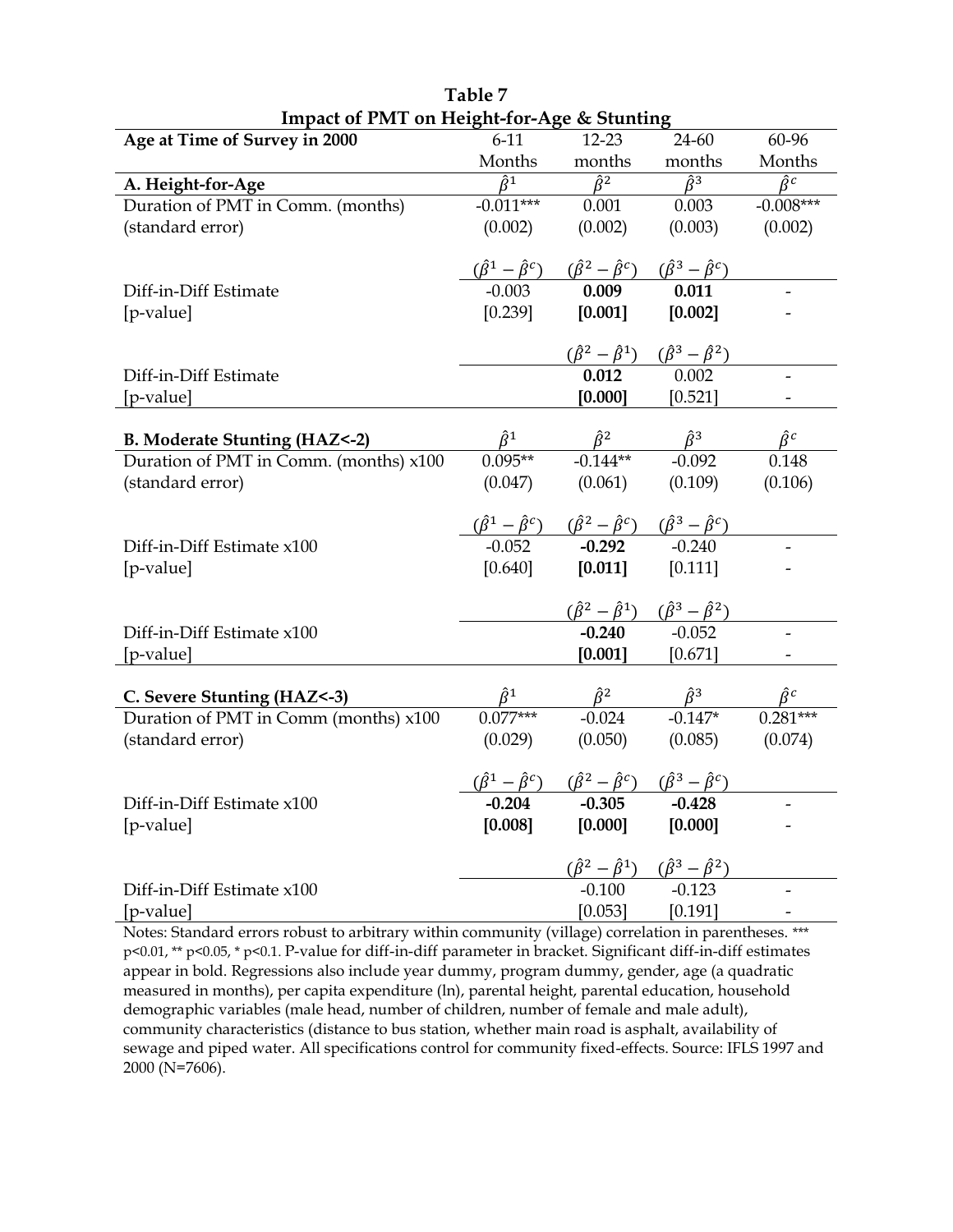# **Protecting Child Nutritional Status in the Aftermath of a Financial Crisis:**

# **Evidence from Indonesia**

John Giles and Elan Satriawan

# **Appendix Tables**

**To Be Made Available On-Line**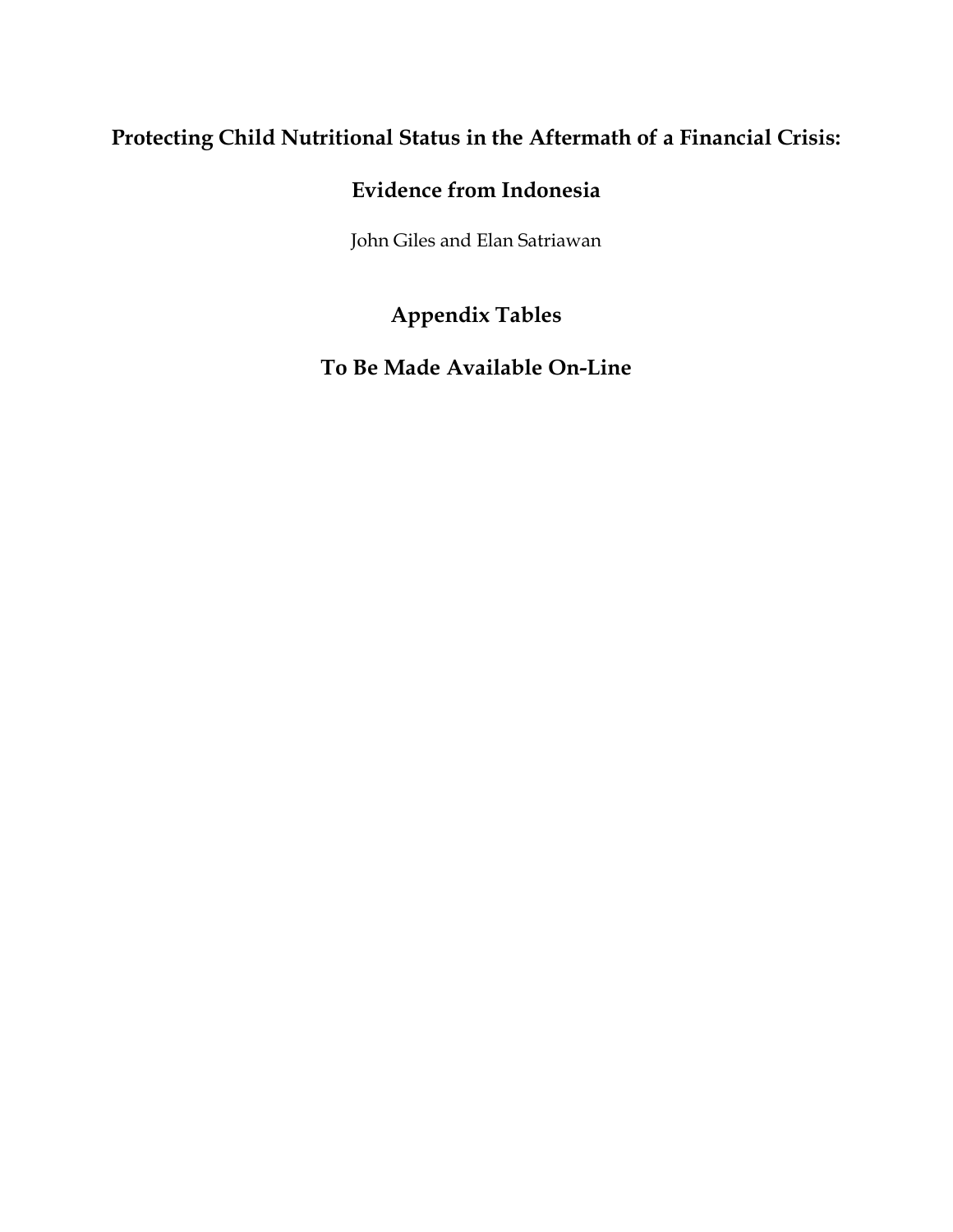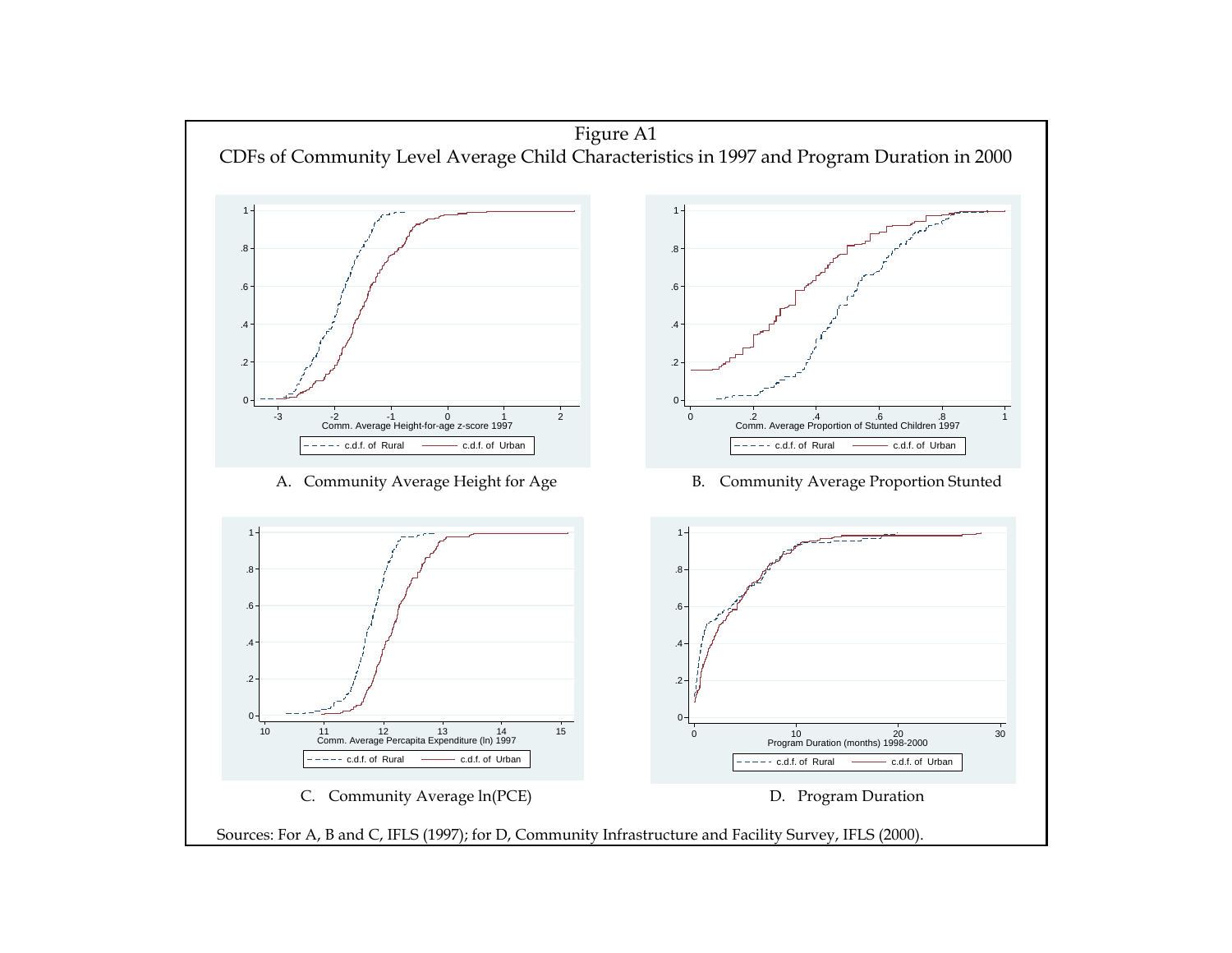**Figure A2 Age Distribution of Children Under 60 Months of Age**









Source: Indonesia Family Life Survey (1997, 2000).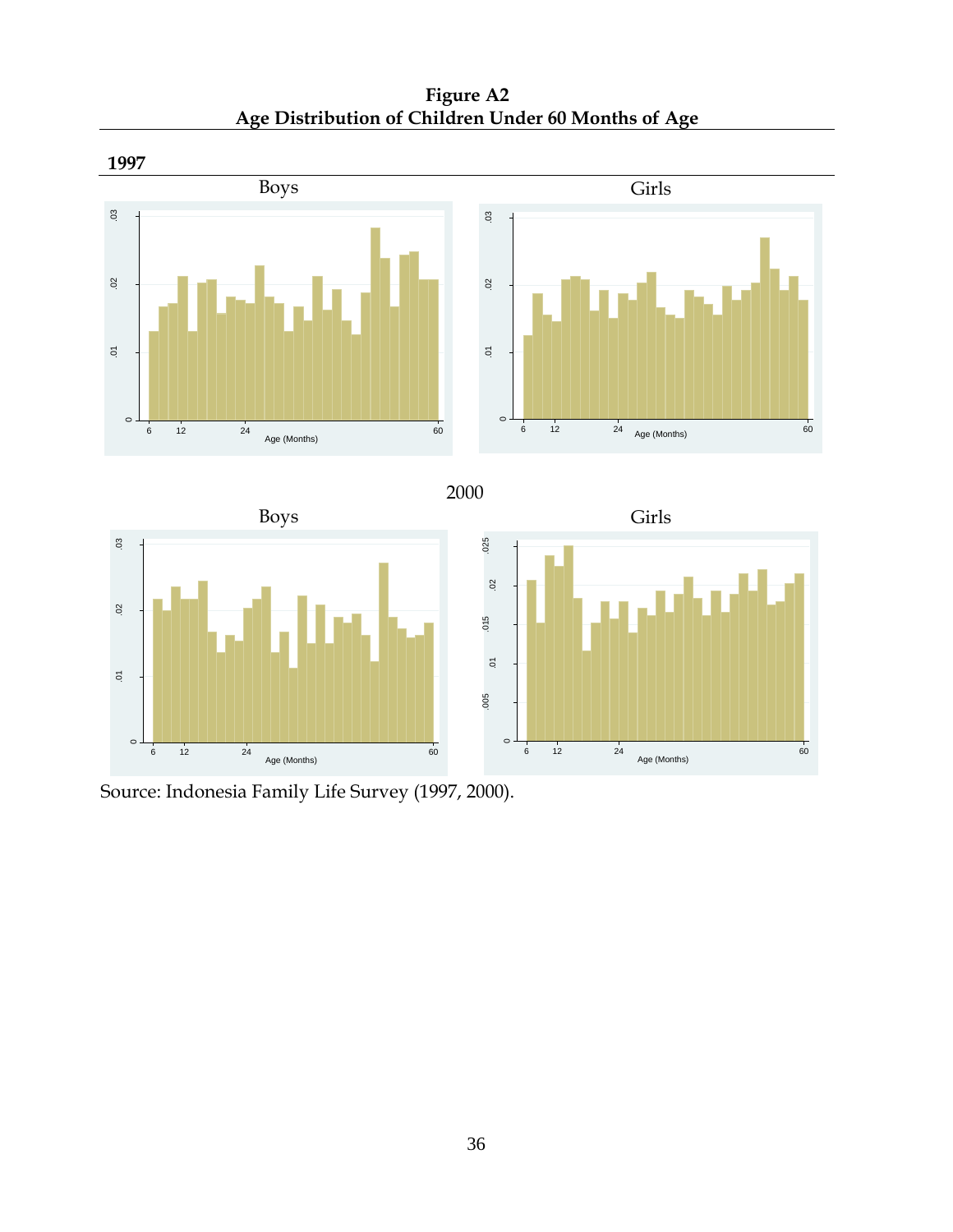### **Table A.1. Number of Children Missing Height-for-Age Z-Scores under Standards Used by WHO 2006 and CDC 2000 Anthropometric Macros**

|                    | WHO 2006 Standard | CDC 2000 Standard |
|--------------------|-------------------|-------------------|
|                    |                   |                   |
| 1997               |                   |                   |
| $Age < 60$ months  | 159               | 170               |
| Age $>= 60$ months | 20                | 22                |
| Total              | 179               | 192               |
|                    |                   |                   |
| 2000               |                   |                   |
| Age $< 60$ months  | 464               | 591               |
| Age $>= 60$ months | 250               | 261               |
| Total              | 714               | 852               |
|                    |                   |                   |

(Unit: Number of Observations with Missing Values)

Notes: Calculated from IFLS 1997 and 2000.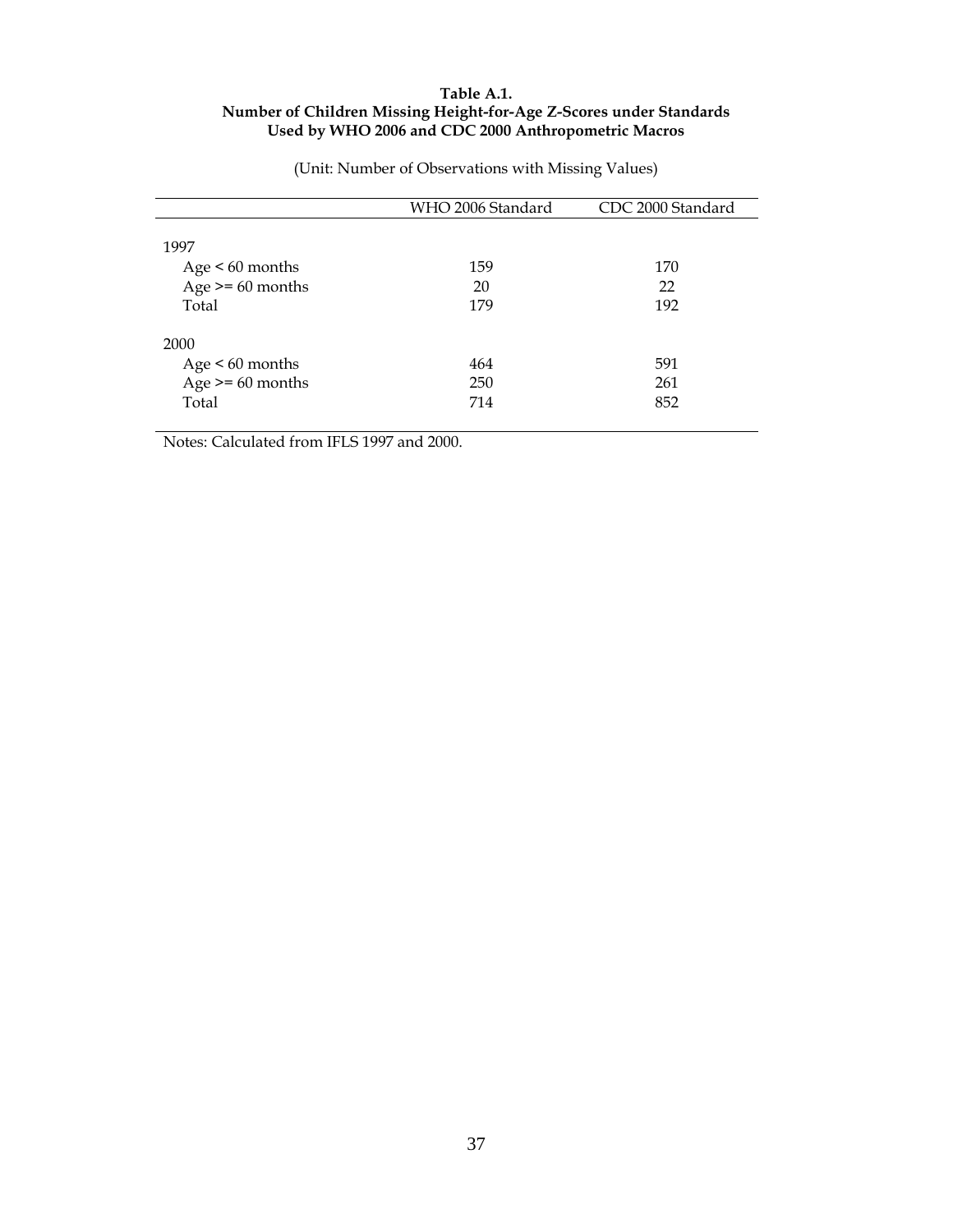### **Table A.2. Is Missing Information on Height-for-Age Z-scores Correlated with Program Duration?**

|                                                                                                                | (Dependent variable, ivitssing $H\Lambda L$ occite $-1$ )<br>(1) | (2)                                |
|----------------------------------------------------------------------------------------------------------------|------------------------------------------------------------------|------------------------------------|
|                                                                                                                |                                                                  |                                    |
| Year Dummy (2000=1)                                                                                            | $0.105***$                                                       | $0.103***$                         |
|                                                                                                                | (0.011)                                                          | (0.011)                            |
| Treatment Age (Yes=1)                                                                                          | $0.022*$                                                         | $0.023*$                           |
|                                                                                                                | (0.012)                                                          | (0.013)                            |
| Program Duration (months)                                                                                      | 0.003                                                            | $-0.001$                           |
|                                                                                                                | (0.003)                                                          | (0.004)                            |
| Duration (months)*Year Dummy                                                                                   | $-0.003$                                                         | $-0.000$                           |
| <i>*Treatment Age</i>                                                                                          | (0.004)                                                          | (0.005)                            |
| Age (months)                                                                                                   | 0.001                                                            | 0.001                              |
|                                                                                                                | (0.001)                                                          | (0.001)                            |
| Age-squared (months)                                                                                           | $-0.000**$                                                       | $-0.000*$                          |
|                                                                                                                | (0.000)                                                          | (0.000)                            |
| PCE (ln)                                                                                                       | $0.013**$                                                        | $0.024***$                         |
|                                                                                                                | (0.006)                                                          | (0.006)                            |
| Constant                                                                                                       | $-0.114$                                                         | $-0.238***$                        |
|                                                                                                                | (0.076)                                                          | (0.083)                            |
| Community Fixed-effect                                                                                         | No                                                               | Yes                                |
| Observations                                                                                                   | 8,499                                                            | 8,499                              |
| R-squared<br>$\mathbf{r}$ and $\mathbf{r}$ are $\mathbf{r}$ and $\mathbf{r}$ are $\mathbf{r}$ and $\mathbf{r}$ | 0.038                                                            | 0.105<br>$\mathbf{1}$ $\mathbf{1}$ |

#### **(Dependent Variable: Missing HAZ Score = 1)**

Note: Dependent variable is missing height-for-age (Yes=1). The sample is comprised of children between 6-96 months in 1997 or 2000 and residing in enumeration areas with PMT information. Standard errors, shown in parentheses, are robust to arbitrary within community (village) correlation.

Our main concerns are that program duration may be systematically related to exclusion from the analysis sample, due to non-response or due to exclusion by the 2006 anthropometric macro. To evaluate this possibility we regress an indicator for a missing height-for-age z-score on a year 2000 dummy, an indicator for being in treatment age (age 6 to 60 months), program duration in the community, program duration intereacted with year 2000 and treatment age, age, age-squared, ln(PCE) and a constant.

We note that there is no relationship between either program duration in the community and probability of a missing value. Further, from the interaction term, there is no evidence that treatment-age children receiving treatment were more or less likely to be excluded than control-age children.

As evident in Table 1, we note that missing height-for-age z-scores were more likely for the 2000 survey round than the 1997 round, and that younger children were more likely to be excluded.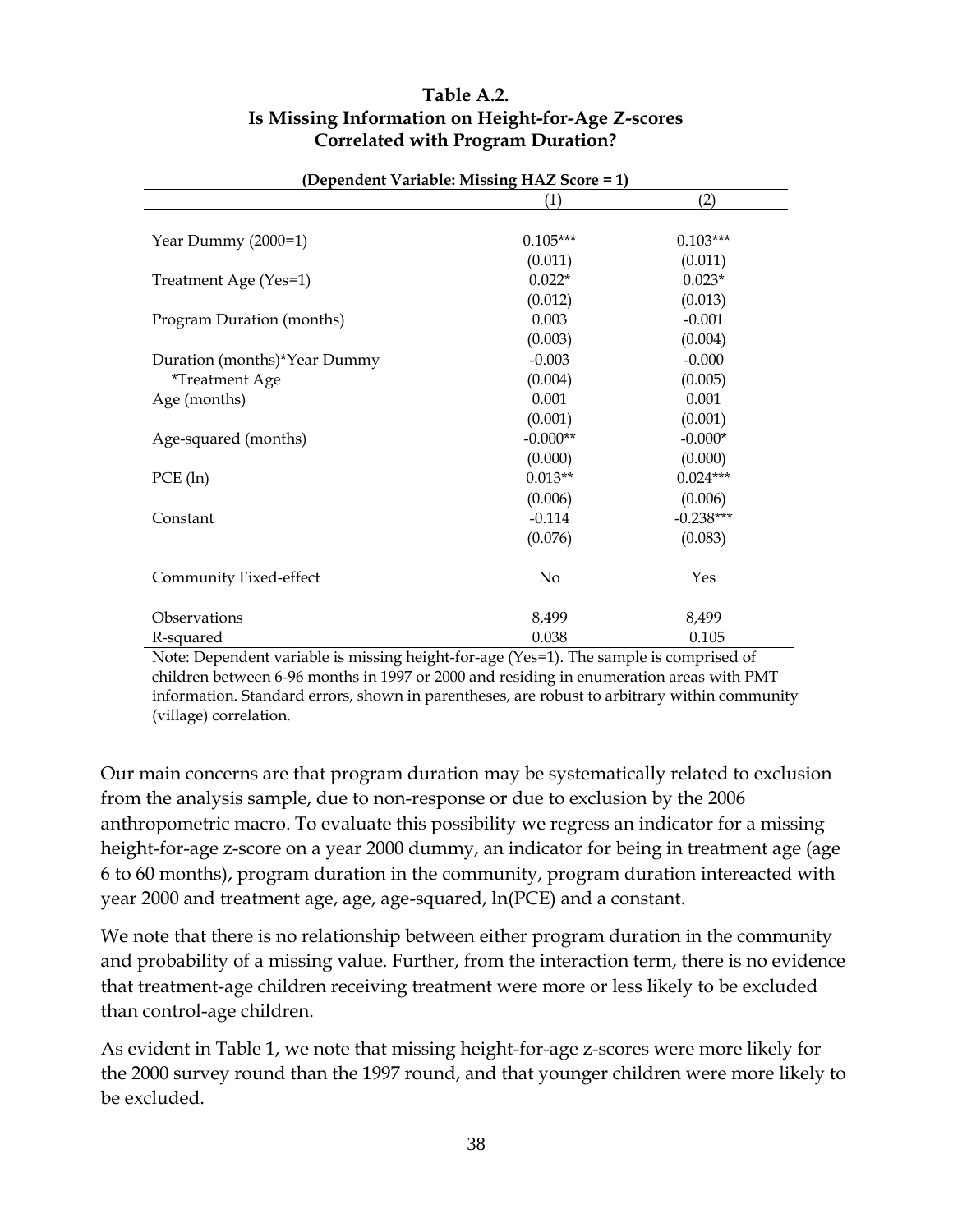### **Table A.3. Did the PMT Program Induce Fertility?**

|                               |                        | Number of Births Since Previous<br>Round |            | Change in Number<br>of Births 1997-2000 |
|-------------------------------|------------------------|------------------------------------------|------------|-----------------------------------------|
|                               | (1)                    | (2)                                      | (3)        | (4)                                     |
|                               |                        |                                          |            |                                         |
| Year Dummy (2000=1)           | $-0.092***$<br>(0.027) | $-0.077**$<br>(0.034)                    |            |                                         |
| Program Duration              |                        |                                          |            |                                         |
| (months)*Year Dummy           | $-0.001$               | $-0.003$                                 | 0.002      | 0.001                                   |
|                               | (0.001)                | (0.002)                                  | (0.002)    | (0.003)                                 |
| Education (Years)             | $-0.005***$            | $-0.005***$                              | 0.003      | $0.012***$                              |
|                               | (0.002)                | (0.002)                                  | (0.003)    | (0.004)                                 |
| Age (Years)                   | $-0.002$               | $-0.007$                                 | 0.029      | 0.043                                   |
|                               | (0.008)                | (0.008)                                  | (0.023)    | (0.049)                                 |
| Age-squared                   | $-0.000***$            | $-0.000**$                               | $-0.001**$ | $-0.001$                                |
|                               | (0.000)                | (0.000)                                  | (0.000)    | (0.001)                                 |
| Constant                      | $1.369***$             | $1.439***$                               | $0.786**$  | $-0.591$                                |
|                               | (0.116)                | (0.122)                                  | (0.345)    | (0.704)                                 |
| Community Fixed-effect        | No                     | Yes                                      | No         | No                                      |
| Error Clustered at Comm Level | Yes                    | Yes                                      | Yes        | Yes                                     |
| Observations                  | 5,444                  | 5,444                                    | 803        | 803                                     |
| R-squared                     | 0.106                  | 0.170                                    | 0.102      | 0.034                                   |

#### **(Full Results of Models Estimated in Table 6-Panel A)**

Notes: The sample is comprised of married women of child-bearing age who lived in enumeration areas with program information. Models (1) and (2) use a pooled sample of women from 1997 and 2000 surveys, while the sample in models (3) and (4) uses women who were married and of child-bearing age in both survey rounds. Standard errors, shown in parentheses, are robust to arbitrary within community (village) correlation. Except for community program duration, all covariates for models (3) and (4) are lags (from the 1997 survey round). (\*\*\*), (\*\*), (\*) indicate significance levels of 1%, 5% and 10%, respectively.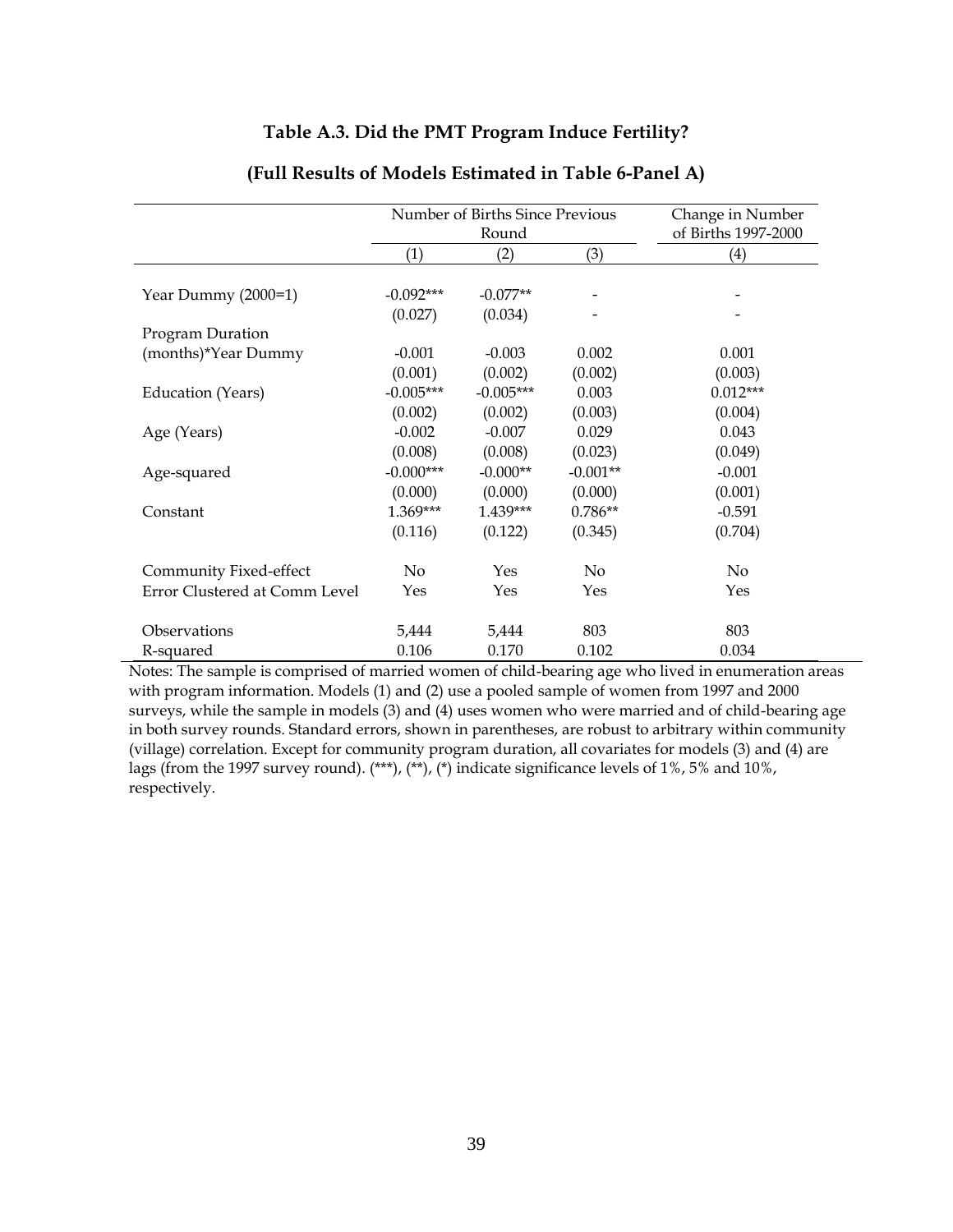|                         |             |                      |             | Change in           |
|-------------------------|-------------|----------------------|-------------|---------------------|
|                         |             | Migrated Out (yes=1) |             | Migration 1997-2000 |
|                         | (1)         | (2)                  | (3)         | (4)                 |
|                         |             |                      |             |                     |
| Year Dummy (2000=1)     | 0.013       | $0.016*$             |             |                     |
|                         | (0.009)     | (0.009)              |             |                     |
| Treatment (Yes=1)       | $0.021***$  | $0.017***$           | 0.006       | 0.003               |
|                         | (0.005)     | (0.005)              | (0.010)     | (0.017)             |
| Duration (months)       | $-0.002***$ | $-0.001$             | $-0.001***$ | 0.001               |
|                         | (0.000)     | (0.001)              | (0.000)     | (0.001)             |
| Duration (months)* Year |             |                      |             |                     |
| Dummy*Treatment         | 0.001       | 0.001                | 0.000       | $-0.002$            |
|                         | (0.001)     | (0.001)              | (0.001)     | (0.002)             |
| Age (Years)             | $-0.018***$ | $-0.018***$          | $-0.001$    | $0.019***$          |
|                         | (0.002)     | (0.002)              | (0.002)     | (0.005)             |
| Age-squared             | $0.000***$  | $0.000***$           | 0.000       | $-0.000***$         |
|                         | (0.000)     | (0.000)              | (0.000)     | (0.000)             |
| Education (Years)       | $0.004***$  | $0.003***$           | 0.002       | $-0.006***$         |
|                         | (0.001)     | (0.001)              | (0.001)     | (0.002)             |
| Married (Yes=1)         | $-0.020$    | $-0.016$             | 0.012       | 0.052               |
|                         | (0.016)     | (0.017)              | (0.015)     | (0.038)             |
| Constant                | $0.397***$  | $0.410***$           | 0.016       | $-0.439***$         |
|                         | (0.047)     | (0.050)              | (0.043)     | (0.108)             |
| Community Fixed-effect  | No          | Yes                  | No          | No                  |
| Observations            | 7,342       | 7,342                | 1,573       | 1,573               |
| R-squared               | 0.059       | 0.129                | 0.006       | 0.053               |

### **Table A.4. Did the PMT Program Affect Rates of Out-Migration? (Full Results of Models Estimated in Table 6-Panel B)**

Notes: The sample in models (1) and (2) includes both children in EAs with PMT information and those who moved out of the EA with their mothers since the previous survey round. In models (3) and (4), the sample is restricted to children appearing in both models (1) and (2). The sample is comprised of all children who are of age to be treated by the PMT (6-60 months) or in the control group (60-96 months) in IFLS 1997 and 2000 and includes those who lived in IFLS EAs in prior survey rounds (1993 and 1997) and moved out of IFLS EAs by the next round (1997 and 2000). Other regressors include program duration, Education (years), Age (years), Age-Squared, Treatment Age (age greater than 6 and less than 60 months) marital status, a constant and, in models (1) and (2), a Year-2000 dummy. Standard errors, shown in parentheses, are robust to arbitrary within community (village) correlation. Except for community program duration, all covariates for models (3) and (4) are lags (from the 1997 survey round). The number of observations (7,342) is lower than our analysis sample because migration information is derived from mother information, and information on mother's location was missing for 264 children between the ages of 6 and 96 months.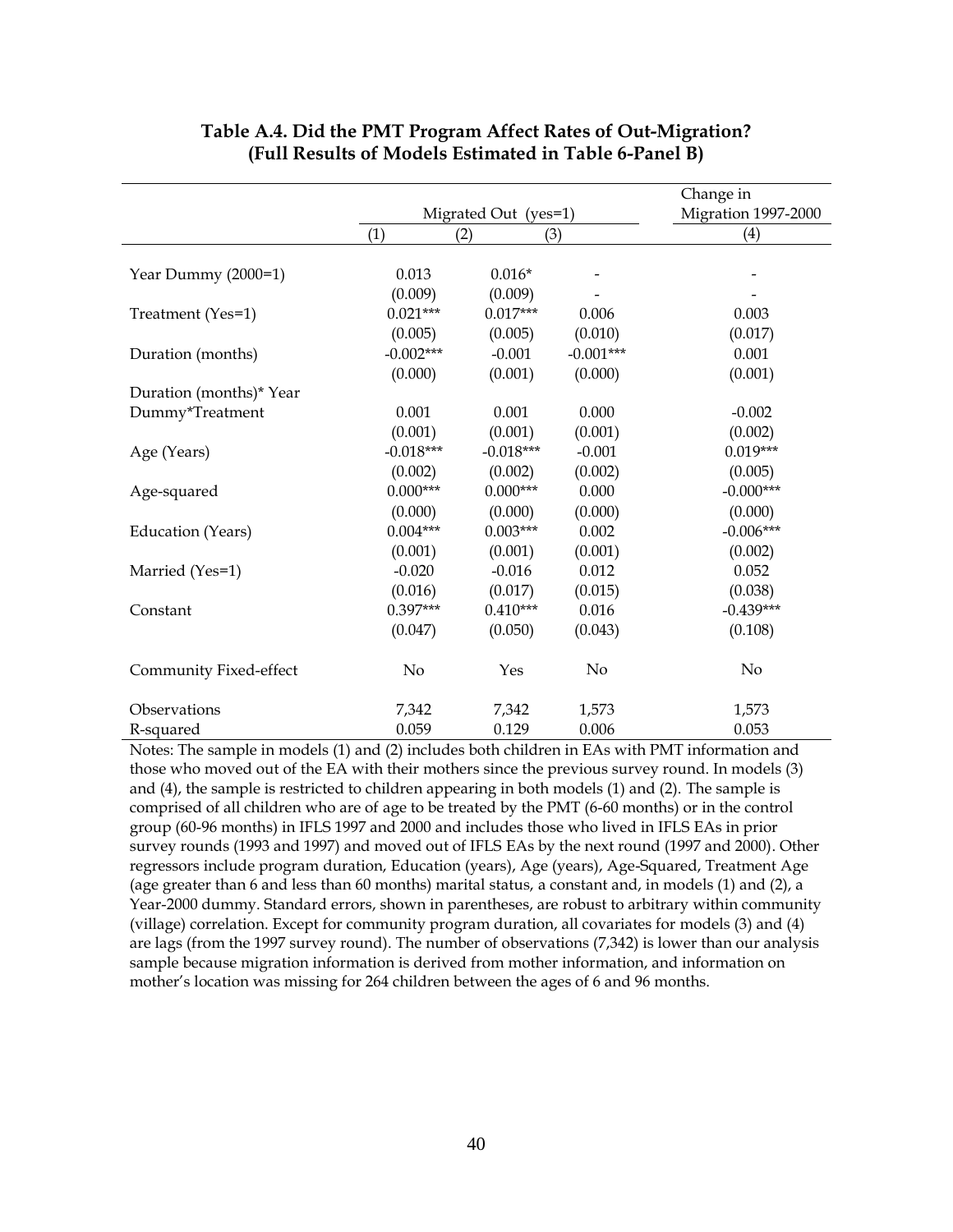### **Table A.5 Estimated Impact at Different Levels of Program Duration**

| Panet A: impact Calculated from $(\beta^2 - \beta^2)$ |          |                          |               |               |  |  |
|-------------------------------------------------------|----------|--------------------------|---------------|---------------|--|--|
| Percentile in                                         | Program  | <b>Estimated Impact</b>  |               |               |  |  |
| Distribution                                          | Duration | Height-for-Age           | % Moderate    | % Severe      |  |  |
| of Duration                                           | (Months) | (SD)                     | Stunting x100 | Stunting x100 |  |  |
| 10 <sup>th</sup>                                      | 0.67     | $\overline{\phantom{0}}$ |               | $-0.137$      |  |  |
| 25 <sup>th</sup>                                      | 1.46     |                          |               | $-0.298$      |  |  |
| 50 <sup>th</sup>                                      | 6.47     |                          |               | $-1.320$      |  |  |
| 75 <sup>th</sup>                                      | 13.65    |                          |               | $-2.785$      |  |  |
| 90 <sup>th</sup>                                      | 14.80    |                          |               | $-3.019$      |  |  |

| Panel A: Impact Calculated from $(\hat{\beta}^1 - \hat{\beta}^c)$ |  |  |  |
|-------------------------------------------------------------------|--|--|--|
|-------------------------------------------------------------------|--|--|--|

*Panel B: Impact Calculated from*  $(\hat{\beta}^2 - \hat{\beta}^c)$ 

| Percentile in    | Program  | <b>Estimated Impact</b> |               |               |  |  |
|------------------|----------|-------------------------|---------------|---------------|--|--|
| Distribution     | Duration | Height-for-Age          | % Moderate    | % Severe      |  |  |
| of Duration      | (Months) | (SD)                    | Stunting x100 | Stunting x100 |  |  |
| 10 <sup>th</sup> | 0.67     | 0.006                   | $-0.196$      | $-0.204$      |  |  |
| 25 <sup>th</sup> | 1.46     | 0.013                   | $-0.426$      | $-0.445$      |  |  |
| 50 <sup>th</sup> | 6.47     | 0.058                   | $-1.889$      | $-1.973$      |  |  |
| 75 <sup>th</sup> | 13.65    | 0.123                   | $-3.986$      | $-4.163$      |  |  |
| 90 <sup>th</sup> | 14.80    | 0.133                   | $-4.322$      | $-4.514$      |  |  |

*Panel C: Impact Calculated from*  $(\hat{\beta}^3 - \hat{\beta}^c)$ 

| Percentile in    | Program  | <b>Estimated Impact</b> |                 |               |  |  |
|------------------|----------|-------------------------|-----------------|---------------|--|--|
| Distribution     | Duration | Height-for-Age          | % Moderate      | % Severe      |  |  |
| of Duration      | (Months) | (SD)                    | Stunting $x100$ | Stunting x100 |  |  |
| 10 <sup>th</sup> | 0.67     | 0.007                   |                 | $-0.287$      |  |  |
| 25 <sup>th</sup> | 1.46     | 0.016                   |                 | $-0.625$      |  |  |
| 50 <sup>th</sup> | 6.47     | 0.071                   |                 | $-2.769$      |  |  |
| 75 <sup>th</sup> | 13.65    | 0.150                   |                 | $-5.842$      |  |  |
| 90 <sup>th</sup> | 14.80    | 0.163                   |                 | $-6.334$      |  |  |

Notes: The impacts are based on difference-in-difference estimates shown in Table 7 above. Panel A, B and C respectively show impact on standardized height-for-age and Severe stunting for 6 to 12, 12 to 24, and 24 to 60 months old children calculated by differencing coefficients on each of treatment group with the control group. The estimated impacts are based on models that control for presence of a pre-natal program when children were *in utero*.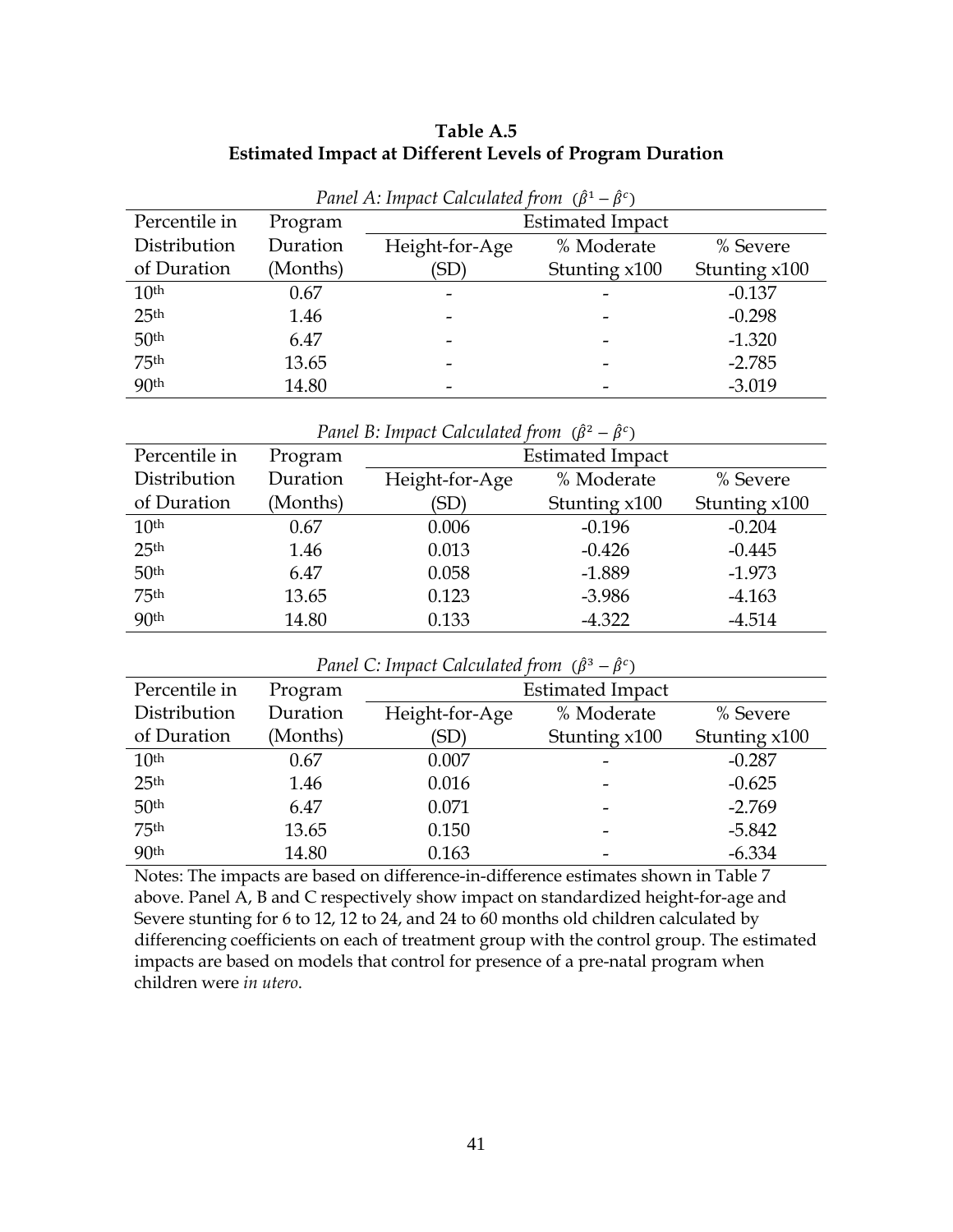| (Sample includes Children who is to Longer Lived in the EA in 2000) |                                 |                                                                                                                                                    |                                                                                                 |                                  |
|---------------------------------------------------------------------|---------------------------------|----------------------------------------------------------------------------------------------------------------------------------------------------|-------------------------------------------------------------------------------------------------|----------------------------------|
| Age at Time of Survey in 2000                                       | $6 - 11$                        | $12 - 23$                                                                                                                                          | 24-60                                                                                           | 60-96                            |
|                                                                     | Months                          | months                                                                                                                                             | months                                                                                          | Months                           |
| A. Height-for-Age                                                   | $\overline{\hat{\beta}^1}$      | $\overline{\hat{\beta}^2}$                                                                                                                         | $\hat{\beta}^3$                                                                                 | $\overline{\hat{\beta}^c}$       |
| Duration of PMT in Comm. (months)                                   | $-0.007***$                     | $-0.002$                                                                                                                                           | 0.002                                                                                           | $-0.005***$                      |
| (standard error)                                                    | (0.002)                         | (0.002)                                                                                                                                            | (0.002)                                                                                         | (0.002)                          |
|                                                                     |                                 |                                                                                                                                                    |                                                                                                 |                                  |
|                                                                     |                                 |                                                                                                                                                    |                                                                                                 |                                  |
| Diff-in-Diff Estimate                                               |                                 | $(\hat{\beta}^1 - \hat{\beta}^c)$ $(\hat{\beta}^2 - \hat{\beta}^c)$ $(\hat{\beta}^3 - \hat{\beta}^c)$<br>-0.002 0.003 0.007                        | 0.007                                                                                           |                                  |
| [p-value]                                                           | [0.529]                         | [0.238]                                                                                                                                            | [0.030]                                                                                         |                                  |
|                                                                     |                                 |                                                                                                                                                    |                                                                                                 |                                  |
|                                                                     |                                 |                                                                                                                                                    | $\frac{(\hat{\beta}^2 - \hat{\beta}^1)}{0.005}$ $\frac{(\hat{\beta}^3 - \hat{\beta}^2)}{0.004}$ |                                  |
| Diff-in-Diff Estimate                                               |                                 |                                                                                                                                                    |                                                                                                 |                                  |
| [p-value]                                                           |                                 | [0.019]                                                                                                                                            | [0.149]                                                                                         |                                  |
|                                                                     |                                 |                                                                                                                                                    |                                                                                                 |                                  |
| B. Moderate Stunting (HAZ<-2)                                       |                                 | $\frac{\hat{\beta}^2}{-0.029}$                                                                                                                     | $\frac{\hat{\beta}^3}{-0.164}$                                                                  | $\hat{\beta}^c$                  |
| Duration of PMT in Comm. (months) x100                              | $\frac{\hat{\beta}^1}{0.095**}$ |                                                                                                                                                    |                                                                                                 | 0.0065                           |
| (standard error)                                                    | (0.045)                         | (0.053)                                                                                                                                            | (0.095)                                                                                         | (0.550)                          |
|                                                                     |                                 |                                                                                                                                                    |                                                                                                 |                                  |
|                                                                     |                                 | $\frac{(\hat{\beta}^1 - \hat{\beta}^c)}{0.030}$ $\frac{(\hat{\beta}^2 - \hat{\beta}^c)}{0.094}$ $\frac{(\hat{\beta}^3 - \hat{\beta}^c)}{0.228}$    |                                                                                                 |                                  |
| Diff-in-Diff Estimate x100                                          |                                 |                                                                                                                                                    |                                                                                                 |                                  |
| [p-value]                                                           | $[0.790]$                       | [0.422]                                                                                                                                            | [0.114]                                                                                         |                                  |
|                                                                     |                                 |                                                                                                                                                    |                                                                                                 |                                  |
|                                                                     |                                 |                                                                                                                                                    | $(\widehat{\beta}^2 - \widehat{\beta}^1)$ $(\widehat{\beta}^3 - \widehat{\beta}^2)$             |                                  |
| Diff-in-Diff Estimate x100                                          |                                 | $-0.123$                                                                                                                                           | $-0.135$                                                                                        |                                  |
| [p-value]                                                           |                                 | [0.046]                                                                                                                                            | [0.211]                                                                                         |                                  |
|                                                                     |                                 |                                                                                                                                                    |                                                                                                 |                                  |
| C. Severe Stunting (HAZ<-3)                                         | $\frac{\hat{\beta}^1}{0.044^*}$ |                                                                                                                                                    |                                                                                                 | $\frac{\hat{\beta}^c}{0.225***}$ |
| Duration of PMT in Comm (months) x100                               |                                 |                                                                                                                                                    | $\frac{\hat{\beta}^2}{0.011}$ $\frac{\hat{\beta}^3}{-0.144^*}$                                  |                                  |
| (standard error)                                                    | (0.025)                         | (0.043)                                                                                                                                            | (0.075)                                                                                         | (0.073)                          |
|                                                                     |                                 |                                                                                                                                                    |                                                                                                 |                                  |
|                                                                     |                                 | $\frac{(\hat{\beta}^1 - \hat{\beta}^c)}{-0.181}$ $\frac{(\hat{\beta}^2 - \hat{\beta}^c)}{-0.214}$ $\frac{(\hat{\beta}^3 - \hat{\beta}^c)}{-0.369}$ |                                                                                                 |                                  |
| Diff-in-Diff Estimate x100                                          |                                 |                                                                                                                                                    |                                                                                                 |                                  |
| [p-value]                                                           | [0.015]                         | [0.009]                                                                                                                                            | [0.000]                                                                                         |                                  |
|                                                                     |                                 |                                                                                                                                                    |                                                                                                 |                                  |
|                                                                     |                                 |                                                                                                                                                    | $(\hat{\beta}^2 - \hat{\beta}^1)$ $(\hat{\beta}^3 - \hat{\beta}^2)$                             |                                  |
| Diff-in-Diff Estimate x100                                          |                                 | $-0.003$                                                                                                                                           | $-0.156$                                                                                        |                                  |
| [p-value]                                                           |                                 | [0.474]                                                                                                                                            | [0.063]                                                                                         |                                  |

**Table A.6 Impact of PMT on Height-for-Age & Stunting** (Sample Includes Children who No Longer Lived in the EA in 2000)

Notes: Standard errors robust to arbitrary within community (village) correlation in parentheses. \*\*\* p<0.01, \*\* p<0.05, \* p<0.1. P-value for diff-in-diff parameter in bracket. Significant diff-in-diff estimates appear in bold. Regressions also include year dummy, program dummy, gender, age (a quadratic measured in months), per capita expenditure (ln), parental height, parental education, household demographic variables (male head, number of children, number of female and male adult), community characteristics (distance to bus station, whether main road is asphalt, availability of sewage and piped water. All specifications control for community fixed-effects. Source: IFLS 1997 and 2000 (N=8273).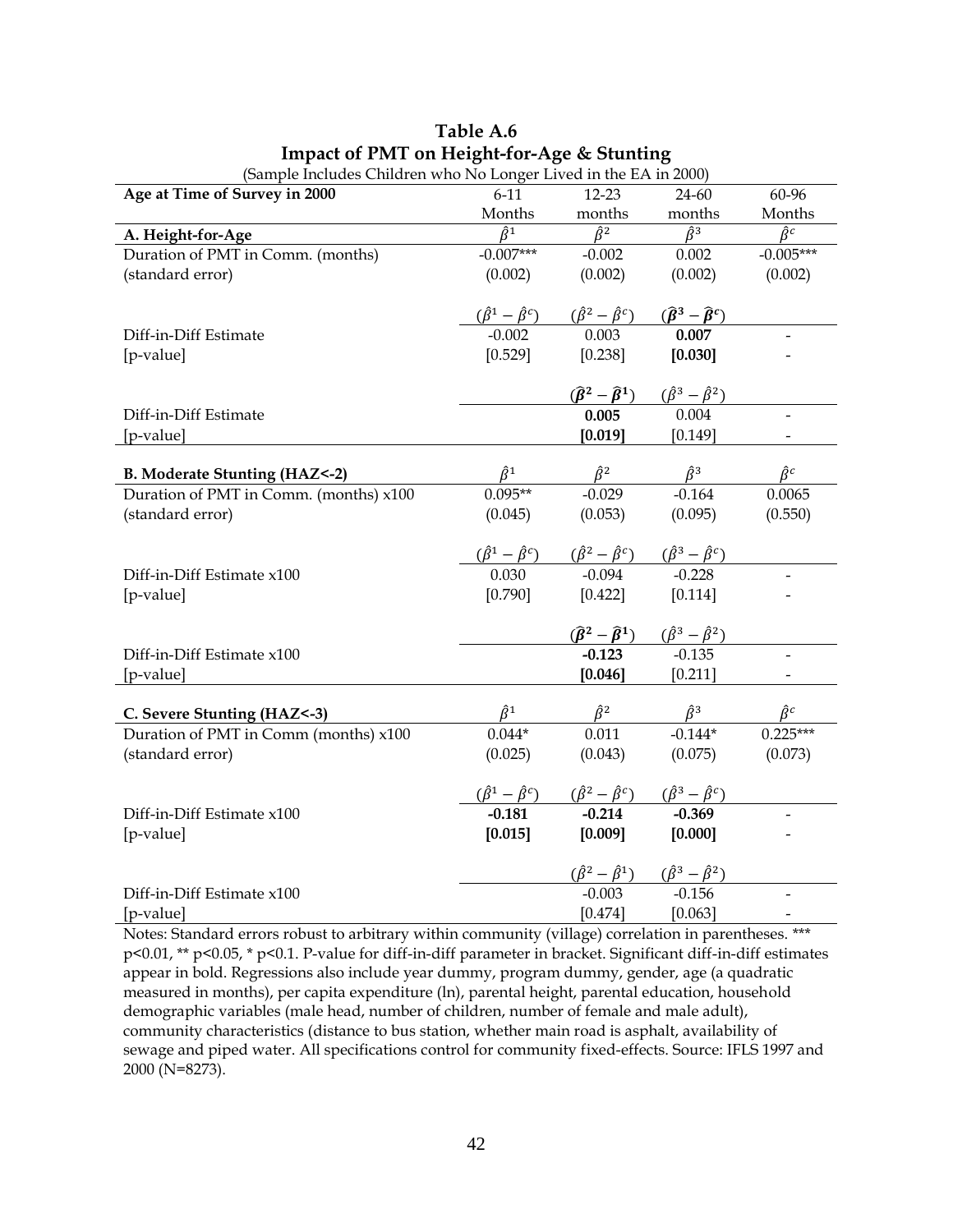| DUV<br>and Girls<br>Height-for-Age<br>Moderate                            |                |            |           |            |               |                 |               |               |         |
|---------------------------------------------------------------------------|----------------|------------|-----------|------------|---------------|-----------------|---------------|---------------|---------|
|                                                                           |                |            |           |            |               | Severe          |               |               |         |
|                                                                           | (SD)           |            |           |            | Stunting x100 |                 | Stunting x100 |               |         |
| Panel A. Program Parameter<br>Duration of PMT in the<br>Community(months) | Boy            | Girl       |           | <b>Boy</b> | Girl          |                 | Boy           | Girl          |         |
| Treatment:                                                                |                |            |           |            |               |                 |               |               |         |
| 6-11 months $(\hat{\beta}^1)$                                             | $-0.013***$    | $-0.007**$ |           | $0.153*$   | 0.028         |                 | $0.101*$      | 0.047         |         |
|                                                                           | (0.003)        | (0.003)    |           | (0.085)    | (0.088)       |                 | (0.060)       | (0.065)       |         |
| 12-23 months $(\hat{\beta}^2)$                                            | 0.004          | $-0.002$   |           | $-0.232**$ | $-0.072$      |                 | $-0.111$      | 0.045         |         |
|                                                                           | (0.003)        | (0.003)    |           | (0.094)    | (0.096)       |                 | (0.084)       | (0.080)       |         |
| 24-59 months $(\hat{\beta}^3)$                                            | 0.005          | 0.001      |           | 0.023      | $-0.215$      |                 | $-0.258**$    | $-0.021$      |         |
|                                                                           | (0.004)        | (0.004)    |           | (0.143)    | (0.152)       |                 | (0.113)       | (0.116)       |         |
| Control:                                                                  |                |            |           |            |               |                 |               |               |         |
| 60-95 months $(\hat{\beta}^c)$                                            | $-0.010***$    | $-0.006$   |           | $0.301*$   | $-0.023$      |                 | $0.234**$     | $0.318***$    |         |
|                                                                           | (0.003)        | (0.003)    |           | (0.154)    | (0.155)       |                 | (0.108)       | (0.098)       |         |
| Panel B. Diff-in-Diff                                                     | Height-for-Age |            |           |            | Moderate      |                 |               | Severe        |         |
| Parameter                                                                 | (SD)           |            | sig       |            | Stunting x100 | sig             |               | Stunting x100 | sig     |
| $(\hat{\beta}^1 - \hat{\beta}^c)$                                         | $-0.004$       | $-0.002$   |           | $-0.149$   | 0.051         |                 | $-0.134$      | $-0.271$      |         |
|                                                                           | [0.341]        | [0.677]    |           | [0.385]    | [0.760]       |                 | [0.268]       | [0.016]       |         |
| $(\hat{\beta}^2 - \hat{\beta}^c)$                                         | 0.014          | 0.004      | $\ddot{}$ | $-0.533$   | $-0.049$      | $^{\mathrm{+}}$ | $-0.346$      | $-0.273$      |         |
|                                                                           | [0.002]        | [0.348]    |           | [0.003]    | [0.780]       |                 | [0.011]       | [0.026]       |         |
| $(\hat{\beta}^3 - \hat{\beta}^c)$                                         | 0.015          | 0.007      |           | $-0.278$   | $-0.192$      |                 | $-0.492$      | $-0.339$      |         |
|                                                                           | [0.004]        | [0.178]    |           | [0.188]    | [0.368]       |                 | [0.002]       | [0.025]       |         |
| $(\hat{\beta}^2 - \hat{\beta}^1)$                                         | 0.018          | 0.006      | $^{++}$   | $-0.385$   | $-0.100$      | $^{\mathrm{+}}$ | $-0.212$      | $-0.002$      | $^{++}$ |
|                                                                           | [0.000]        | [0.096]    |           | [0.000]    | [0.345]       |                 | [0.013]       | [0.980]       |         |
| $(\hat{\beta}^3 - \hat{\beta}^2)$                                         | 0.001          | 0.005      |           | 0.255      | $-0.143$      |                 | $-0.146$      | $-0.065$      |         |
|                                                                           | [0.861]        | [0.586]    |           | [0.122]    | [0.405]       |                 | [0.272]       | [0.621]       |         |
| # of Obs                                                                  | 3899           | 3707       |           | 3899       | 3707          |                 | 3899          | 3707          |         |

### **Table A.7. Impact of PMT on Height-for-Age (HAZ) and Stunting (HAZ<-2 and HAZ<-3): Boy and Girls**

Notes: Standard errors robust to arbitrary within community (village) correlation in parentheses. \*\*\* p<0.01, \*\*  $p$ <0.05, \* p<0.1. P-value for diff-in-diff parameter in bracket.  $($ <sup>+++</sup>),  $($ <sup>++</sup>), and  $($ <sup>+</sup>) respectively indicate 1%, 5% and 10% significant difference between diff-in-diff parameter of boy and girl. Regressions also include year dummy, program dummy, control for prenatal program, gender, age (a quadratic measured in months), per capita expenditure (ln), parental height, parental education, household demographic variables (male head, number of children, number of female and male adult), community characteristics (distance to bus station, whether main road is asphalt, availability of sewage and piped water. All specifications control for community fixed-effects. Source: IFLS 1997 and 2000.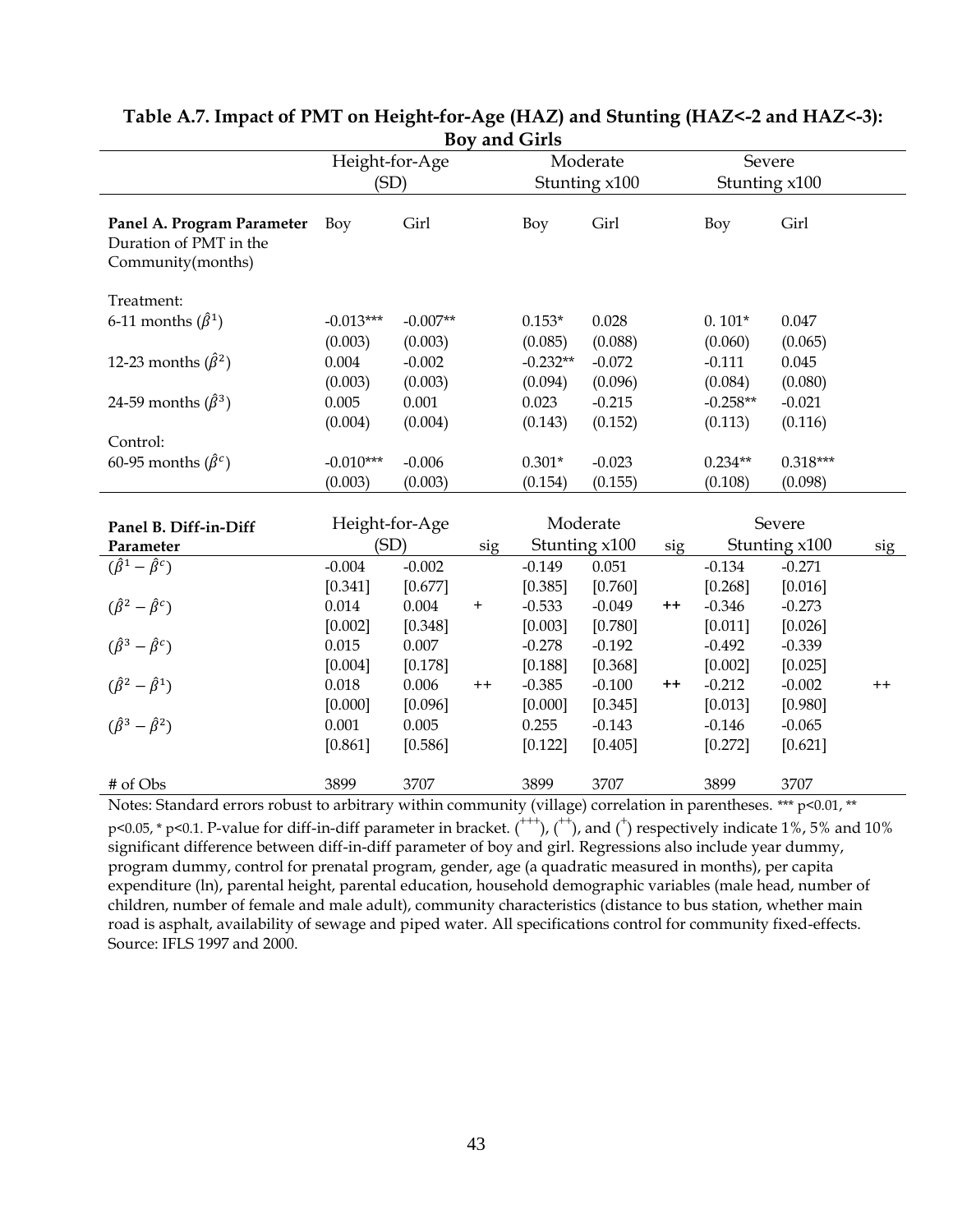| Table A.8. Estimated Impact on Boys' Nutritional Status at Different Levels |
|-----------------------------------------------------------------------------|
| of Program Duration                                                         |

| $\Gamma$ unct $\Gamma$ . Impact Calculated from $(p - p)$ |          |                         |               |               |  |
|-----------------------------------------------------------|----------|-------------------------|---------------|---------------|--|
| Percentile in                                             | Program  | <b>Estimated Impact</b> |               |               |  |
| Distribution                                              | Duration | Height-for-Age          | % Moderate    | % Severe      |  |
| of Duration                                               | (Months) | (SD)                    | Stunting x100 | Stunting x100 |  |
| 10 <sup>th</sup>                                          | 0.67     |                         |               |               |  |
| 25 <sup>th</sup>                                          | 1.46     |                         |               |               |  |
| 50 <sup>th</sup>                                          | 6.47     |                         |               |               |  |
| 75 <sup>th</sup>                                          | 13.65    |                         |               |               |  |
| 90 <sup>th</sup>                                          | 14.80    |                         |               |               |  |

*Panel A: Impact Calculated from*  $(\hat{\beta}^1 - \hat{\beta}^c)$ 

| Panel B: Impact Calculated from $(\hat{\beta}^2 - \hat{\beta}^c)$ |  |  |  |
|-------------------------------------------------------------------|--|--|--|
|                                                                   |  |  |  |

| Percentile in    | Program  | <b>Estimated Impact</b> |               |               |
|------------------|----------|-------------------------|---------------|---------------|
| Distribution     | Duration | Height-for-Age          | % Moderate    | % Severe      |
| of Duration      | (Months) | (SD)                    | Stunting x100 | Stunting x100 |
| 10 <sup>th</sup> | 0.67     | 0.009                   | $-0.357$      | $-0.232$      |
| 25 <sup>th</sup> | 1.46     | 0.020                   | $-0.778$      | $-0.505$      |
| 50 <sup>th</sup> | 6.47     | 0.091                   | $-3.449$      | $-2.239$      |
| 75 <sup>th</sup> | 13.65    | 0.191                   | $-7.275$      | $-4.723$      |
| 90 <sup>th</sup> | 14.80    | 0.207                   | $-7.888$      | $-5.121$      |

*Panel C: Impact Calculated from*  $(\hat{\beta}^3 - \hat{\beta}^c)$ 

| Percentile in    | Program  |                | <b>Estimated Impact</b> |               |  |
|------------------|----------|----------------|-------------------------|---------------|--|
| Distribution     | Duration | Height-for-Age | % Moderate              | % Severe      |  |
| of Duration      | (Months) | 'SD)           | Stunting x100           | Stunting x100 |  |
| 10 <sup>th</sup> | 0.67     | 0.010          |                         | $-0.330$      |  |
| 25 <sup>th</sup> | 1.46     | 0.022          |                         | $-0.718$      |  |
| 50 <sup>th</sup> | 6.47     | 0.097          | -                       | $-3.183$      |  |
| 75 <sup>th</sup> | 13.65    | 0.205          |                         | $-6.716$      |  |
| 90 <sup>th</sup> | 14.80    | 0.222          |                         | $-7.282$      |  |
|                  |          |                |                         |               |  |

Notes: The impacts are based on difference-in-difference estimates shown in Tables 9 and 10 above. Panel A shows impact on 12 to 23 month old children calculated by coefficients on this treatment group with the control group, and Panel B shows impact of the 12-24 month treatment, calculated by differencing the effects of treatment on the 12 to 24 month group with the 6 to 12 month group. The estimated impacts are based on models that control for presence of a pre-natal program when children were *in utero*.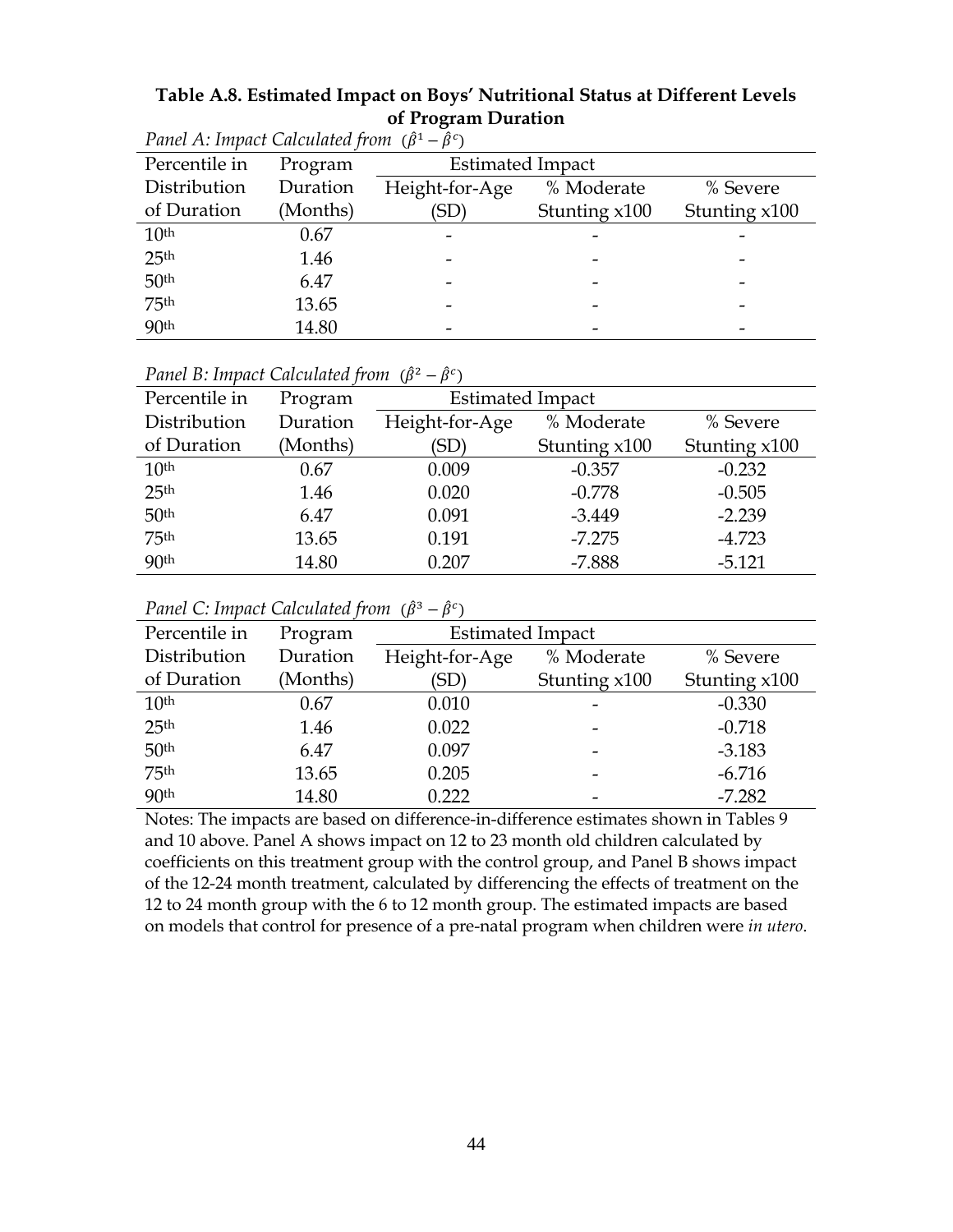### **Table A.9. Control Experiment to Assess whether Results Reflect a Trend**

*Are Results Driven By A Trend?* The framework used in the paper should be robust to unobserved differences in health status trends and motivations of village leaders, that might drive support for the PMT program. To examine this possibility further, we also implemented a "control experiment" in which we examine the differences across two groups of children who were too old to be exposed to the program (those aged 60 to 95 and 96 to 120 months, respectively). We examine the correlation of months of exposure to the PMT nutrition program with their height for age of z-scores of two groups of children. If we observe a "program effect" on the younger control group, then this would suggest that our earlier analysis was picking up unobservable differences in trends as opposed to actual impacts of the program. Results of the control experiment are shown below for 2006 WHO curves and Table A.8 for 2000 CDC curves. We do not find any systematic difference across these subgroups in the relationship between exposure to the PMT and height for age z-scores.

| 1 and 11, impact of 1 m 1 on Height 101 12gc |            |            |            |
|----------------------------------------------|------------|------------|------------|
| Age at Time of Survey                        | Control 1  | Control 2  | Difference |
|                                              | $60 - 95$  | $96 - 120$ |            |
|                                              | Months     | Months     |            |
|                                              |            |            |            |
| Months of Community Exposure to PMT          | $-0.011**$ | $-0.005$   | $-0.006$   |
|                                              | (0.004)    | (0.004)    | [0.278]    |
|                                              |            |            |            |
|                                              |            |            |            |
| Panel B. Impact of PMT on Moderate Stunting  |            |            |            |
|                                              |            |            |            |
| Months of Community Exposure to PMT          | 0.141      | 0.200      | $-0.059$   |
| x100                                         | (0.192)    | (0.178)    | [0.818]    |
|                                              |            |            |            |
|                                              |            |            |            |
| Panel C. Impact of PMT on Severe Stunting    |            |            |            |
|                                              |            |            |            |
| Months of Community Exposure to PMT          | $0.346**$  | $0.212*$   | 0.134      |
| x100                                         | (0.164)    | (0.128)    | [0.508]    |
|                                              |            |            |            |

### **Panel A. Impact of PMT on Height for Age**

Notes: Standard errors robust to arbitrary within community (village) correlation in parentheses. \*\*\* p<0.01, \*\* p<0.05, \* p<0.1. P-value for diff-in-diff parameter in bracket. Significant diff-in-diff estimates appear in bold. Regressions also include year dummy, program dummy, presence of prenatal program, gender, age (a quadratic measured in months), per capita expenditure (ln), parental height, parental education, household demographic variables (male head, number of children, number of female and male adult), community characteristics (distance to bus station, whether main road is asphalt, availability of sewage and piped water. All specifications control for community fixed-effects. Source: IFLS 1997 and 2000 (N=5645).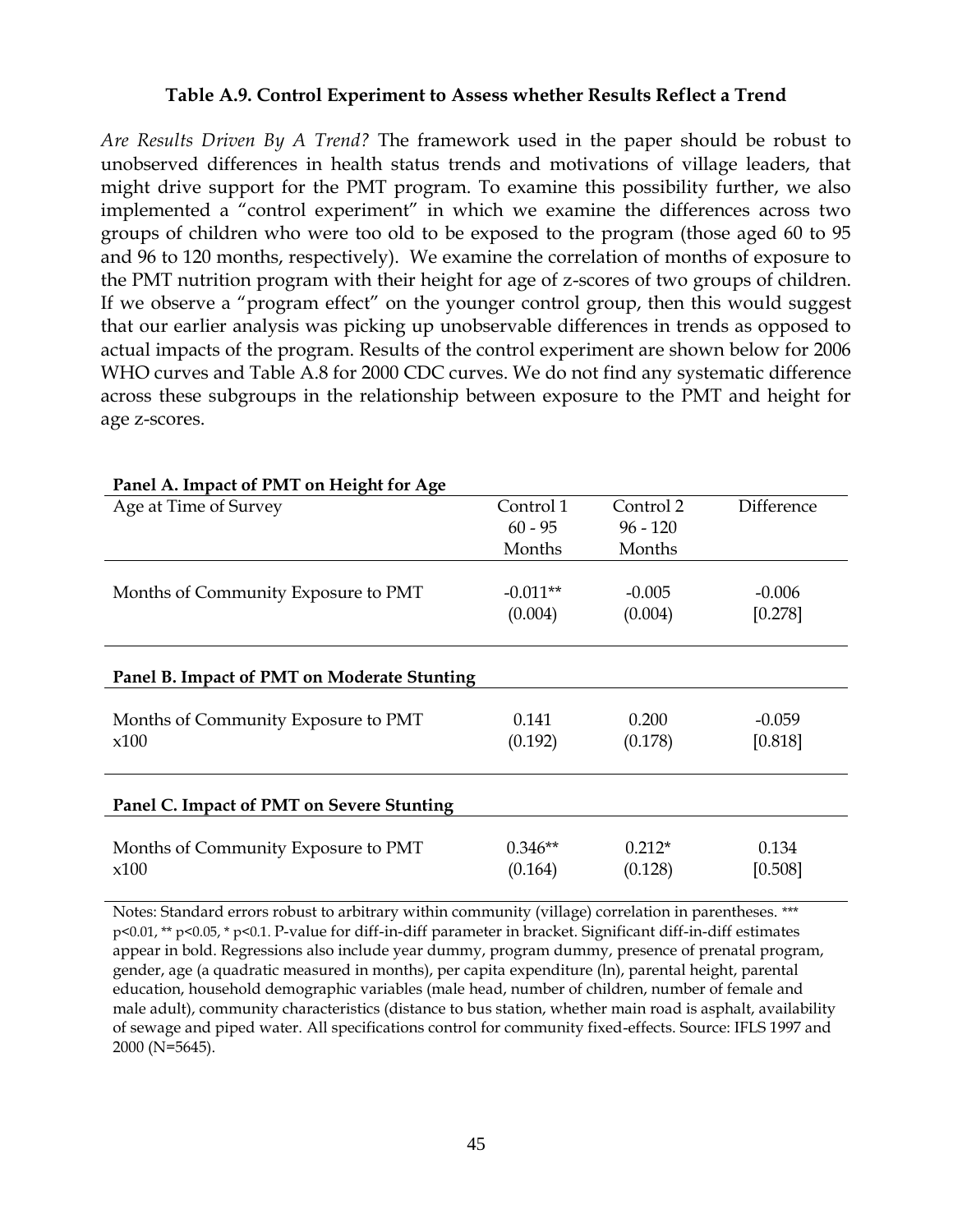| Table A.10. Impact of PMT on Height-for-Age & Stunting |
|--------------------------------------------------------|
| (Ref Group: CDC 2000)                                  |

| Age at Time of Survey in 2000              | $6 - 11$                   | $12 - 23$                                                                                                                                          | 24-60                                                                                 | 60-96                           |
|--------------------------------------------|----------------------------|----------------------------------------------------------------------------------------------------------------------------------------------------|---------------------------------------------------------------------------------------|---------------------------------|
|                                            | Months                     | months                                                                                                                                             | months                                                                                | Months                          |
| A. Height-for-Age                          | $\overline{\hat{\beta}^1}$ | $\overline{\hat{\beta}^2}$                                                                                                                         | $\hat{\beta}^3$                                                                       | $\hat{\beta}^c$                 |
| Duration of PMT in Community (months)      | $-0.007***$                | 0.0002                                                                                                                                             | 0.003                                                                                 | $-0.006**$                      |
| (standard error)                           | (0.002)                    | (0.002)                                                                                                                                            | (0.003)                                                                               | (0.002)                         |
|                                            |                            |                                                                                                                                                    |                                                                                       |                                 |
|                                            |                            | $\frac{(\hat{\beta}^1 - \hat{\beta}^c)}{0.001}$ $\frac{(\hat{\beta}^2 - \hat{\beta}^c)}{0.006}$ $\frac{(\hat{\beta}^3 - \hat{\beta}^c)}{0.008}$    |                                                                                       |                                 |
| Diff-in-Diff Estimate                      |                            |                                                                                                                                                    |                                                                                       |                                 |
| [p-value]                                  | [0.617]                    | [0.029]                                                                                                                                            | [0.015]                                                                               |                                 |
|                                            |                            |                                                                                                                                                    |                                                                                       |                                 |
|                                            |                            |                                                                                                                                                    | $\frac{(\hat{\beta}^2 - \hat{\beta}^1) \quad (\hat{\beta}^3 - \hat{\beta}^2)}{0.008}$ |                                 |
| Diff-in-Diff Estimate                      |                            |                                                                                                                                                    |                                                                                       |                                 |
| [p-value]                                  |                            | [0.001]                                                                                                                                            | [0.368]                                                                               |                                 |
|                                            |                            |                                                                                                                                                    |                                                                                       |                                 |
| <b>B. Moderate Stunting (HAZ&lt;-2)</b>    |                            |                                                                                                                                                    | $\hat{\beta}^1$ $\hat{\beta}^2$ $\hat{\beta}^3$<br>0.054 -0.083 -0.164                | $\hat{\beta}^c$                 |
| Duration of PMT in Community (months) x100 |                            |                                                                                                                                                    |                                                                                       | 0.144                           |
| (standard error)                           | (0.043)                    | (0.064)                                                                                                                                            | (0.106)                                                                               | (0.116)                         |
|                                            |                            |                                                                                                                                                    |                                                                                       |                                 |
|                                            |                            | $\frac{(\hat{\beta}^1 - \hat{\beta}^c)}{-0.089}$ $\frac{(\hat{\beta}^2 - \hat{\beta}^c)}{-0.227}$ $\frac{(\hat{\beta}^3 - \hat{\beta}^c)}{-0.308}$ |                                                                                       |                                 |
| Diff-in-Diff Estimate x100                 |                            |                                                                                                                                                    |                                                                                       |                                 |
| [p-value]                                  | [0.470]                    | [0.070]                                                                                                                                            | [0.047]                                                                               |                                 |
|                                            |                            |                                                                                                                                                    |                                                                                       |                                 |
|                                            |                            | $(\hat{\beta}^2 - \hat{\beta}^1)$ $(\hat{\beta}^3 - \hat{\beta}^2)$<br>-0.138 -0.081                                                               |                                                                                       |                                 |
| Diff-in-Diff Estimate                      |                            |                                                                                                                                                    |                                                                                       |                                 |
| [p-value]                                  |                            | [0.060]                                                                                                                                            | [0.494]                                                                               |                                 |
|                                            |                            |                                                                                                                                                    |                                                                                       |                                 |
| C. Severe Stunting (HAZ<-3)                |                            |                                                                                                                                                    | $\hat{\beta}^1$ $\hat{\beta}^2$ $\hat{\beta}^3$<br>0.085 -0.065 -0.095                | $\frac{\hat{\beta}^c}{0.190**}$ |
| Duration of PMT in Community (months) x100 |                            |                                                                                                                                                    |                                                                                       |                                 |
| (standard error)                           | (0.022)                    | (0.039)                                                                                                                                            | (0.075)                                                                               | (0.084)                         |
|                                            |                            |                                                                                                                                                    |                                                                                       |                                 |
|                                            |                            | $(\hat{\beta}^1 - \hat{\beta}^c)$ $(\hat{\beta}^2 - \hat{\beta}^c)$ $(\hat{\beta}^3 - \hat{\beta}^c)$<br>-0.105 -0.255 -0.285                      |                                                                                       |                                 |
| Diff-in-Diff Estimate x100                 |                            |                                                                                                                                                    |                                                                                       |                                 |
| [p-value]                                  | [0.236]                    | [0.005]                                                                                                                                            | [0.010]                                                                               |                                 |
|                                            |                            |                                                                                                                                                    |                                                                                       |                                 |
|                                            |                            |                                                                                                                                                    | $(\hat{\beta}^2 - \hat{\beta}^1)$ $(\hat{\beta}^3 - \hat{\beta}^2)$<br>-0.150 -0.305  |                                 |
| Diff-in-Diff Estimate x100                 |                            |                                                                                                                                                    |                                                                                       |                                 |
| [p-value]                                  |                            | [0.001]                                                                                                                                            | [0.712]                                                                               |                                 |

Notes: Standard errors robust to arbitrary within community (village) correlation in parentheses. \*\*\* p<0.01, \*\* p<0.05, \* p<0.1. P-value for diff-in-diff parameter in bracket. Significant diff-in-diff estimates appear in bold. Regressions also include year dummy, program dummy, gender, age (a quadratic measured in months), per capita expenditure (ln), parental height, parental education, household demographic variables (male head, number of children, number of female and male adult), community characteristics (distance to bus station, whether main road is asphalt, availability of sewage and piped water. All specifications control for community fixed-effects. Source: IFLS 1997 and 2000 (N=7455).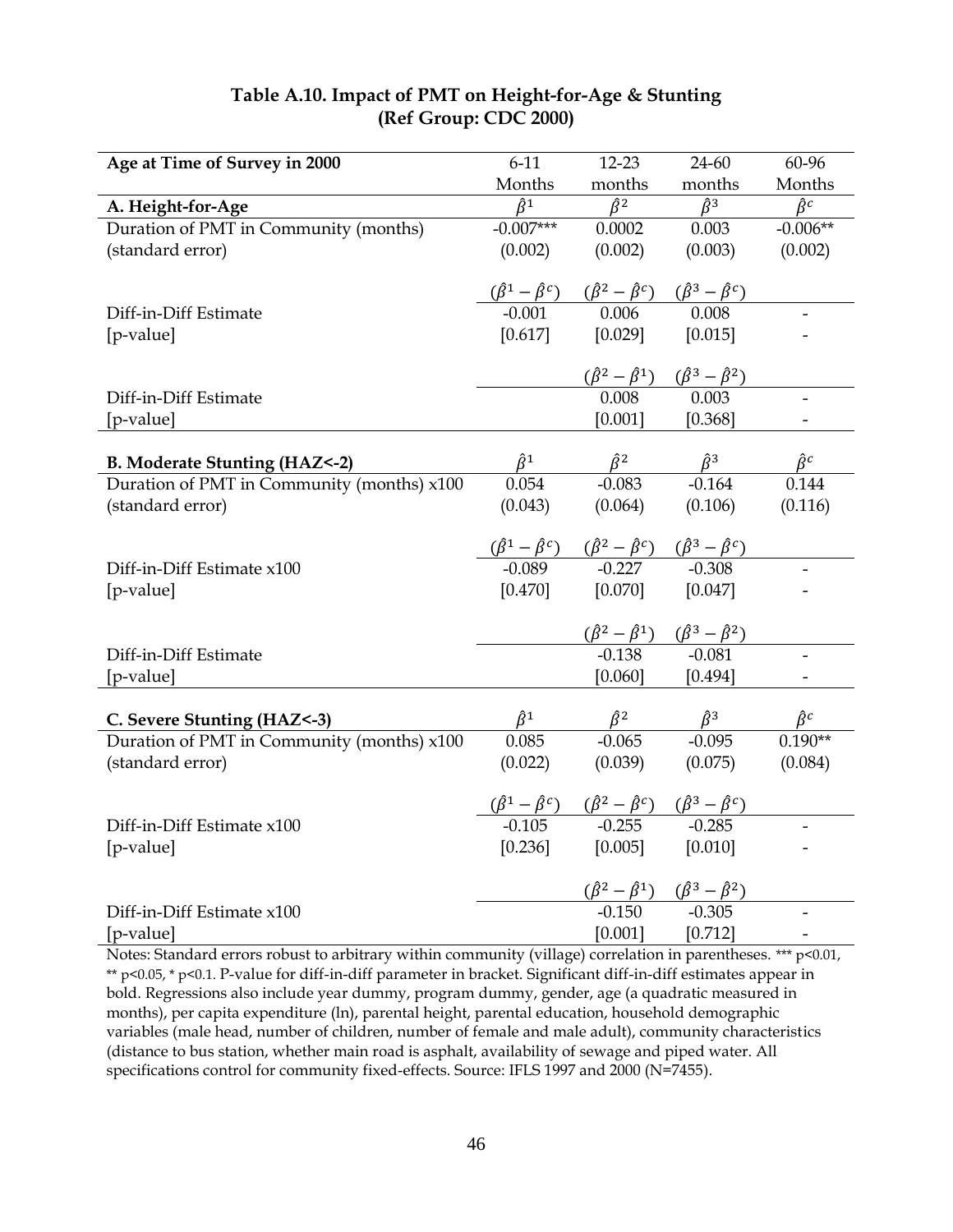| Table A.11. Estimated Impact at Different Levels of Program Duration |
|----------------------------------------------------------------------|
| (Ref Group: CDC 2000)                                                |

| $\Gamma$ unct $\Gamma$ . Impact Calculated from $(p - p)$ |          |                         |                 |               |  |  |  |  |
|-----------------------------------------------------------|----------|-------------------------|-----------------|---------------|--|--|--|--|
| Percentile in                                             | Program  | <b>Estimated Impact</b> |                 |               |  |  |  |  |
| Distribution                                              | Duration | Height-for-Age          | % Moderate      | % Severe      |  |  |  |  |
| of Duration                                               | (Months) | (SD)                    | Stunting $x100$ | Stunting x100 |  |  |  |  |
| 10 <sup>th</sup>                                          | 0.67     |                         |                 |               |  |  |  |  |
| 25 <sup>th</sup>                                          | 1.46     |                         |                 |               |  |  |  |  |
| 50 <sup>th</sup>                                          | 6.47     |                         |                 |               |  |  |  |  |
| 75 <sup>th</sup>                                          | 13.65    |                         |                 |               |  |  |  |  |
| 90 <sup>th</sup>                                          | 14.80    |                         |                 |               |  |  |  |  |

| Panel A: Impact Calculated from $(\hat{\beta}^1 - \hat{\beta}^c)$ |  |
|-------------------------------------------------------------------|--|
|-------------------------------------------------------------------|--|

| Percentile in    | Program  | <b>Estimated Impact</b> |               |               |  |  |
|------------------|----------|-------------------------|---------------|---------------|--|--|
| Distribution     | Duration | Height-for-Age          | % Moderate    | % Severe      |  |  |
| of Duration      | (Months) | (SD`                    | Stunting x100 | Stunting x100 |  |  |
| 10 <sup>th</sup> | 0.67     | 0.004                   | $-0.152$      | $-0.171$      |  |  |
| 25 <sup>th</sup> | 1.46     | 0.009                   | $-0.331$      | $-0.372$      |  |  |
| 50 <sup>th</sup> | 6.47     | 0.039                   | $-1.469$      | $-1.650$      |  |  |
| 75 <sup>th</sup> | 13.65    | 0.082                   | $-3.351$      | $-3.774$      |  |  |

90th 14.80 0.089 -7.888 -5.121

*Panel B: Impact Calculated from*  $(\hat{\beta}^2 - \hat{\beta}^c)$ 

| Panel C: Impact Calculated from $(\hat{\beta}^3 - \hat{\beta}^c)$ |  |  |  |  |  |
|-------------------------------------------------------------------|--|--|--|--|--|
|-------------------------------------------------------------------|--|--|--|--|--|

| Percentile in    | Program  | <b>Estimated Impact</b> |                |                |  |  |
|------------------|----------|-------------------------|----------------|----------------|--|--|
| Distribution     | Duration | Height-for-Age          | % (Moderate    | % (Severe      |  |  |
| of Duration      | (Months) | 'SD)                    | Stunting x100) | Stunting x100) |  |  |
| 10 <sup>th</sup> | 0.67     | 0.005                   | $-0.206$       | $-0.191$       |  |  |
| 25 <sup>th</sup> | 1.46     | 0.012                   | $-0.450$       | $-0.416$       |  |  |
| 50 <sup>th</sup> | 6.47     | 0.052                   | $-1.993$       | $-1.844$       |  |  |
| 75 <sup>th</sup> | 13.65    | 0.109                   | $-4.204$       | $-3.890$       |  |  |
| 90 <sup>th</sup> | 14.80    | 0.118                   | $-4.558$       | $-4.218$       |  |  |

Notes: The impacts are based on difference-in-difference estimates shown in Tables 9 and 10 above. Panel A shows impact on 12 to 23 month old children calculated by coefficients on this treatment group with the control group, and Panel B shows impact of the 12-24 month treatment, calculated by differencing the effects of treatment on the 12 to 24 month group with the 6 to 12 month group. The estimated impacts are based on models that control for presence of a pre-natal program when children were *in utero*.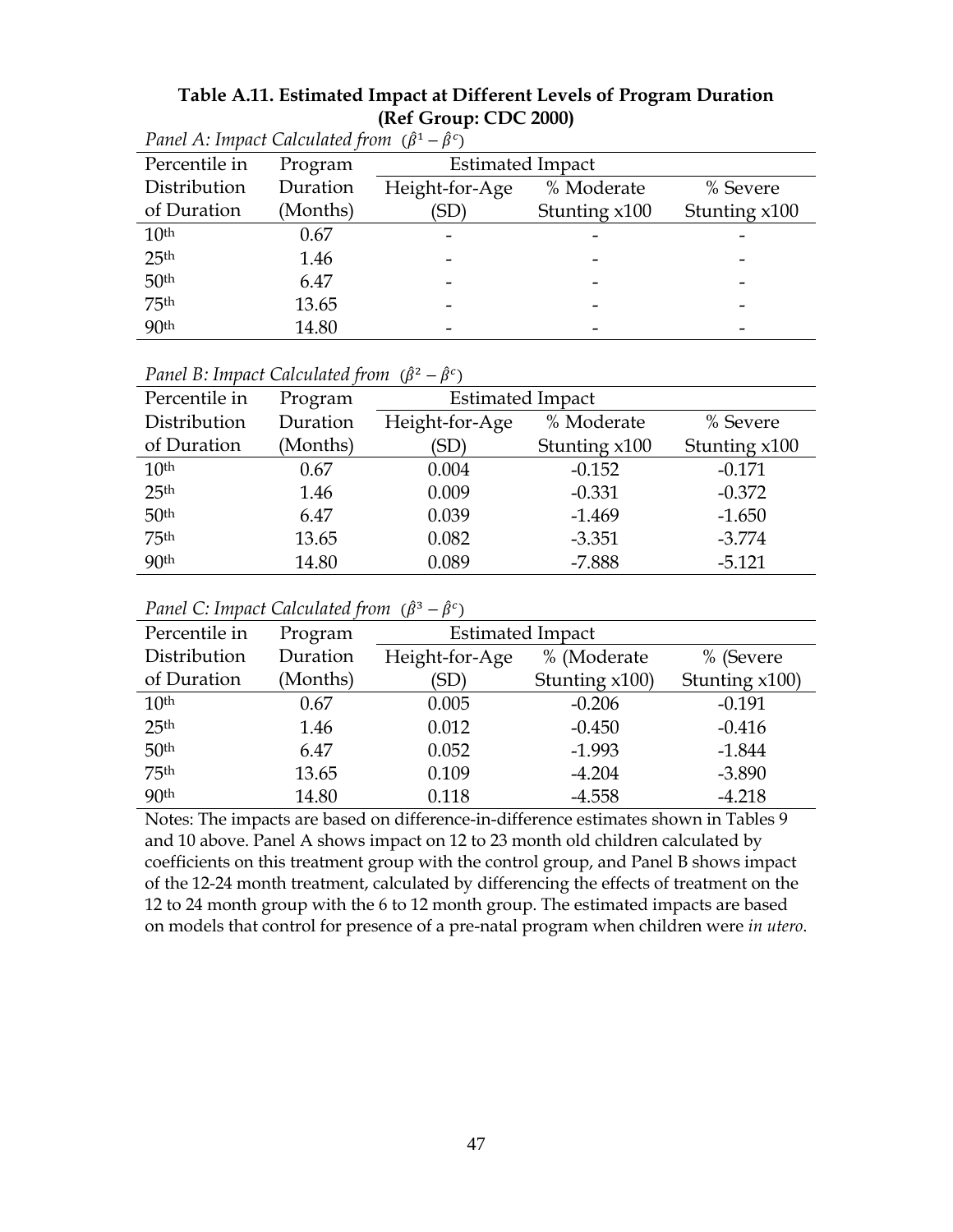### **Table A12. Control Experiment to Assess whether Results Reflect a Trend (Ref Group: CDC 2000)**

| Panel A. Impact of PMT on Height for Age    |            |            |            |
|---------------------------------------------|------------|------------|------------|
| Age at Time of Survey                       | Control 1  | Control 2  | Difference |
|                                             | $60 - 95$  | $96 - 120$ |            |
|                                             | Months     | Months     |            |
|                                             |            |            |            |
| Months of Community Exposure to PMT         | $-0.010**$ | $-0.004$   | $-0.005$   |
|                                             | (0.004)    | (0.004)    | [0.346]    |
|                                             |            |            |            |
|                                             |            |            |            |
| Panel B. Impact of PMT on Moderate Stunting |            |            |            |
|                                             |            |            |            |
| Months of Community Exposure to PMT         | 0.215      | 0.269      | $-0.054$   |
| x100                                        | (0.190)    | (0.162)    | [0.821]    |
|                                             |            |            |            |
|                                             |            |            |            |
| Panel C. Impact of PMT on Severe Stunting   |            |            |            |
|                                             |            |            |            |
| Months of Community Exposure to PMT         | $0.353**$  | 0.094      | 0.259      |
| x100                                        | (0.171)    | (0.140)    | [0.221]    |
|                                             |            |            |            |

# Notes: Standard errors robust to arbitrary within community (village) correlation in parentheses. \*\*\* p<0.01, \*\* p<0.05, \* p<0.1. P-value for diff-in-diff parameter in bracket. Significant diff-in-diff estimates appear in bold. Regressions also include year dummy, program dummy, presence of prenatal program, gender, age (a quadratic measured in months), per capita expenditure (ln), parental height, parental

education, household demographic variables (male head, number of children, number of female and male adult), community characteristics (distance to bus station, whether main road is asphalt, availability of sewage and piped water. All specifications control for community fixed-effects. Source: IFLS 1997 and 2000 (N=5659).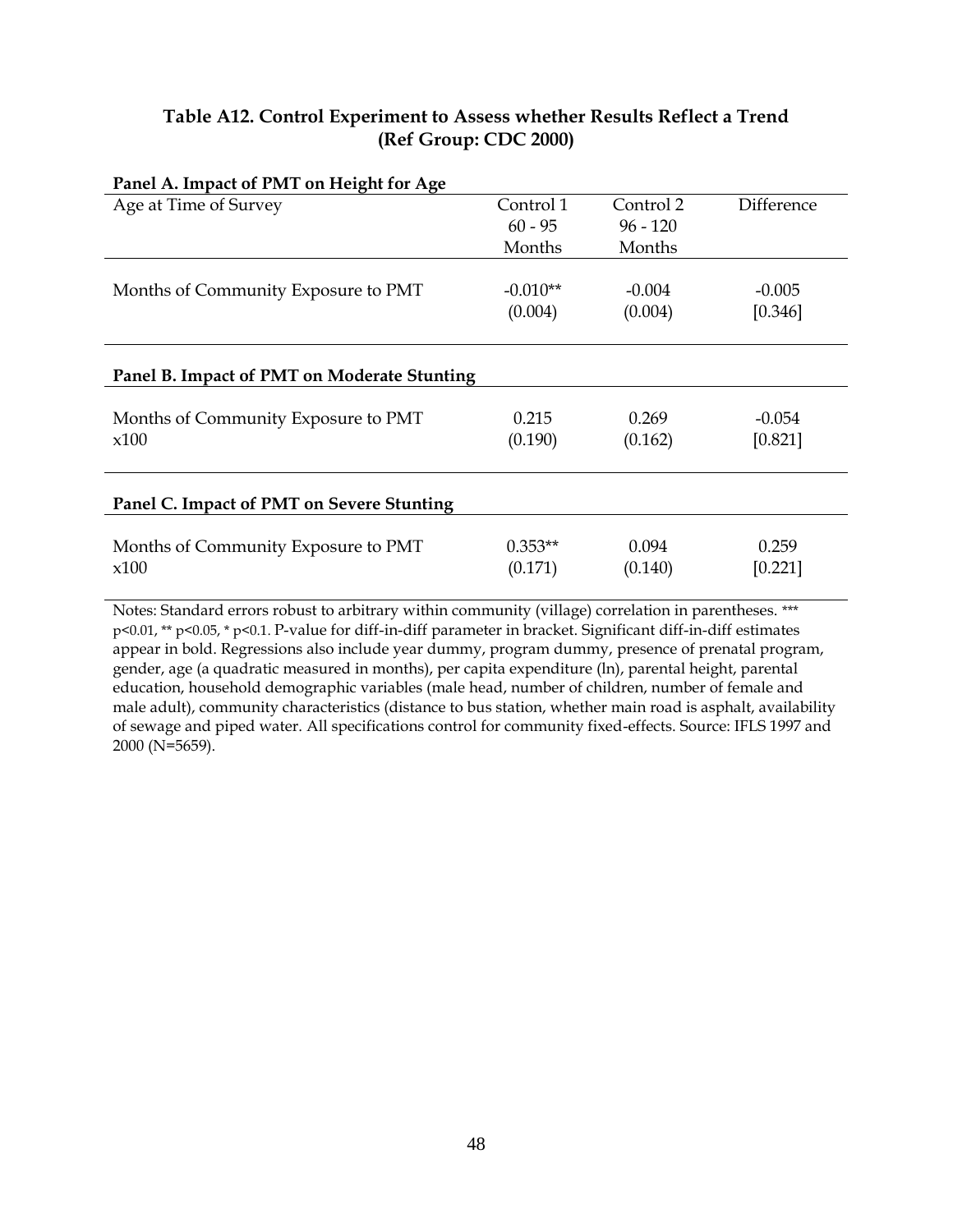|                                                                           |                |          |         |           | Moderate              |           | Severe            |          |           |
|---------------------------------------------------------------------------|----------------|----------|---------|-----------|-----------------------|-----------|-------------------|----------|-----------|
|                                                                           |                |          |         |           | Stunting              |           | Stunting          |          |           |
|                                                                           | Height-for-Age |          | sig     |           | $(HAZ<-2) \times 100$ | sig       | $(HAZ<-3)$ $x100$ |          | sig       |
| Panel A. Program Parameter<br>Duration of PMT in the<br>Community(months) | Boy            | Girl     |         | Boy       | Girl                  |           | Boy               | Girl     |           |
| Treatment:                                                                |                |          |         |           |                       |           |                   |          |           |
| 6-11 months $(\hat{\beta}^1)$                                             | $-0.010***$    | $-0.004$ |         | 0.121     | $-0.030$              |           | 0.111             | 0.048    |           |
|                                                                           | (0.003)        | (0.003)  |         | (0.084)   | (0.089)               |           | (0.050)           | (0.054)  |           |
| 12-23 months $(\hat{\beta}^2)$                                            | 0.003          | $-0.002$ |         | $-0.183*$ | 0.009                 |           | $-0.138$          | 0.002    |           |
|                                                                           | (0.003)        | (0.003)  |         | (0.098)   | (0.099)               |           | (0.073)           | (0.069)  |           |
| 24-59 months $(\hat{\beta}^3)$                                            | $0.007*$       | $-0.001$ |         | $-0.277*$ | $-0.050$              |           | $-0.271***$       | 0.088    |           |
|                                                                           | (0.004)        | (0.004)  |         | (0.145)   | (0.150)               |           | (0.103)           | (0.098)  |           |
| Control:                                                                  |                |          |         |           |                       |           |                   |          |           |
| 60-95 months $(\hat{\beta}^c)$                                            | $-0.008**$     | $-0.004$ |         | 0.188     | $-0.089$              |           | $0.195*$          | $0.180*$ |           |
|                                                                           | (0.004)        | (0.004)  |         | (0.159)   | (0.161)               |           | (0.108)           | (0.111)  |           |
| Panel B. Diff-in-Diff<br>Parameter                                        |                |          |         |           |                       |           |                   |          |           |
| $(\hat{\beta}^1 - \hat{\beta}^c)$                                         | $-0.002$       | 0.000    |         | $-0.067$  | $-0.119$              |           | $-0.084$          | $-0.132$ |           |
|                                                                           | [0.604]        | [0.973]  |         | [0.700]   | [0.498]               |           | [0.472]           | [0.267]  |           |
| $(\hat{\beta}^2 - \hat{\beta}^c)$                                         | 0.011          | 0.002    |         | $-0.370$  | $-0.189$              |           | $-0.334$          | $-0.178$ |           |
|                                                                           | [0.016]        | [0.663]  |         | [0.041]   | [0.654]               |           | [0.010]           | [0.165]  |           |
| $(\hat{\beta}^3 - \hat{\beta}^c)$                                         | 0.014          | 0.003    |         | $-0.465$  | $-0.139$              |           | $-0.466$          | $-0.092$ | $\pmb{+}$ |
|                                                                           | [0.007]        | [0.561]  |         | [0.031]   | [0.519]               |           | [0.002]           | [0.529]  |           |
| $(\hat{\beta}^2 - \hat{\beta}^1)$                                         | 0.013          | 0.002    | $^{++}$ | $-0.304$  | 0.038                 | $\ddot{}$ | $-0.250$          | $-0.046$ | $^{++}$   |
|                                                                           | [0.000]        | [0.612]  |         | [0.007]   | [0.733]               |           | [0.001]           | [0.545]  |           |
| $(\hat{\beta}^3 - \hat{\beta}^2)$                                         | 0.004          | 0.001    |         | $-0.094$  | $-0.059$              |           | $-0.132$          | 0.085    |           |
|                                                                           | [0.393]        | [0.793]  |         | [0.568]   | [0.169]               |           | [0.275]           | [0.454]  |           |
| # of Obs                                                                  | 3823           | 3632     |         | 3823      | 3632                  |           | 3823              | 3632     |           |

### **Table A.13. Impact of PMT on Height-for-Age (HAZ) and Stunting (HAZ<-2 and HAZ<-3): Boy and Girls (Ref Group: CDC 2000)**

Notes: Standard errors robust to arbitrary within community (village) correlation in parentheses. \*\*\* p<0.01, \*\*  $p$ <0.05, \* p<0.1. P-value for diff-in-diff parameter in bracket.  $($ <sup>+++</sup>),  $($ <sup>++</sup>), and  $($ <sup>+</sup>) respectively indicate 1%, 5% and 10% significant difference between diff-in-diff parameter of boy and girl. Regressions also include year dummy, program dummy, control for prenatal program, gender, age (a quadratic measured in months), per capita expenditure (ln), parental height, parental education, household demographic variables (male head, number of children, number of female and male adult), community characteristics (distance to bus station, whether main road is asphalt, availability of sewage and piped water. All specifications control for community fixed-effects. Source: IFLS 1997 and 2000.